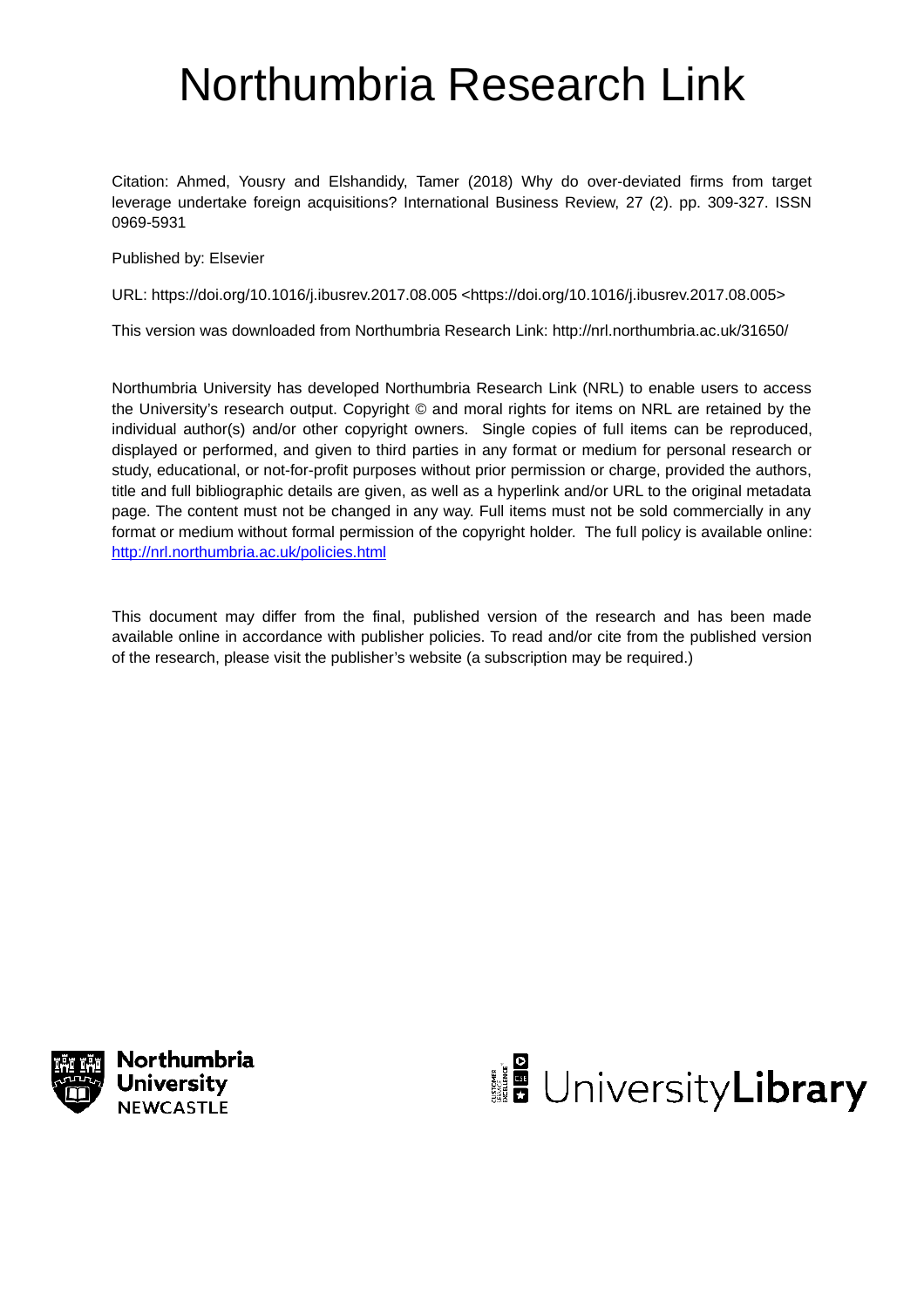**Why do over-deviated firms from target leverage undertake foreign acquisitions?** 

Yousry Ahmed\*\* Northumbria University [yousry.ahmed@northumbria.ac.uk](mailto:yousry.ahmed@northumbria.ac.uk)

> Tamer Elshandidy Bradford University

[T.elshandidy@bradford.ac.uk](mailto:T.elshandidy@bradford.ac.uk) 

\_\_\_\_\_\_\_\_\_\_\_ \* We are grateful to Professor Pervez Ghauri (The Editor) and the three anonymous reviewers for constructive comments and suggestions. We would like to thank [Mark Clatworthy,](http://www.bristol.ac.uk/accounting/people/mark-a-clatworthy/overview.html) Andrey Golubov, Jarrad Harford, Kirak Kim, Sandy Klasa, [Piotr Korczak,](https://scholar.google.co.uk/citations?view_op=search_authors&mauthors=piotr+korczak&hl=en&oi=ao) Neslihan Ozkan, Nick Taylor, Jon Temple and Moqi Xu for their useful comments and constructive suggestions. Ahmed appreciatively acknowledges the financial support of Zagazig University in Egypt for funding this study.

<sup>\*\*</sup> Correspondence should be addressed to Yousry Ahmed, Newcastle Business School Northumbria University, Room 355, City Campus East, Newcastle Upon Tyne, NE1 8ST. Email: yousry.ahmed@northumbria.ac.uk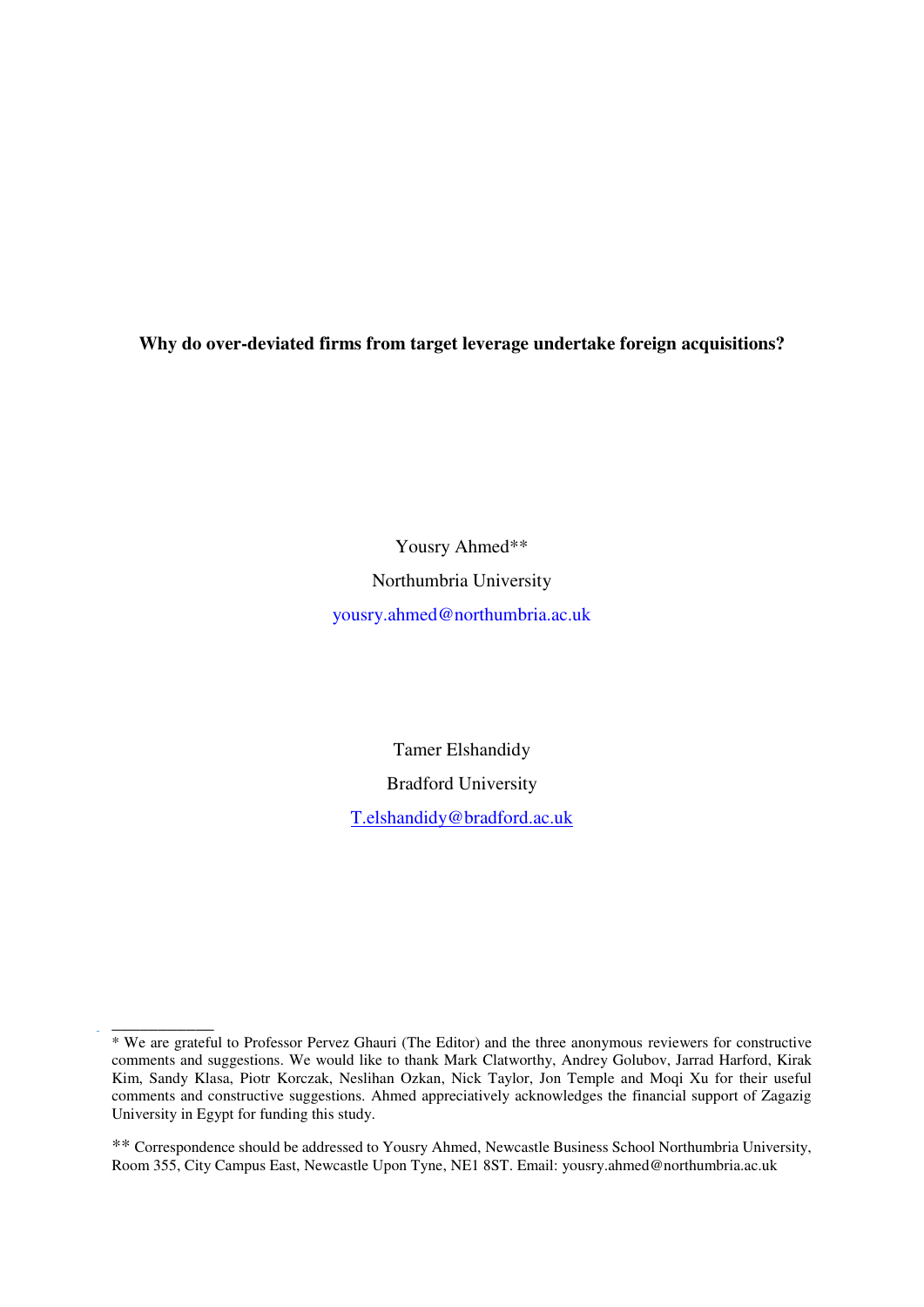# **Why do over-deviated firms from target leverage undertake foreign acquisitions?**

# **Abstract**

This paper examines how deviation from firms' target leverage influences their decisions on undertaking foreign acquisitions. Using a sample of 5,746 completed bids by UK acquirers from 1987 to 2012, we observe that over-deviated firms are more likely to acquire foreign targets. Consistent with co-insurance theory, we find that over-deviated firms engage in foreign acquisition deals to relieve their financial constraints and to mitigate their financial distress risk. We also note that foreign acquisitions enhance over-deviated firms' value and performance, measured by Tobin's q and return on assets (ROA) respectively. These findings support the view that over-deviated firms pursue the most value-enhancing acquisitions. Overall, this paper suggests that co-insurance effects, value creation and performance improvements are the main incentives for over-deviated firms' involvement in foreign acquisitions.

**Keywords**: Leverage deviation, Co-insurance theory, Global diversification, Financial constraints, Default risk, Firm value, Operating performance.

**JEL classification**: G14, G30, G32, G34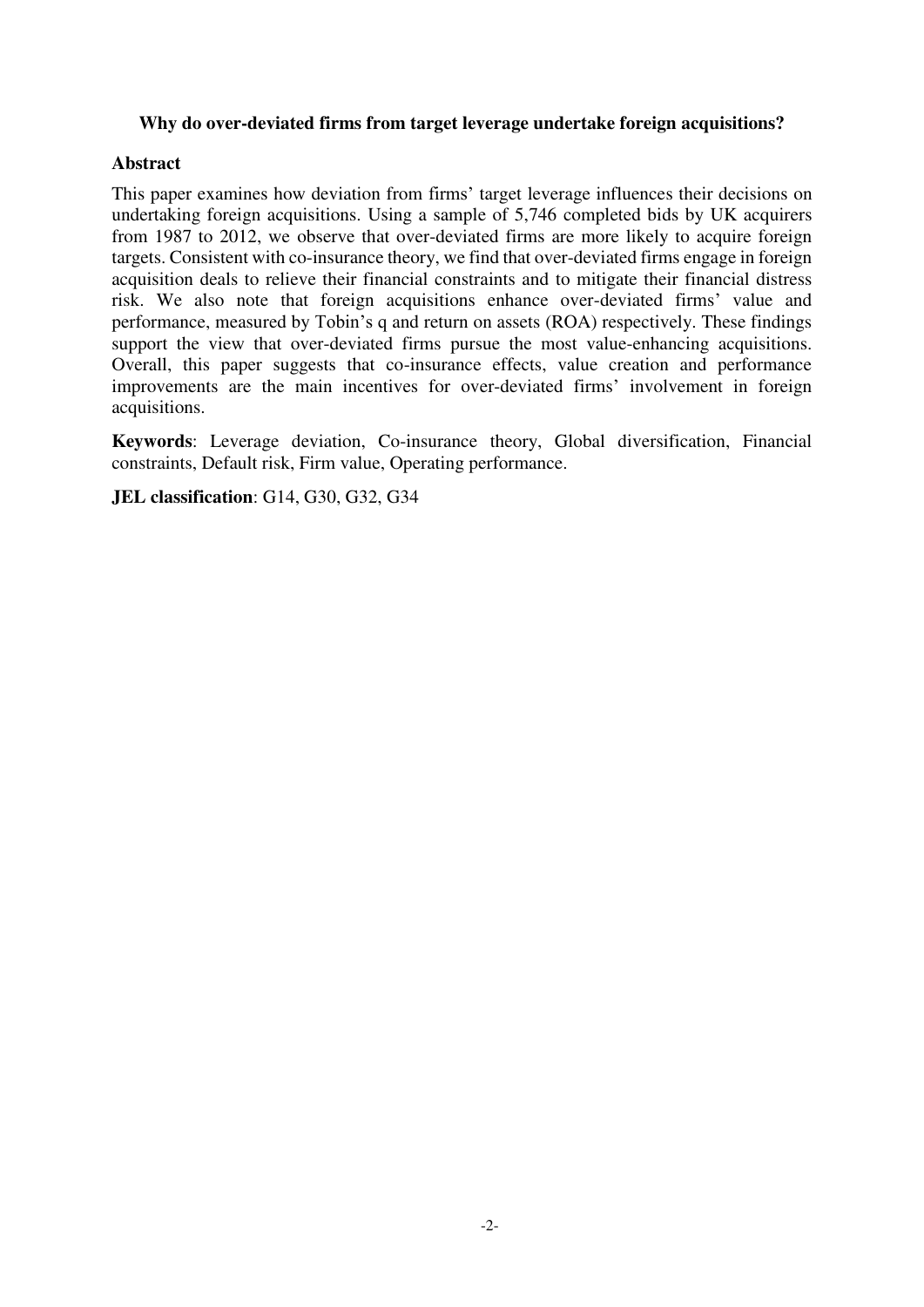## **1. Introduction**

The connection between leverage deviation as a source of new finance and subsequent mergers and acquisitions (M&A) decisions is assumed, but few studies have investigated this link (e.g. Harford, Klasa, & Walcott, 2009). Uysal (2011) argues that leverage deviationdefined as the difference between actual and target leverage- is the main motive of undertaking an acquisition. Specifically, firms with a leverage level above their target (henceforth "overdeviated firms") are exposed to higher financial distress risk and greater financial constraints, which impede their ability to make a domestic acquisition (Kayhan & Titman, 2007; Dang, Kim, & Shin, 2012; Uysal, 2011). Harford et al. (2009) confirm that financial constraints of over-deviated firms reduce propensity of financing large acquisitions with cash. Morellec and Zhdanov (2008) find that high financial distress costs of issuing new debt by over-deviated firms impede their abilities to win takeover bidding contests. Accordingly, this paper extends the literature by examining whether a particular type of acquisition may help over-deviated firms to relief the drawbacks of holding debt higher than target, which would otherwise create both a higher risk of default and increased financial constraints.

According to co-insurance theory, global diversification through foreign acquisitions may induce uncorrelated cash-flow streams arising from operating in different countries (Lewellen, 1971). These stable cash flows may minimise firms' earnings volatility, which, in turn, reduce their financial distress risk and financial constraints (Higgins & Schall, 1975). Hann et al. (2013) confirm that the co-insurance effect of diversification mitigates firms both default and systematic risk. Baker, Foley and Wurgler (2009) show that foreign acquisitions can ease the financial constraints of acquirers through the availability of cheap financial capital channels. Thus, motivated by co-insurance theory, this paper extends Uysal's (2011) paper by exploring whether over-deviated firms may undertake foreign acquisitions in order to reduce their default risk and ease their financial constraints. It also addresses the economic effect of foreign acquisitions on the value and performance of over-deviated firms.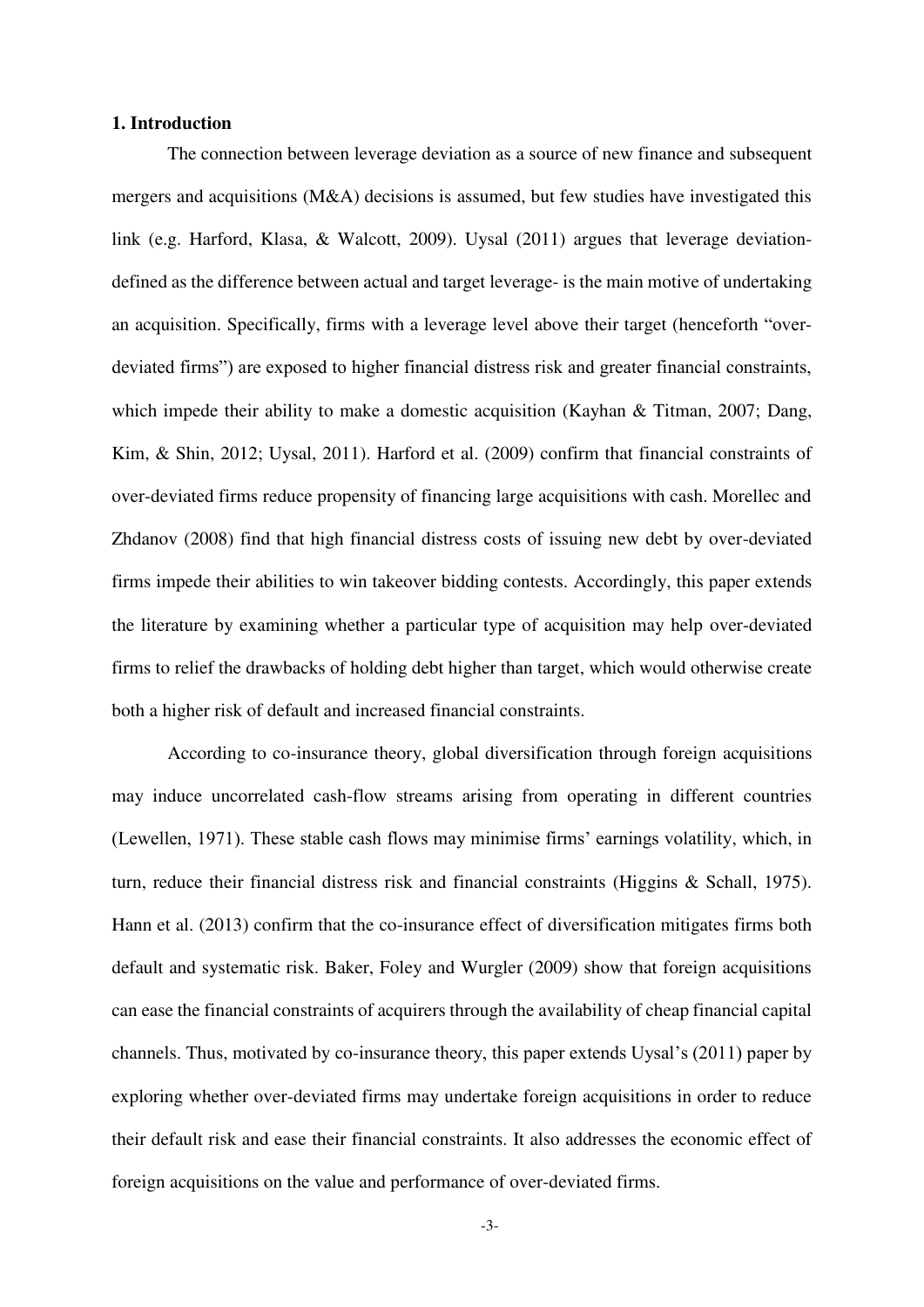This paper focuses exclusively on global diversification through foreign acquisitions rather than on industrial diversification for several reasons. First, Dos Santos, Errunza and Miller (2008) suggest that it is hard to measure industrial diversification, whereas foreign acquisitions provide a clear channel for measuring global diversification.<sup>1</sup> Second, Heston and Rouwenhorst (1994) find that global diversification is a more efficient tool for risk reduction than industrial diversification. They argue that country-specific factors, such as monetary and fiscal policies, institutional regimes, legal regimes and regional economic shocks, reduce cashflow volatility more effectively than industrial diversification within a single country. Previous studies (e.g. Baker et al., 2009; Francis, Hasan & Sun, 2008) have confirmed the superior effect of global diversification in relaxing firms' financial constraints. Third, global diversification provides both financial and real benefits, while industrial diversification affords only real benefits (Errunza & Senbet, 1984; Morck & Yeung, 1992; Barney, 1991).<sup>2</sup> The financial benefits of global diversification enhance firms' value beyond value-destroying industrial diversification decisions (Gande, Schenzler & Senbet, 2009; Dos Santos et al., 2008). Accordingly, consistent with Uysal (2011), we expect that over-deviated firms that already have high risk exposure will be more selective and choose value-enhancing global diversification.<sup>3</sup>

This paper also investigates what are the drivers and outcomes of foreign acquisitions by over-deviated firms in the UK context for the following reasons. First, The UK has become a leading player in foreign acquisitions markets. $4$  By 2000, foreign acquisitions by UK firms

<u>.</u>

<sup>&</sup>lt;sup>1</sup> Dos Santos et al. (2008) show that using industrial segment reporting or Standard Industrial Classification (SIC) to measure industrial diversification is subjective. For example, Graham, Lemmon and Wolf (2002) find that only 16 per cent of qualified firms change their business segment reporting subsequent to M&A deals.

<sup>&</sup>lt;sup>2</sup> Financial benefits of foreign acquisitions may include offering shareholders international diversification opportunities that enhance their stock price compared to stand-alone counterparts (Errunza & Senbet, 1984). However, real benefits of foreign acquisition may include combining acquirers' and targets' information-based intangible assets (Morck & Yeung, 1992; Barney, 1991)

<sup>&</sup>lt;sup>3</sup> In an unreported table, we find that over-deviated firms are unlikely to undertake domestic industrially diversifying acquisitions.

<sup>&</sup>lt;sup>4</sup> In 1998, foreign acquisitions by UK firms accounted for 65 per cent of total UK acquisitions value (UNCTAD, 2000).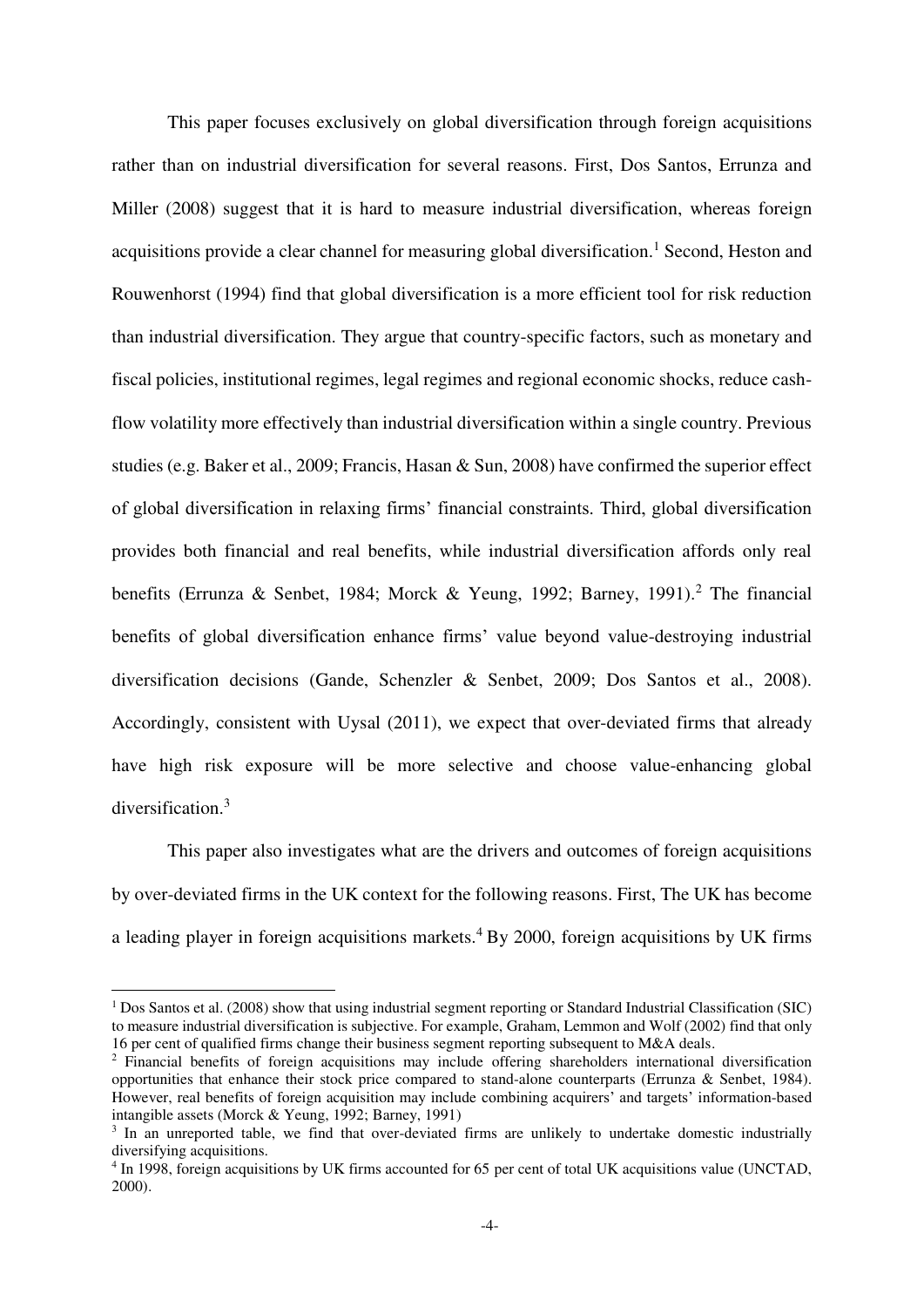constituted 31 per cent of the world's total volume of foreign acquisitions (UNCTAD, 2000). In 2012, the value of foreign acquisitions by UK firms was five times greater than the value of UK domestic acquisitions (see Office for National Statistics (ONS, 2013). Kollewe (2011) similarly reports that the UK has become the second largest buyer of foreign firms in the world. Second, the UK's bankruptcy codes are creditor-oriented, which usually results in prompt sales of bankrupt firms with no heed to the interests of other claimants (Davydenko & Franks, 2008). These strict codes provide a powerful setting in which to test the relationship between overdeviated firms and foreign acquisitions, since UK over-deviated firms might have greater incentives and pressure to diversify their default risk than peer firms in other contexts.

Using a sample of 5,746 completed bids by UK firms from 1987 to 2012, we find that leverage deviation affects the likelihood of making foreign acquisitions as well as the size of these acquisitions. In particular, over-deviated firms are more likely to acquire foreign targets than domestic targets. We also observe that over-deviated firms reduce their precautionary demand for cash holdings, as evidence of relaxing their financial constraints, after making foreign acquisitions.<sup>5</sup> We show that over-deviated firms are exposed to lower risk of default after acquiring foreign targets. We complement our analysis by exploring the effect of foreign acquisitions on over-deviated firms' value and performance. We observe that foreign acquisitions enhance the actual value of over-deviated firms. We also find that over-deviated acquirers of foreign targets out-perform other acquirers. Finally, our results are robust to controlling for firm fixed effects and self-selection bias of foreign acquisitions, ensuring that drivers and economic consequences of these deals do not arise from either unobserved firmspecific characteristics or endogeneity effect.

-

<sup>&</sup>lt;sup>5</sup> Erel, Jang, and Weisbach (2015) observe that cash holdings reflect manager' assessments of their potential financial constraints. Accordingly, managers reduce their cash holdings when they believe that their financial constraints are relieved.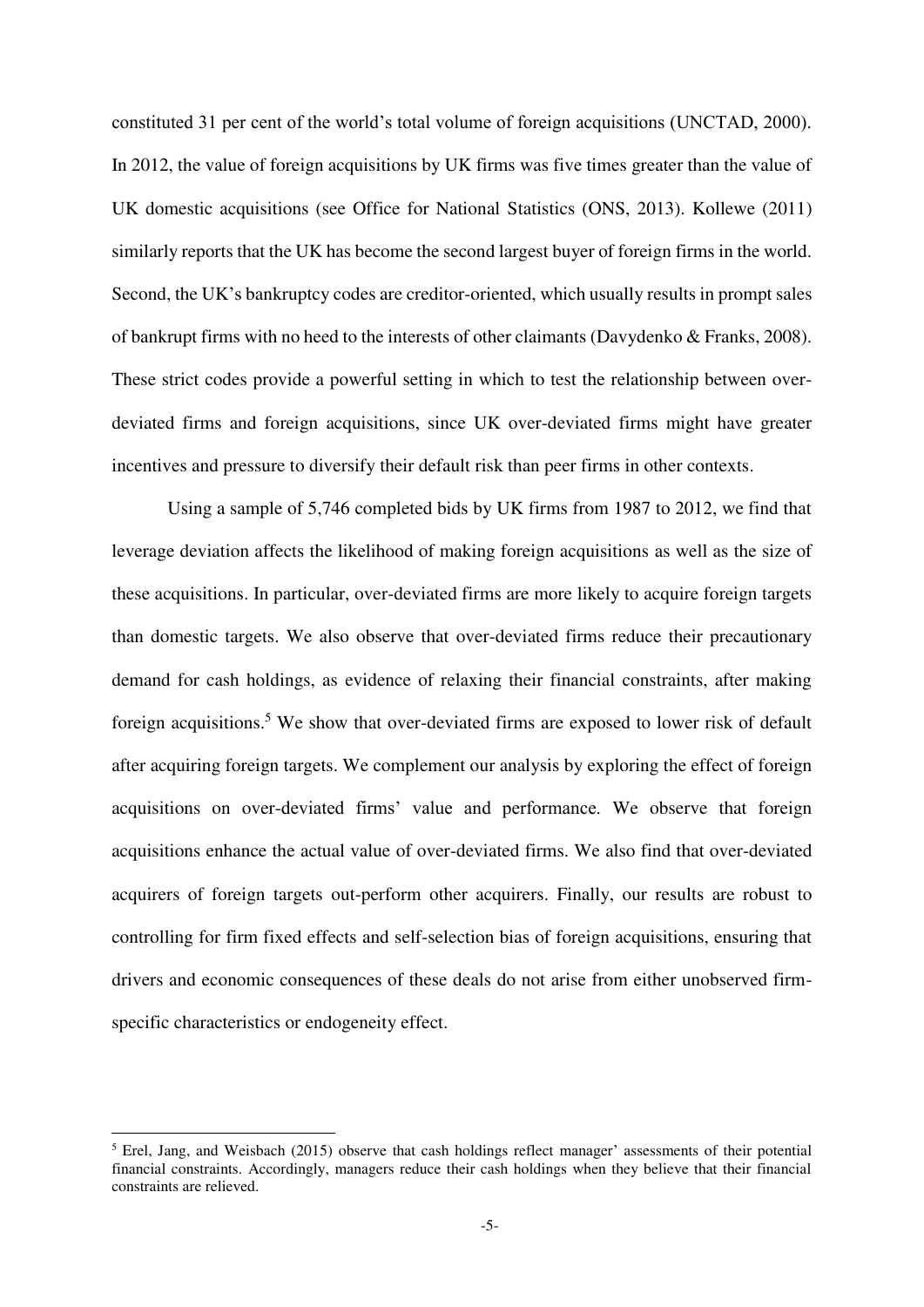Our findings contribute to the extant literature on the interdependence of capital structure and investment decisions. In particular, this paper extends the work of Morellec and Zhdanov (2008), Uysal (2011) and Harford et al. (2009) by addressing the effect of leverage deviation on firms' choices between foreign and domestic acquisitions. It provides strong evidence that UK firms take their target leverage level into account when they make foreign acquisition decisions. Specifically, it adds to the M&A literature by establishing empirically that over-deviation from target leverage influences the likelihood and the size of foreign acquisition investments.

Next, this paper extends the literature on the controversial issue of why UK foreign acquisitions are quite pervasive (Ozkan, 2012). It empirically investigates the main drivers of these foreign direct investments when carried out by over-deviated firms. A previous study by Erel et al. (2015) finds that M&A deals ease the financial constraints of target firms. However, this paper provides new evidence that over-deviated acquirers can exploit foreign acquisitions to relieve their financial constraints. It also introduces compelling evidence that over-deviated firms can globally diversify their risk of default when acquiring foreign targets. These findings support the premise of co-insurance theory that the main motive of foreign acquisitions can be to outweigh over-deviated firms' risk of default and financial constraints.

Further, to the best of our knowledge, no previous study has examined outcomes of foreign acquisitions when acquirers' leverage level is above its target. Contrary to Moeller  $\&$ Schlingemann's (2005) view that foreign acquisitions may destroy shareholders value, our findings suggest that foreign acquisitions are a value-adding decision for over-deviated firms. This paper also provides novel evidence that over-deviated firms experience better performance following foreign acquisitions than domestic acquisitions. Accordingly, these findings support the view of previous literature (e.g. Gande et al., 2009; Dos Santos et al., 2008)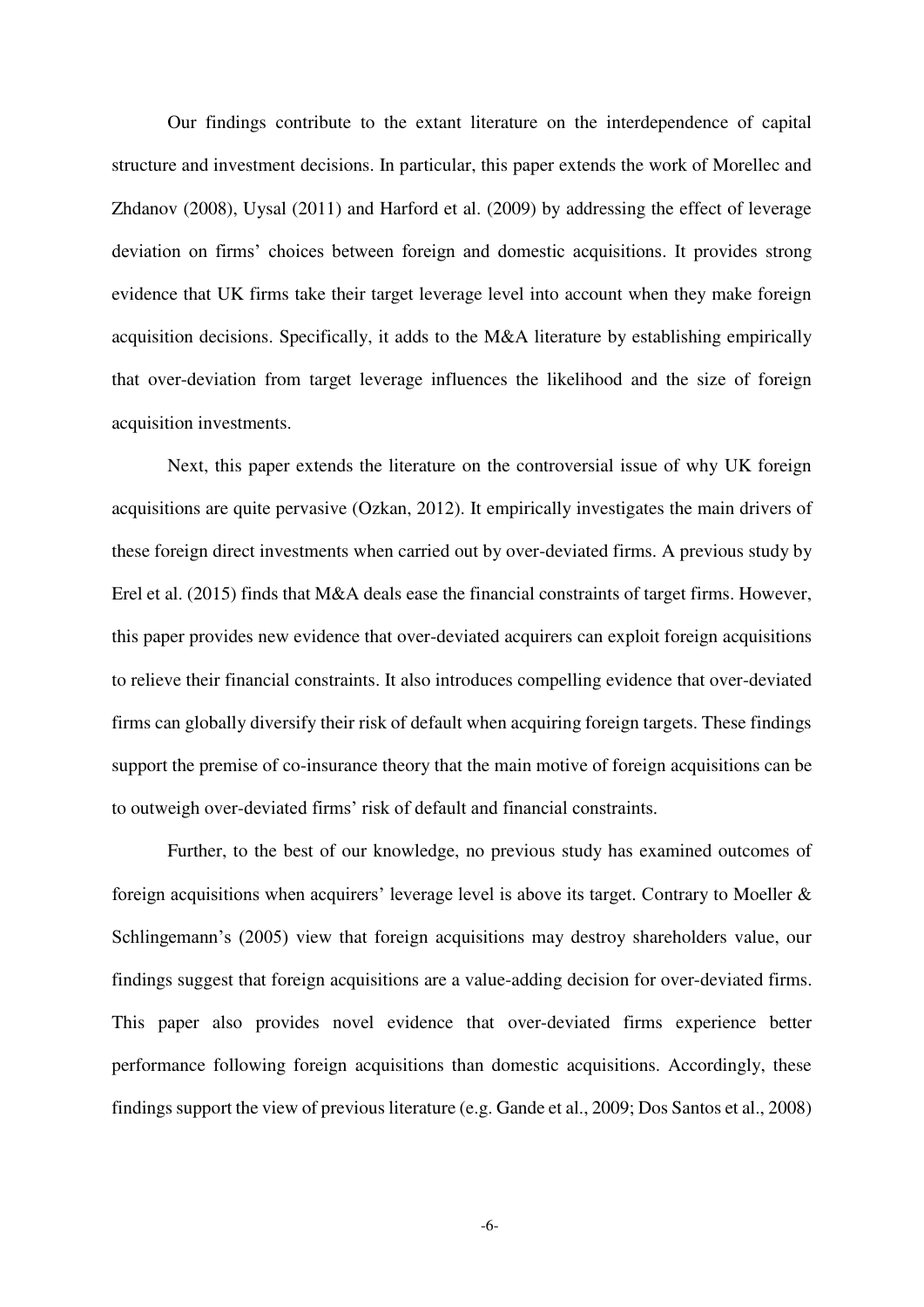that global diversification is a wealth-maximising decision and over-deviated firms pursue the most value-enhancing acquisitions (Uysal, 2011).

Overall, this paper documents that co-insurance effects (financial constraints and distress risk), enhancing firms' value and performance, are the main reasons for over-deviated firms to pursue foreign acquisitions.

This paper has potential implications for academics and practitioners. First, treating all acquisitions as a single homogeneous group without distinguishing between foreign and domestic acquisitions might be misleading, due to international nature of foreign acquisitions, which, can change drivers and ultimate outcomes of doing them relative to domestic acquisitions. Second, our findings shed light on the importance of addressing heterogeneity in firms' leverage deviation, whether they acquire debt above or under target. This paper documents that the two deviated groups exhibit different behaviours toward choosing an acquisition type. Third, this paper strongly advises firms to identify how far their level of leverage deviates from target before choosing a specific target type. Specifically, identification of the economic gains of deviated firms following foreign versus domestic acquisitions will enable managers to develop strategic plans for better acquisition decisions. This also can help policy makers to develop codes of best practice in order to assess whether management boards are compliant with their fiduciary responsibilities, as defined in company laws.

In the remainder of this paper, Section 2 introduces the main hypotheses, Section 3 outlines our sample and methodology, Section 4 reports our empirical findings, Section 5 introduces further robustness checks, and Section 6 provides some concluding remarks.

#### **2. Hypothesis development**

# *2.1 Over-deviated firms' incentives for foreign acquisitions*

Over-deviated firms face a higher risk of default that reduces their ability to issue debts from the capital market (Kayhan & Titman, 2007; Dang et al., 2012). Consistent with this argument, Morellec and Zhdanov (2008) find that over-deviated firms lose takeover bidding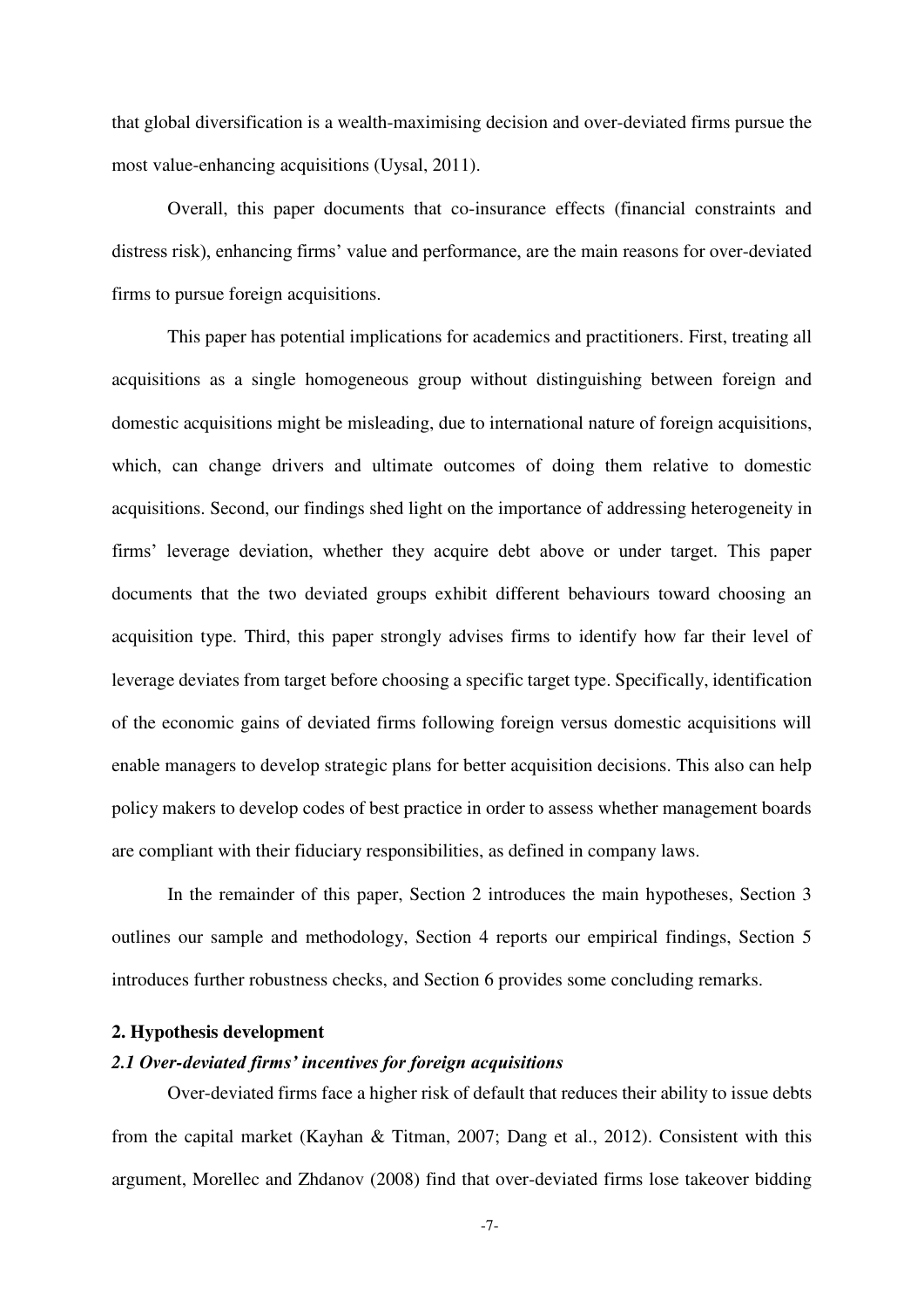contests due to financial constraints. Harford et al. (2009) find that over-deviated firms are less likely to finance their investments with debt. Uysal (2011) shows that the high costs associated with raising finance from external capital markets reduce over-deviated firms' intentions to engage in acquisition transactions. These findings suggest that, in the presence of financing frictions, over-deviated firms may forego valuable investment opportunities.

However, co-insurance theory provides some insights on how over-deviated firms can reduce their financial constraints and credit risk. In particular, this theory argues that, to some extent, diversified firms have uncorrelated cash-flow streams which, in turn, reduce their earnings fluctuations. This reduction in earnings volatility reduces the likelihood of default for these firms and maximise their borrowing capacity at attractive rates (Lewellen, 1971). Consistent with co-insurance theory, Hann et al. (2013) find diversification reduces both default and systematic risk which, in turn, minimises not only the cost of debt, but also the total cost of capital. They further show that these co-insurance benefits are more pronounced in financially-constrained firms. Thus, we expect that over-deviated firms are more inclined to involve in diversifying acquisitions.

Diversifying acquisitions exist when target firm operates outside acquirer`s industrial sector known as industrial diversification or located in foreign countries known as global diversification (Ahmed & Elshandidy, 2016; Dos Santos et al., 2008). However, Heston and Rouwenhorst (1994) document that the decline in financial distress risk is stronger in global diversification than in industrial diversification. They find that global diversification is associated with country-specific factors (e.g. monetary and fiscal policies, institutional and legal regimes, and regional economic shocks) that dilute cash-flow fluctuations better than industrial diversification in one country. Baker et al., (2009) find that firms can relax their financial constraints by acquiring foreign targets from countries with a low cost of capital. Francis et al. (2008) show that firms acquire foreign targets to relieve their financial constraints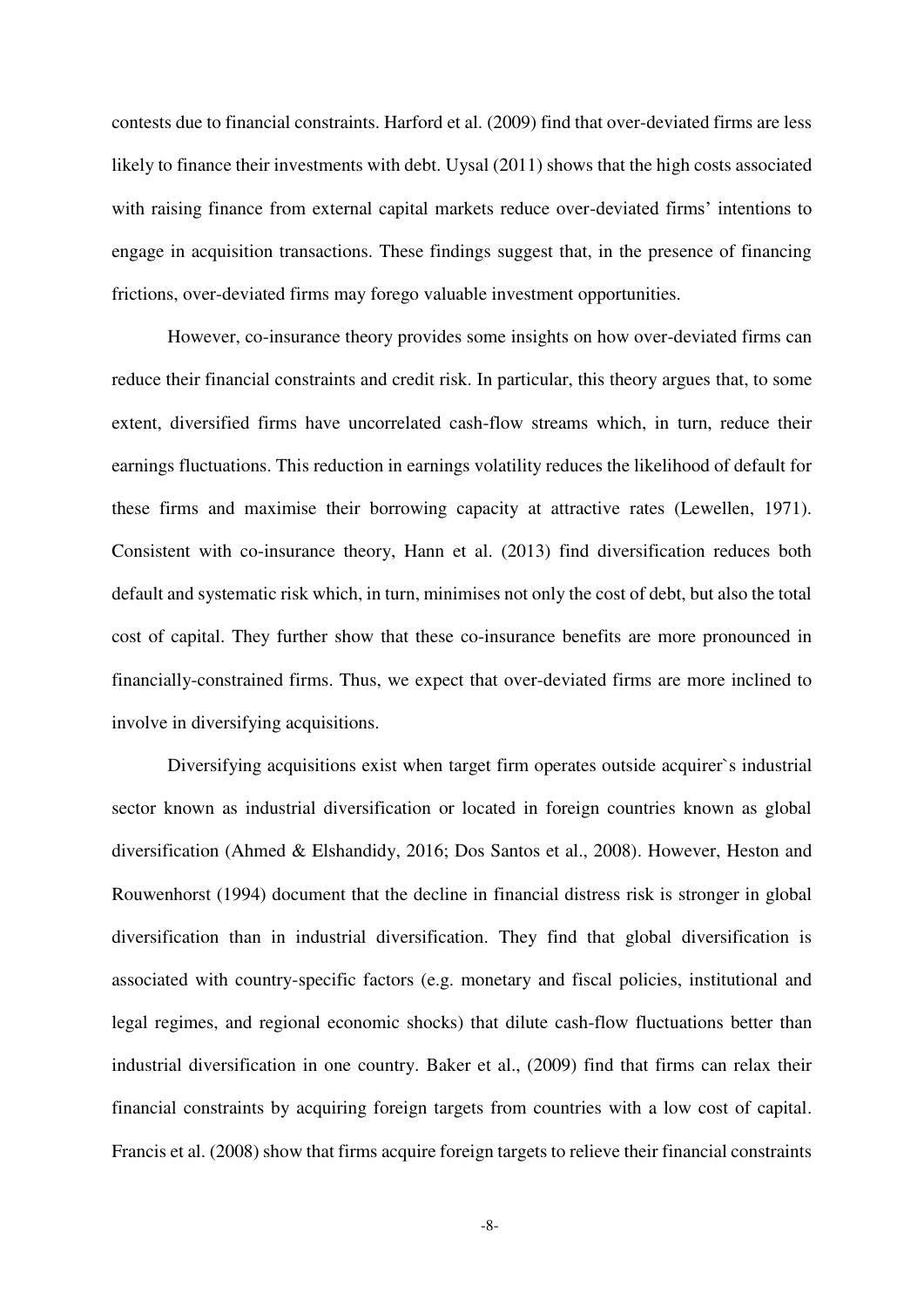through internal capital markets, or indirectly through access to external capital markets. Based on these empirical findings, our paper expects that over-deviated are more likely to involve in foreign acquisition deals in order to seize a co-insurance benefits of global diversification.

Overall, different from other related work, our paper extends findings on the influence of over-deviation from target leverage on either firms' decision to undertake domestic acquisitions (Usyal, 2011), acquirers' payment methods (Harford et al., 2009), or targets' financial constraints (Erel et al., 2015). In doing so, our paper investigates whether overdeviated firms are likely to take foreign acquisitions as a way of diversification, and, if so, whether such engagement is due to these firms' desires to ease their financial constraints and distress risk. Further, all the above-mentioned papers concern different contexts (mostly the US) from the UK market which has distinctive characteristics. For instance, the bankruptcy codes in the UK are creditor-oriented, resulting in sales of bankrupt firms with no heed to the interests of other claimants; such actions cannot even be challenged in the courts (Davydenko & Franks, 2008). Accordingly, motivated by the UK's strict bankruptcy codes, UK overdeviated firms might have greater incentives to relieve their risk of default than counterparts in other contexts.

Taken all together, according to co-insurance theory, over-deviated firms are motivated to undertake foreign acquisitions in order to relax their financial constraints and reduce their risk of default. This discussion leads to the following subsequent hypotheses:

- *H1:* Over-deviated firms are more likely to undertake foreign acquisitions.
- *H2:* The financial constraints of over-deviated firms are likely to improve after foreign acquisitions.
- *H3:* The financial distress risk of over-deviated firms is likely to improve after foreign acquisitions.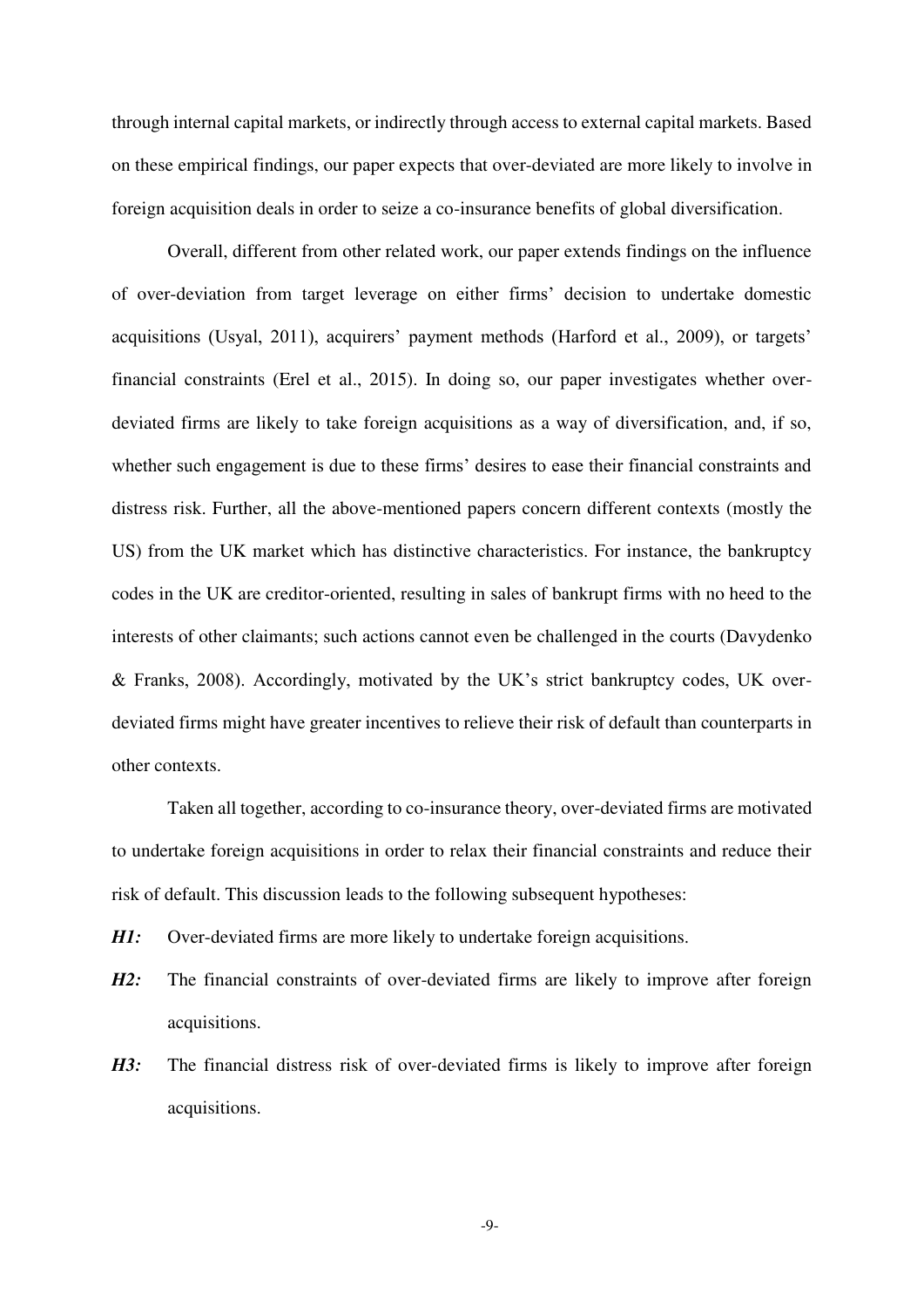#### *2.2 Foreign acquisitions and over-deviated firms' value and performance*

Jensen (1986) advocates that firms should increase their leverage level in order to minimise conflict between shareholders and managers by restricting managerial discretion over future free cash flows. Managers of over-deviated firms are exposed to high pressures arising from a high risk of default; thus, they are motivated to improve firm performance due to fear of losing their jobs in case of default (Berger & Patti, 2006). Furthermore, if they are intending to make an acquisition, they are likely to be selective and choose the most value-enhancing deal. Uysal (2011) supports this notion and documents positive abnormal returns following the announcement of acquisitions by over-deviated firms. Thus, we expect that over-deviated firms' choice of a specific type of acquisition will be based on improving their performance and value.

In addition, co-insurance theory suggests that over-deviated firms may become involved in foreign acquisitions as a means of global diversification, in order to ease their financial constraints and minimise their risk of default. Berger and Ofek (1995) observe that diversification destroys firms' value. In contrast, Graham et al. (2002) document that diversifying acquisitions does not cause value discount. They find that value discount appears because firms are acquiring an already discounted business target. Hann et al. (2013) report that diversification leads to a five to six per cent increase in firm value. Further, global diversification through foreign acquisitions provides financial benefits, real benefits and other benefits (Gande et al., 2009; Morck & Yeung, 1992). Financial benefits arise from providing investors with a valuable, multinational, diversified portfolio through indirect access to countries with restrictions on portfolio holdings and capital flows or information asymmetries (Errunza & Senbet, 1984).<sup>6</sup> Real benefits are derived from combining acquirers' and targets' information-based intangible assets, patents, marketing abilities, brand names and technical

<u>.</u>

<sup>&</sup>lt;sup>6</sup> Similarly, firms may diversify globally through foreign acquisitions more cheaply than global diversification by individual shareholders (Denis, Denis, & Yost, 2002).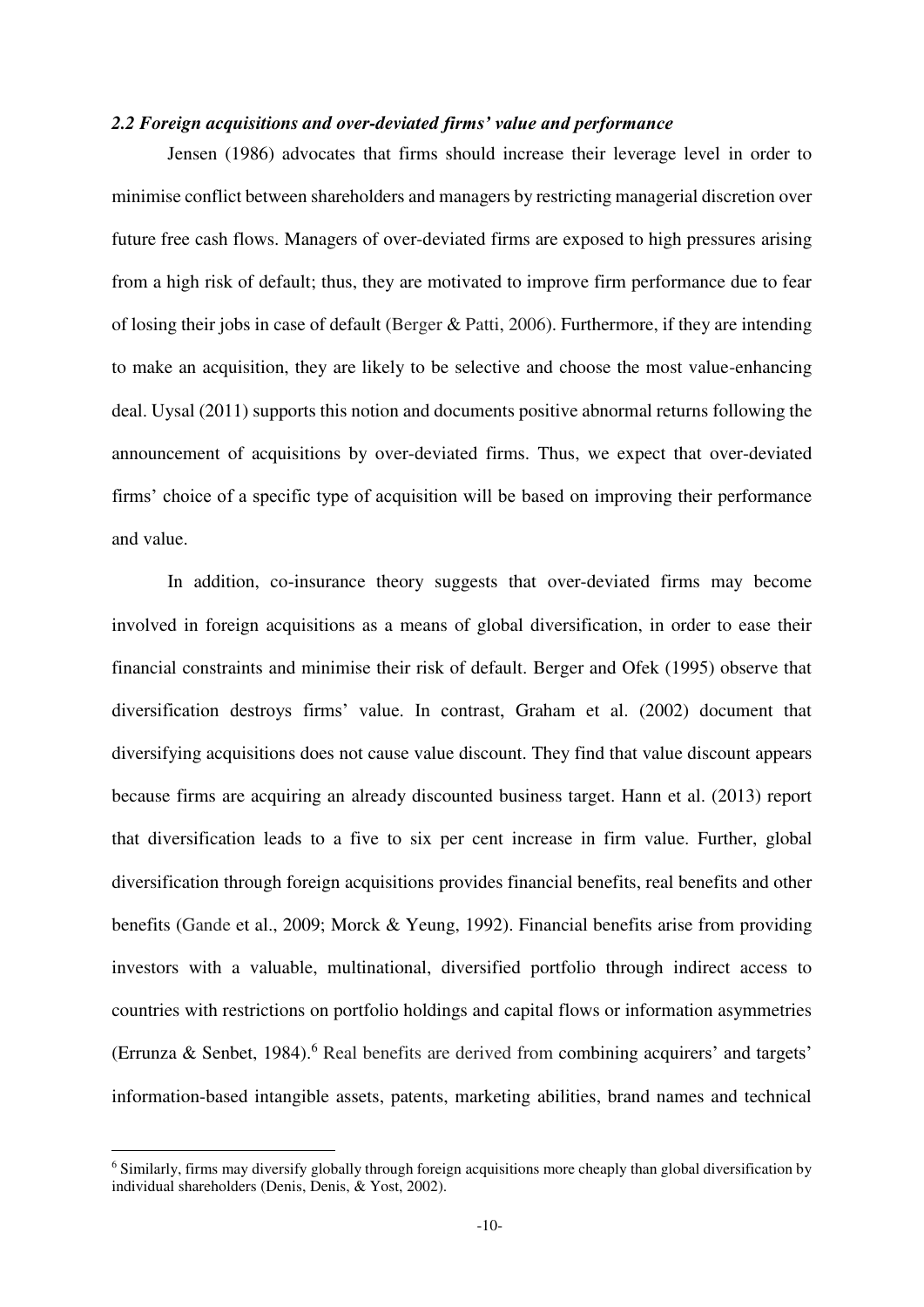knowledge (Morck & Yeung, 1992; Barney, 1991). Other benefits of foreign acquisitions include maximising acquirers' market access, combining research and development (R&D) capabilities with those of targets, avoiding trade barriers, and exploiting economies of scale (Morck & Yeung, 1992; Ghauri & Buckley, 2003; Li, Li, & Wang, 2016).

Previous studies confirm the positive valuation effects of global diversification benefits. Errunza and Senbet (1984) find that the financial benefits of global diversification have a positive impact on firm value, and Gande et al. (2009) observe that the financial and real benefits of global diversification increase firm value measured by Tobin's q. Francis et al. (2008) find that global diversification is a value-maximising decision, while Doukas and Kan (2006) find that global diversification does not destroy firm value. Overall, various benefits of foreign acquisition may push over-deviated firms to make wealth-maximising decisions by acquiring foreign targets. This discussion leads to the following hypotheses:

*H4:* Foreign acquisitions are value-creation deals for over-deviated firms.

*H5:* Foreign acquisitions enhance over-deviated firms' performance.

#### **3. Methodology**

## *3.1 Sample*

<u>.</u>

Using the Thomson One database, we collect M&A data for UK public acquirers for the period 1 January 1987 to 31 December  $2012<sup>7</sup>$  Following criteria used by Uysal (2011), Harford et al. (2009) and Conn, Cosh, Guest, and Hughes (2005), we exclude financial (SIC 6000–6999) and utility (SIC 4900–4999) acquirers, since these are subject to regulatory constraints and different accounting considerations. In order to be included in the sample, the target must be a public, private or subsidiary firm. Acquisition deals must be completed and might be either domestic or foreign. The payment method must be cash, stock or a combination of both. As a cut-off point, we employ a minimum deal value of one million dollars in order to

<sup>&</sup>lt;sup>7</sup> Based on data availability, we collect acquisitions data from 1984 to 2012. However, prior to 1987 the data coverage on UK acquisitions bids is very low (Antoniou, Petmezas, & Zhao, 2007).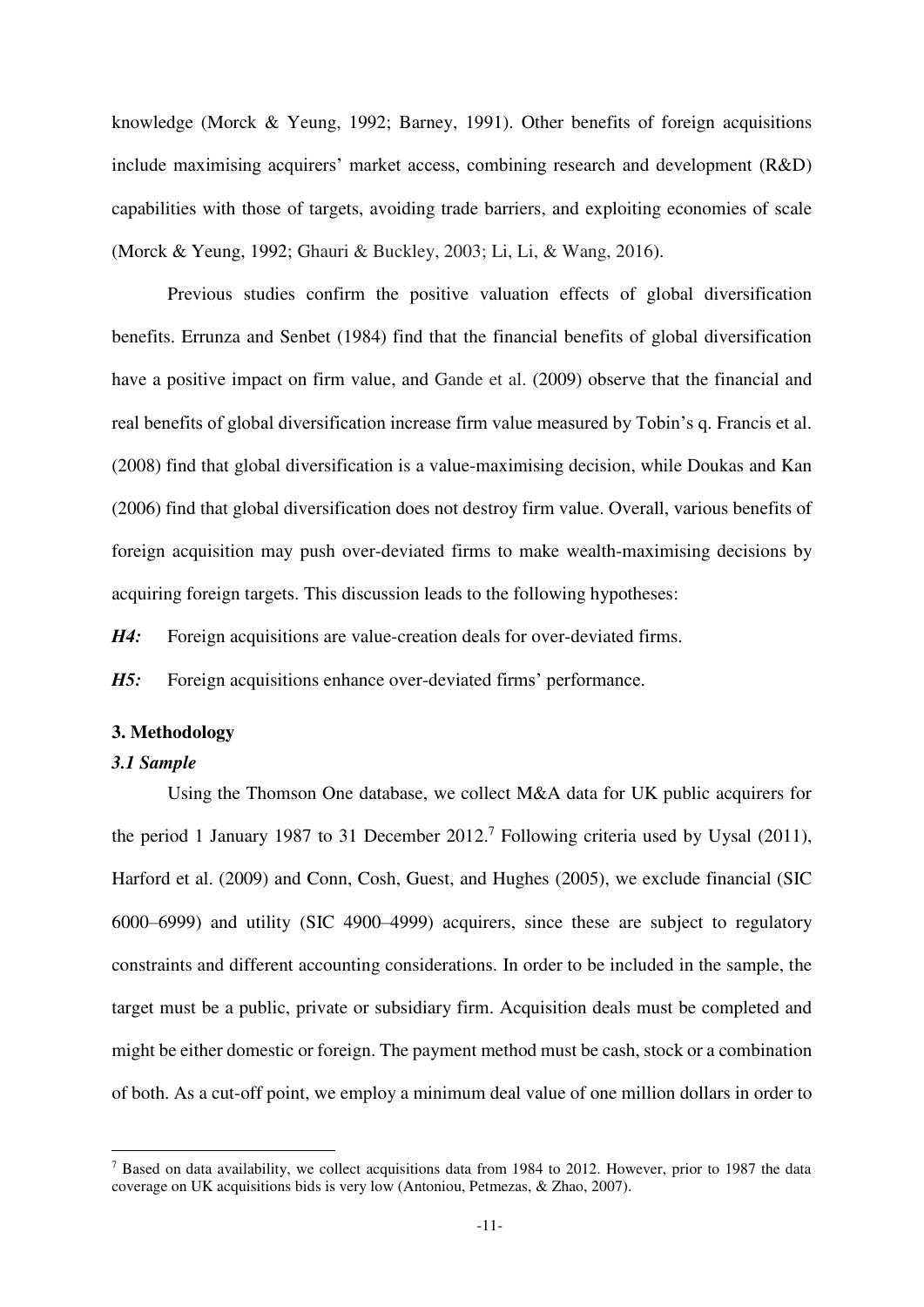avoid results generated by very small targets (Uysal, 2011; Antoniou et al., 2007). We exclude all deals labelled as minority stake purchases, acquisitions of remaining interest, privatisations, leveraged buyouts, spinoffs, recapitalisations, self-tenders, and exchange offers and repurchases (Alexandridis, Fuller, Terhaar, & Travlos, 2013). We also drop firm-year observations with missing data for any independent variable in our models. Accordingly, our final sample comprise 1,394 unique non-financial UK public firms that have acquired 3,416 domestic targets and 2,330 foreign targets. All financial data for each public acquirer are downloaded from the Datastream database.

### *3.2 Proxy for over-deviated firms*

<u>.</u>

According to Harford et al. (2009), leverage deviation is defined as actual market leverage ratio minus target leverage ratio.<sup>8</sup> To estimate target leverage ratio, we use firms listed on the London Stock Exchange from 1980 to 2012. This period represents all data available for UK non-financial public firms from Datastream. We run a Tobit regression model of market leverage ratios on lagged values of the main determinants of capital structure to estimate the target leverage (Kayhan & Titman, 2007). We use a Tobit analysis since the dependent variable is restricted between zero and one. The main determinants of UK market leverage include the return on assets (ROA) ratio, the market-to-book (MTB) ratio, firm size, asset tangibility, nondebt tax shield, liquidity ratio, and industry and year fixed effects (Ozkan, 2001; Drobetz & Wanzenried, 2006; Rajan & Zingales, 1995; Dang, 2013).<sup>9</sup>

The ROA variable is a proxy for a firm's past profitability. Myers and Majluf (1984) argue that firms prefer to raise capital from retained earnings rather than from external sources

<sup>&</sup>lt;sup>8</sup> Actual market leverage ratio is measured as total debt divided by the sum of total debt plus market value equity (Harford et al., 2009).

<sup>&</sup>lt;sup>9</sup> We follow UK papers (Ozkan, 2001; Dang, 2013) in identifying the main determinants of UK firms' target leverage. Other US studies (Harford et al., 2009; Kayhan & Titman, 2007) suggest using variables such as R&D expenses and selling expenses to estimate target leverage. However, the coverage of these data in Datastream is low. For example, using R&D data leads to a 52 per cent reduction in our sample due to missing data. Similarly, around 20 per cent of our sample is lost as a result of including the selling expense variable. In addition, Hovakimian et al. (2001) confirm that our MTB variable captures the same effect as both R&D and selling expense variables. In the robustness section we use these variables and obtain the same results.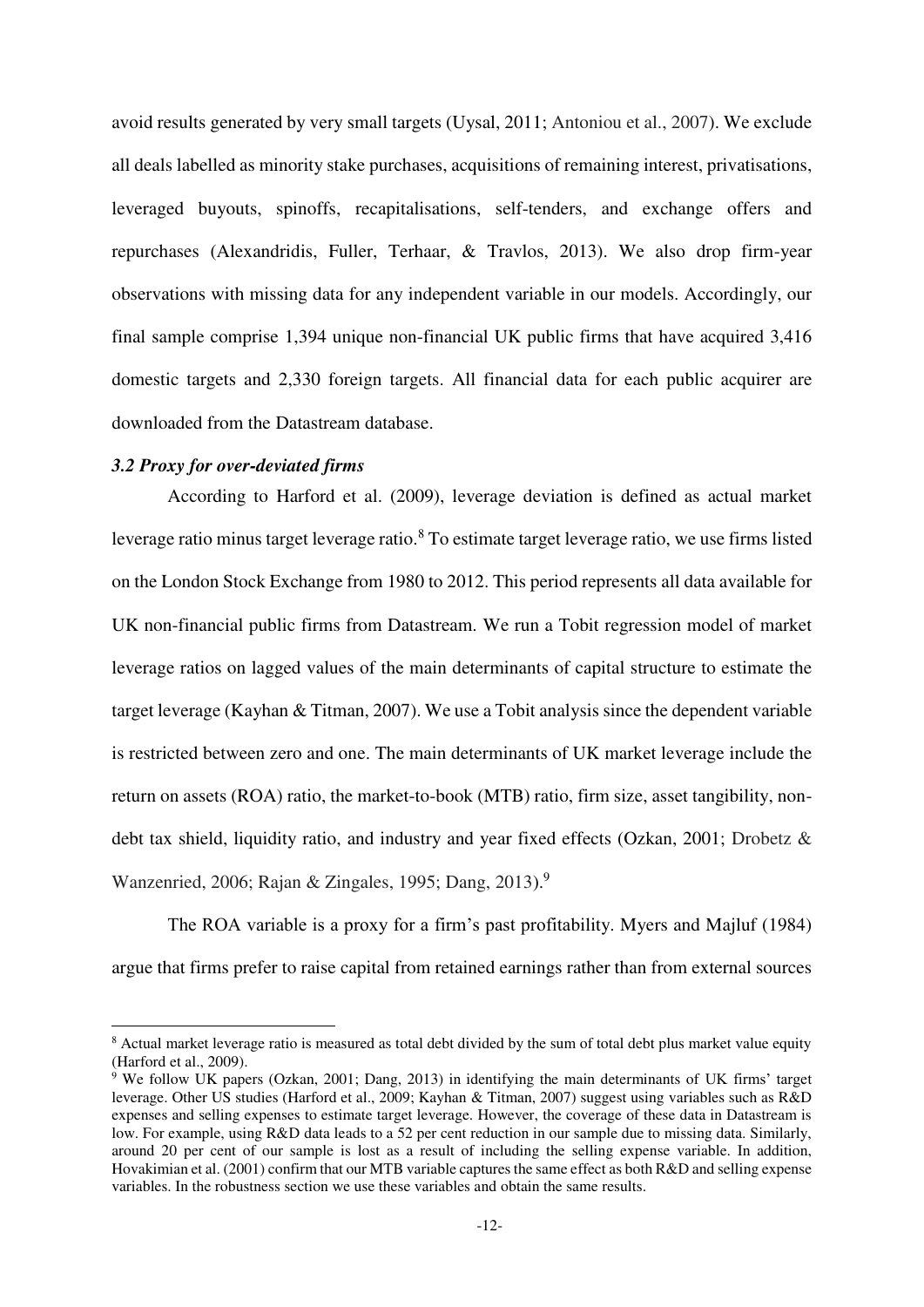of finance. Thus, profitable firms with sufficient retained earnings will rely less on issuing debt to finance future projects (Dang, 2013; Fama & French, 2002). The firm size variable is included because large firms are more diversified and may have more stable cash flows than small firms (Titman & Wessels, 1988). Accordingly, large firms are exposed to lower risk of default and are able to expand their leverage level at more favourable interest rates than small firms (Ozkan, 2001). MTB controls for firm growth opportunities, which are intangible in nature and valuable as long as the firm exists; however, they have limited collateral value if the firm becomes insolvent (Titman & Wessels, 1988). Thus, lenders view firms with more growth options as risky investments and seek higher compensation (Harris & Raviv, 1991). In contrast, tangible assets may preserve their market value more than intangible assets, and thus may be used as collateral for debt in case of liquidation (Antoniou, Guney & Paudyal, 2008). Collateral debt may also restrict a firm's ability to engage in asset substitution and risk-shifting activities, thus reducing the agency costs of debt (Titman & Wessels 1988; Harris & Raviv 1991; Jensen & Meckling, 1976). Accordingly, creditors accept lower premiums from firms with high tangible assets. Non-debt tax shields (NDTS), such as depreciation, amortisation and investment tax credits, may substitute for tax deduction benefits associated with using debt which, in turn, reduce a firm's motivation to acquire more debt (DeAngelo & Masulis, 1980). Furthermore, firms with a high liquidity ratio may employ liquid assets such as accumulated cash to fund their investments, rather than issuing further debt (Ozkan, 2001). Industry dummies, based on Fama and French's 12-industry classification, capture the industry effect on leverage. Harris and Raviv (1991) argue that firms within an industry tend to have approximately the same leverage level, and that this level varies among industries. For example, capital-intensive manufacturing industries usually have a higher leverage ratio than high-tech industries (Antoniou et al., 2008). Finally, a year dummy controls for unobserved effects over time.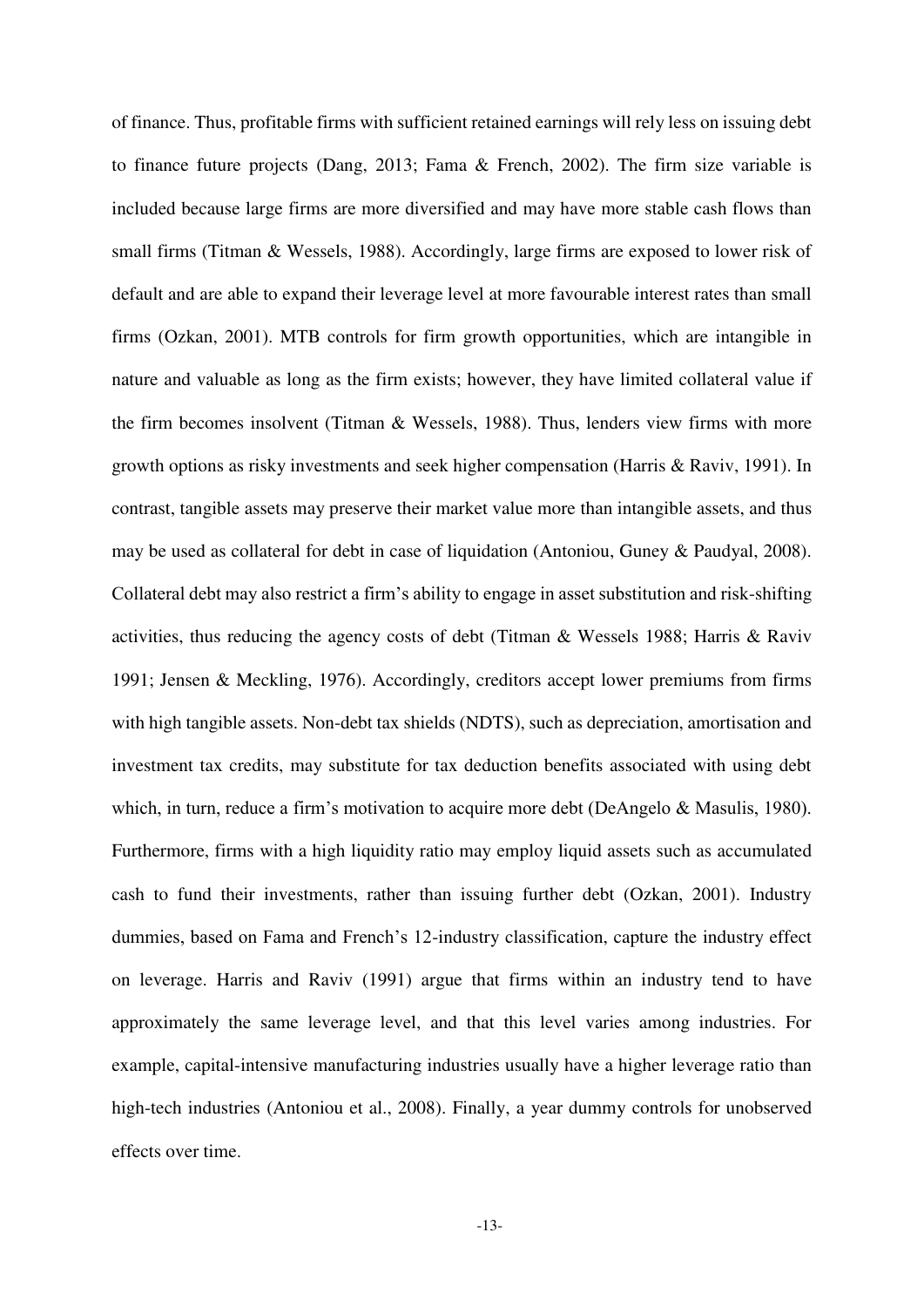Appendix B reports the coefficient estimates of a Tobit model of target market leverage. It shows that, consistent with prior literature (e.g. Dang, 2013; Ozkan, 2001; Antoniou, Guney & Paudyal, 2008), ROA, MTB, NDTS and liquidity variables have a negative association with market leverage. In contrast, consistent with previous studies (e.g. Ozkan, 2001; Harris & Raviv, 1991), firm size and asset tangibility variables have a positive relationship with market leverage. These findings are statistically significant at the 1 per cent level.

Finally, we use the estimated target market leverage in Appendix B to calculate the leverage deviation variable which equals actual market leverage minus estimated target market leverage. We then use leverage deviation variable to construct an over-deviated firm proxy that takes the value of one if the firm has a positive leverage deviation and zero otherwise.

#### *3.3 Empirical models*

-

We use the constructed over-deviated firm proxy to address whether these firms were motivated to undertake foreign acquisitions. To that end, we adopt the following Probit model to test H1:

P (foreign acquisition = 1) =  $\Phi$  ( $\beta_0$  +  $\beta_1$  over-deviated firm<sub>i,t-1</sub> +  $\sum \beta_i$  Controls <sub>i,t-1</sub>) (1) Probit model is employed, since the dependent variable (Foreign acquisition) is a binary variable that takes the value one if a firm acquires a foreign target and zero if it acquires a domestic target. Control variables include firm size, ROA, MTB, market leverage and stock return, estimated one year prior to the acquisition announcement year (Harford et al., 2009; Uysal, 2011; Almazan, De Motta, Titman, & Uysal, 2010).<sup>10</sup> We also control for industry characteristics, using an industry M&A liquidity index (Schlingemann, Stulz, & Walkling, 2002), the Herfindahl index (Uysal, 2011) and Fama and French 12-industry dummies. We use year fixed effects to control for unobserved effects over time. We further employ random-

 $10$  Following Harfordet al. (2009), the inclusion of a market leverage variable in all of our models is required to ensure that our main leverage deviation variable does not estimate the effect of pre-acquisition market leverage but really proxies the effect of deviation from target leverage.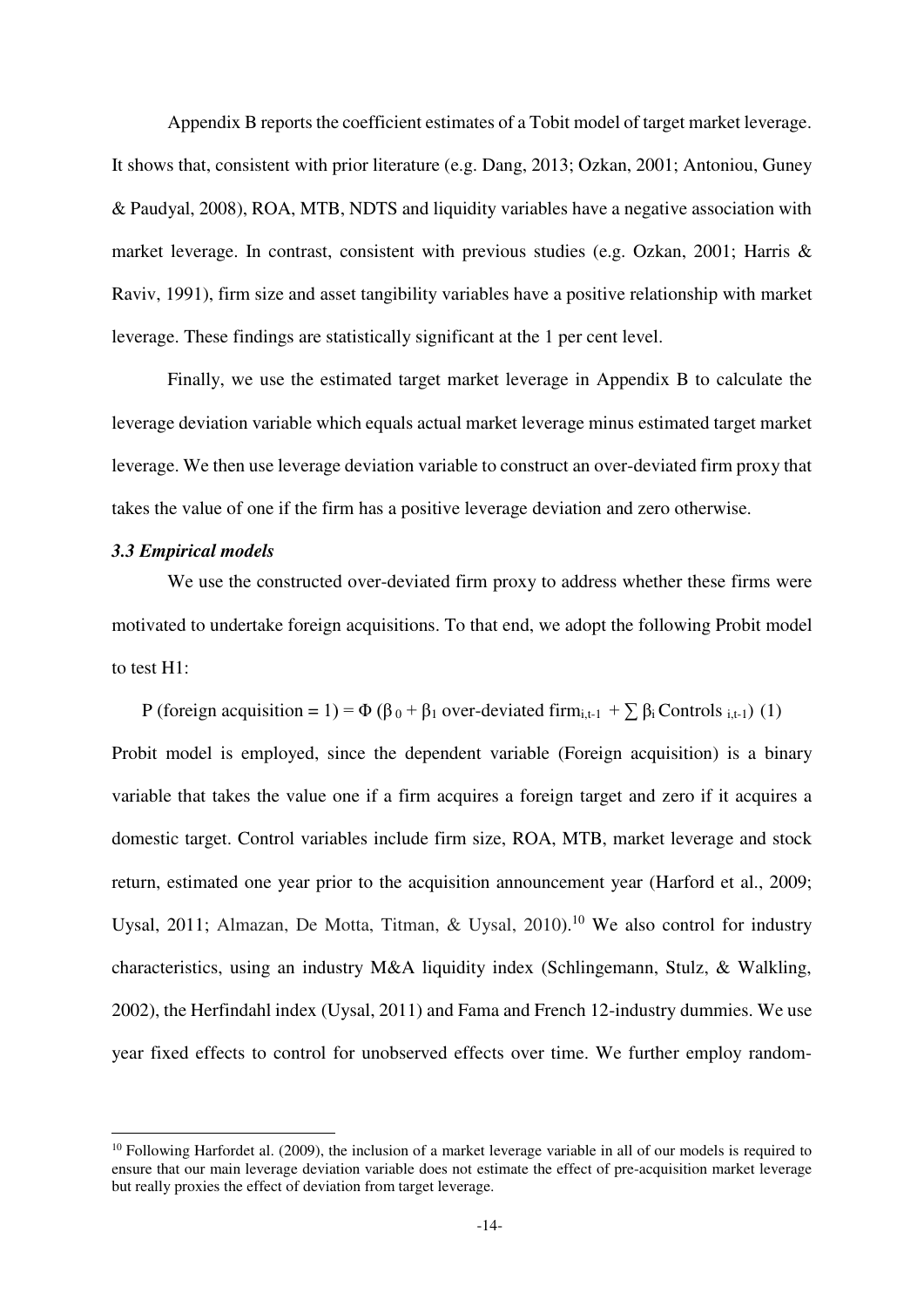effects models to control for unobserved heterogeneity that might be correlated with the likelihood of undertaking a foreign acquisition. We do not employ fixed-effects models, owing to the small amount of within-firm variation in M&A activities, which would exclude more than 37 per cent of our sample observations.

We further investigate whether over-deviation from target market leverage affected the size of foreign acquisitions. We construct a dependent variable that equals foreign acquisitions value divided by total assets. We run a random-effects Tobit model using the previous explanatory variables, since the dependent variable is censored at zero. Fixed-effects estimations of coefficients of Tobit analysis are not allowed, since Tobit is a non-linear model and its maximum estimates are biased.

Next, we explore the potential reasons for over-deviated firms to undertake foreign acquisitions. First, consistent with Erel et al. (2015), in order to test H2 we explore how overdeviated firms position their cash holdings policy before and after foreign acquisition events as a measure of their financial constraints. Almeida, Campello, and Weisbach (2004) argue that the fraction of cash retained reflects a manager's assessment of a firm's potential financial constraints. Specifically, in the presence of financing frictions, financially-constrained firms hold more cash on their balance sheets in order to finance their important investments (Erel et al., 2015). Thus, we construct a dependent variable that measures the change in the ratio of the acquirer's cash holdings to total assets around an acquisition (Erel et al., 2015). We regress this dependent variable on an interaction variable of over-deviated firms and foreign acquisitions in order to test the effect of foreign acquisitions on over-deviated firms' cash holdings level, as follows:

 $\Delta$  (cash holdings) = β<sub>0</sub> +β<sub>1</sub> over-deviated × foreign acquisitions<sub>i,t-1</sub> +  $\sum$  β<sub>i</sub> controls <sub>i,t-1</sub> + ε<sub>i,t</sub> (2) Furthermore, we employ the following OLS model to test the effect of foreign acquisitions on over-deviated firms' likelihood of default (H3):

-15-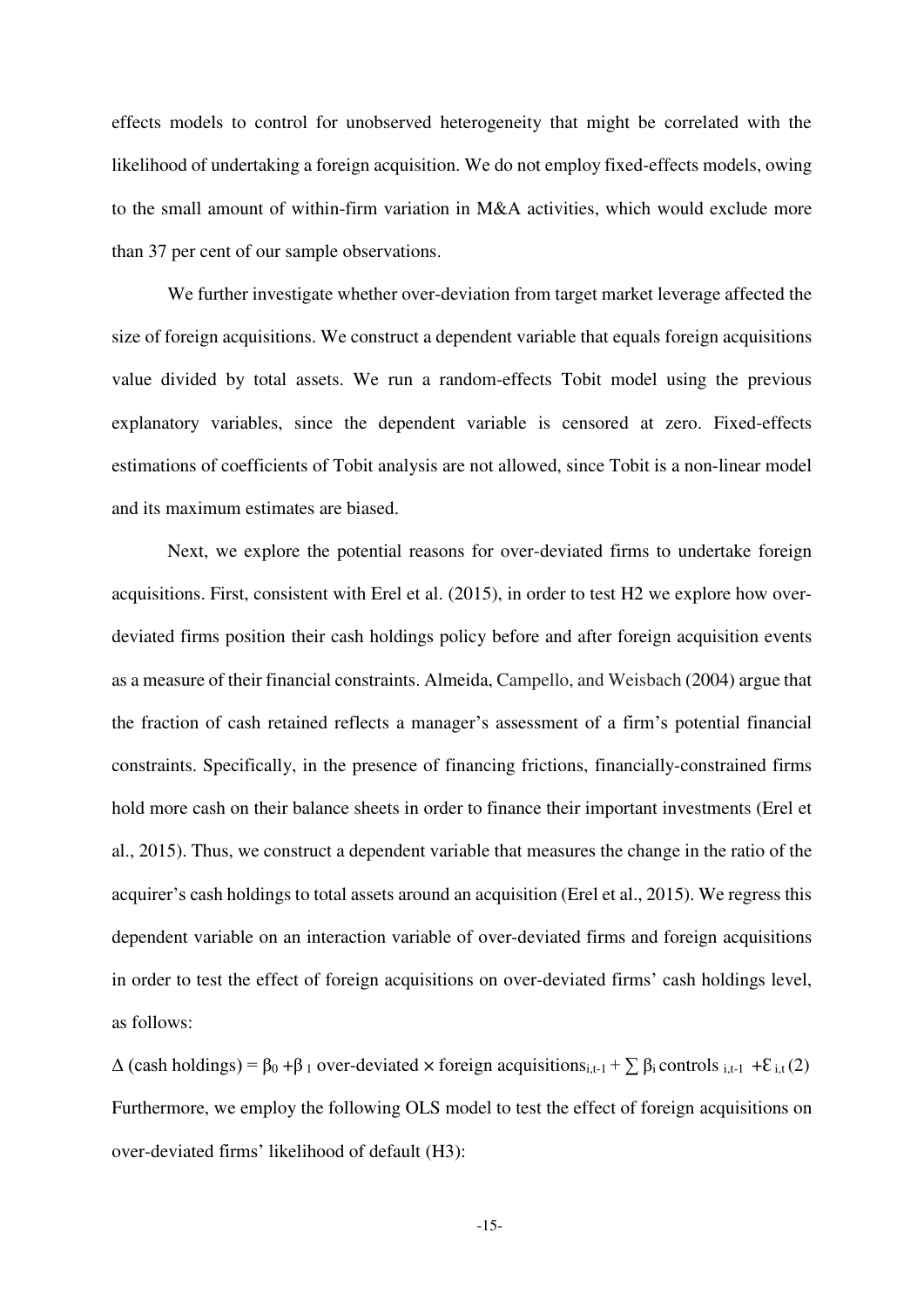Z-score<sub>i,t</sub>=  $\beta_0$  + $\beta_1$  over-deviated × foreign acquisitions<sub>i,t-1</sub> +  $\sum \beta_i$  controls<sub>i,t-1</sub> +  $\epsilon$ <sub>i,t</sub> (3) Following Chen and Wang (2012), our dependent variable is Altman's (1986) Z-score model one year after the effective year of an acquisition. Altman's Z-score is negatively correlated with the probability of default (Chen & Wang, 2012), meaning that the higher the value of Zscores, the lower the likelihood of default.

Further, we examine the effects of foreign acquisitions on over-deviated firm value and operating performance using the following OLS models to test H4 and H5.

 $\Delta$ (Tobin's q) =β<sub>0</sub> +β<sub>1</sub> over-deviated × foreign acquisitions<sub>i,t-1</sub>+ $\sum$  β<sub>i</sub> controls <sub>i,t-1</sub> +  $\mathcal{E}_{i,t}$  (4)

 $\Delta (ROA) = \beta_0 + \beta_1$  over-deviated  $\times$  foreign acquisitions<sub>i,t-1</sub> +  $\sum \beta_i$  controls <sub>i,t-1</sub> +  $\epsilon$ <sub>i,t</sub> (5)

Model 4 examines the effect of foreign acquisitions on over-deviated firm value measured by Tobin's q. The change in Tobin's q variable is measured as Tobin's q one year after, minus Tobin's q one year before the effective year of an acquisition. Model 5 explores the operating synergy effects of foreign acquisitions on over-deviated firms. The dependent variable is the change in ROA around an acquisition, in particular ROA one year after, minus ROA one year before the effective year of an acquisition.

Finally, in Models 2 to 5, we run firm fixed effects OLS to control for endogeneity problems resulting from unobserved heterogeneity of a firm-specific and/or time-invariant nature. In all the estimations, the robust standard errors are clustered at the firm level, except in the random-effects Tobit models, where we use bootstrapping since it is difficult to cluster the standard error in the presence of censored data (Efron, 1979). We also include a year fixed effect in the regression model to control for macroeconomic changes in the time series.<sup>11</sup>

-

<sup>&</sup>lt;sup>11</sup> We also rerun all the previous empirical models using the continuous variable of leverage deviation.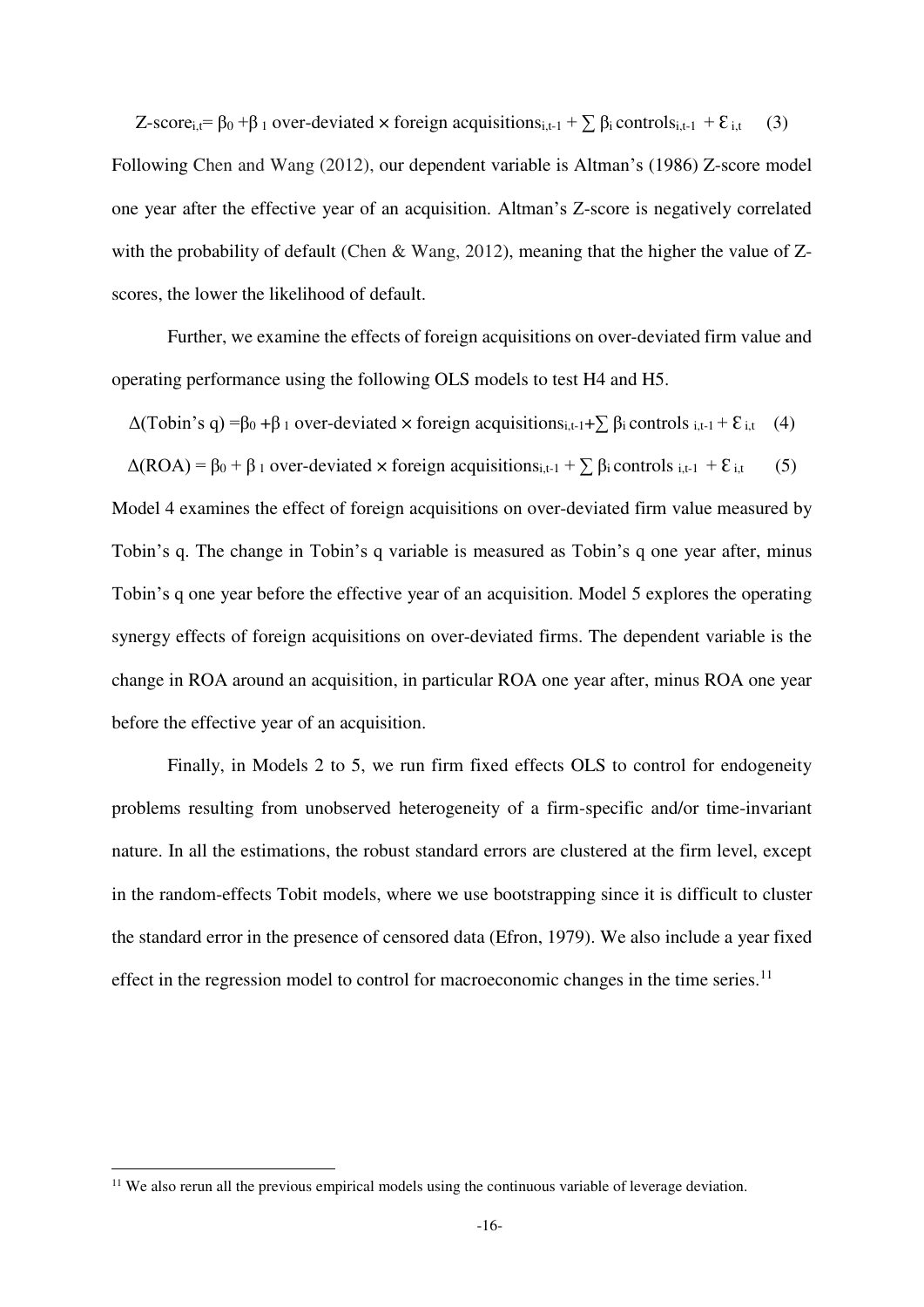#### **4. Empirical Findings**

## *4.1 Descriptive statistics*

Panel A of Table 1 reports descriptive statistics for the dependent variables used in our analysis. It shows that, over the sample period of 27 years, foreign (domestic) acquisition deals represent around 41 (59) per cent of the full acquisition sample. It also shows that the change in cash holdings around acquisition deals is negative. As shown in Panel A, the Z-score following an acquisition is on average 3.219, and acquisition transactions are value-destroying investments. In particular, UK acquirers face on average a 0.299 decline in the mean value of the change in Tobin's q around acquisition transactions. Further, they suffer deterioration in the average value of the change in ROA around an acquisition.

#### **[Insert Table 1]**

In addition, panel B of Table 1 presents the main statistics for the explanatory variables used in our analysis. These descriptive statistics are calculated from a sample of 5,746 firmyear observations. Panel B reveals that the mean market leverage in the sample is 0.152. It also shows that the average value of leverage deviation is -0.049. This means that, on average, UK acquirers maintain their actual market leverage at a level lower than target leverage. These findings lend support to Davydenko and Franks' (2008) view that strict UK bankruptcy codes boost UK firms to reduce their market leverage ratio relative to the target. Further, the leverage deviation variable has a standard deviation of 0.126 around the mean, which implies the existence of sub-groups of firms that deviate from their target leverage. In particular, overdeviated firms represent around 29 per cent of UK public acquirers, while around 71 per cent of UK public acquirers have actual market leverage less than target leverage.

# *4.2 Testing H1: does deviation from target leverage affect the likelihood and size of foreign acquisitions?*

This section presents the results of multivariate analyses to investigate whether overdeviation from target leverage may explain a firm's choice between foreign and domestic acquisitions. We use a random-effects Probit analysis of a dataset of 5,746 firm-year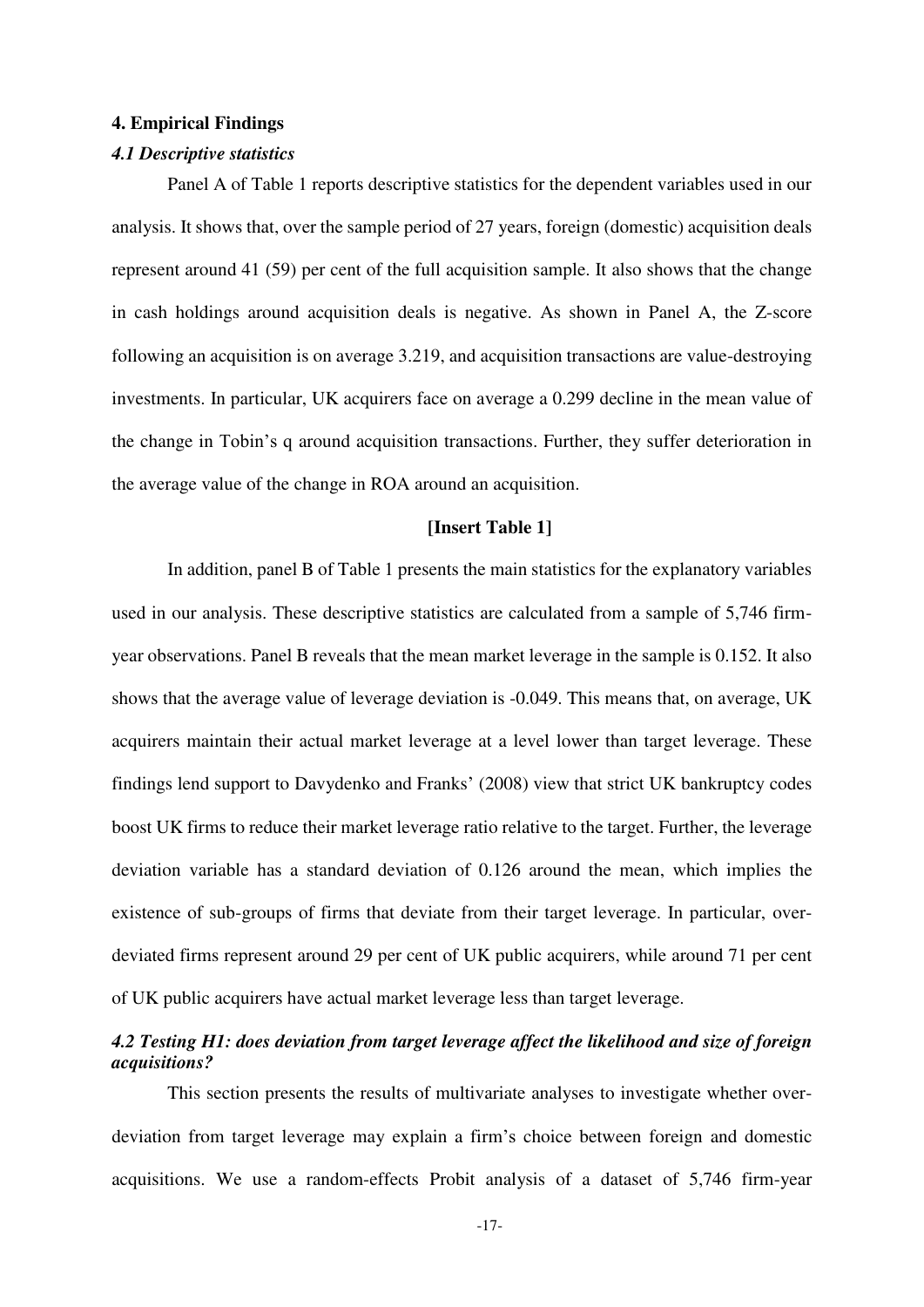observations to estimate the likelihood of making a foreign acquisition. We further run a Tobit analysis to estimate the ratio of the sum of foreign acquisition value to the acquirer's total assets.

## **[Insert Table 2]**

Table 2 reports the coefficient estimates of the Probit models (Columns 1 and 2) and Tobit models (Columns 3 and 4). Column 1 shows a positive significant relationship between leverage deviation and the likelihood of acquiring a foreign target. Column 3 shows that leverage deviation increases the size of foreign acquisition investments relative to domestic acquisitions. We further estimated the average marginal effects of the Probit models, since it is difficult to interpret their coefficients and also to assess the economic significance of the relationship between leverage deviation and the dependent variable. The marginal effect of the leverage deviation variable is 0.870 and its standard deviation is 0.126. Thus, a one-standarddeviation increase in leverage deviation is associated with a 27 per cent  $(0.870 \times 0.126$ /foreign acquisition sample mean of 0.405) increase in the likelihood of undertaking foreign acquisitions. These findings indicate that leverage deviation has a reasonable economic impact on a firm's choice between foreign and domestic acquisitions.

Next, Column 2 of Table 2 shows that over-deviated firms are more inclined to acquire a foreign target than a domestic target. Column 4 documents that over-deviated firms invest more in foreign acquisitions than do under-deviated firms. The marginal effect of over-deviated firms confirms that this has a non-trivial economic impact on foreign acquisitions. Specifically, we find that moving from an under-deviated group to an over-deviated group (a move from 0 to 1) increases the likelihood of a foreign acquisition by 0.056, an increase of 13.8 per cent (0.056/foreign acquisition sample mean of 0.405) over the sample average. Overall, these findings are in line with the notion of co-insurance theory that over-deviated firms become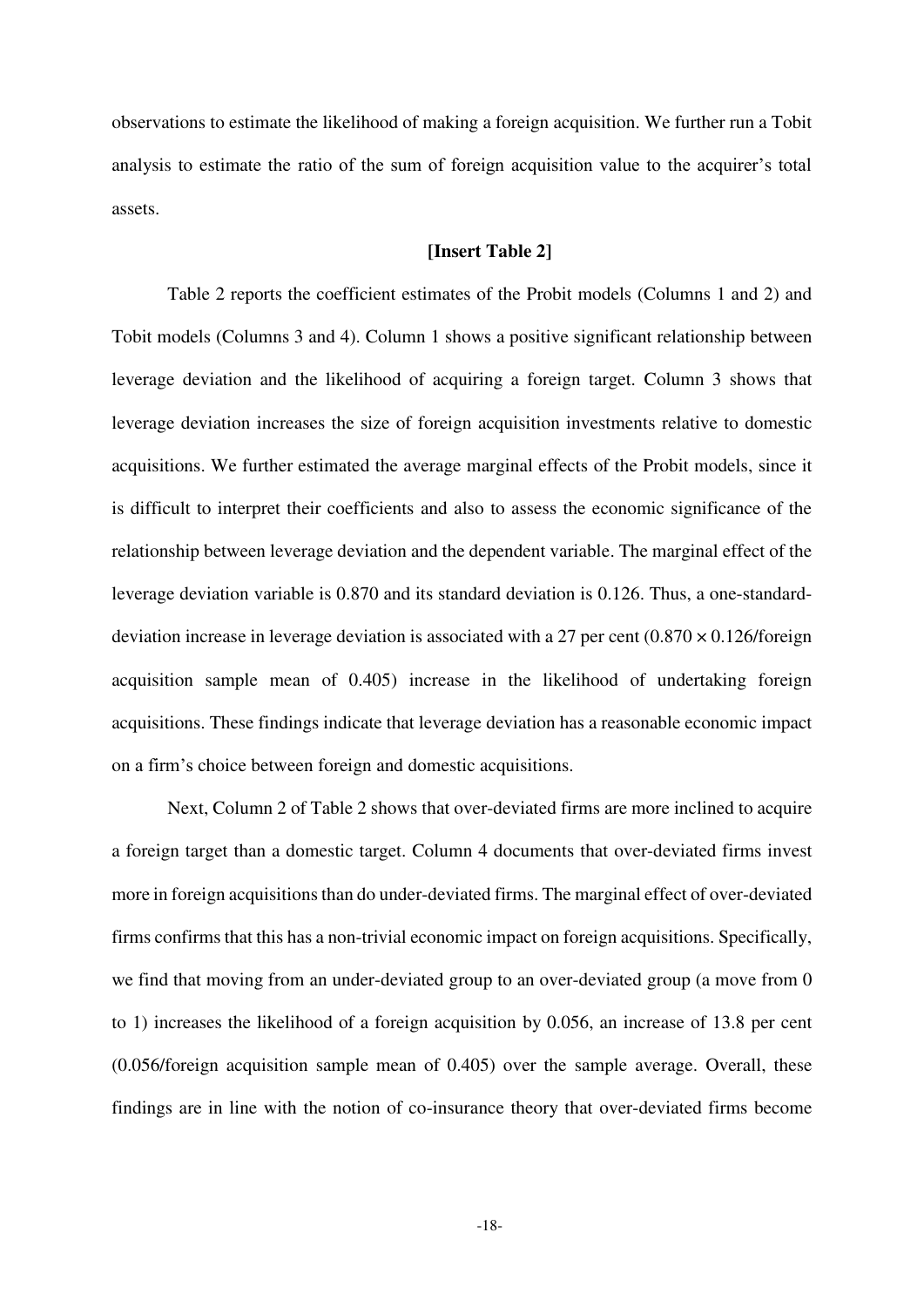involved in foreign acquisitions as a means of global diversification. Thus, we accept H1, that over-deviated firms are more likely to make foreign acquisitions than domestic acquisitions.

For the other control variables, Table 2 shows that bigger firms have a higher probability of acquiring foreign targets than smaller firms. It also shows that firms with higher ROA are less likely to acquire foreign targets. We observe that the MTB variable has a significant positive impact on firms' decisions to undertake foreign acquisitions. Finally, we find that market leverage reduces the probability of pursuing a foreign acquisition.

# *4.3 Testing H2: do foreign acquisitions by over-deviated firms affect their cash holdings level?*

This section explains the relationship between the foreign acquisitions and financial constraints of over-deviated firms.<sup>12</sup> Table 3 reports the coefficient estimates of firm fixed effects of foreign acquisitions on over-deviated firms' cash holdings.

# **[Insert Table 3]**

Column 1 reveals that leverage deviation reduces the precautionary demand for cash holdings following engagement in domestic acquisitions and foreign acquisitions, by 0.058 and 0.093 (0.058 + 0.035) respectively. Further, the interaction term between over-deviated firms and foreign acquisitions, in Column 2, shows that over-deviated firms hold 0.008 less cash subsequent to foreign acquisition transactions. This is in line with Erel et al.'s (2015) finding that reductions in the level of cash holdings following foreign acquisitions may suggest that the financial constraints of over-deviated firms are lessened. These results are also economically significant, since the mean value of the change in the ratio of the cash holdings to total assets in our sample is 0.027. Thus, the coefficient of the interaction term represents a 30 per cent (0.008/0.027) decline in the mean of the change in cash holdings to total assets. Overall, our empirical results show that over-deviated firms change their financial policies

-

<sup>&</sup>lt;sup>12</sup> We run t-statistics of the difference in mean values of changes in cash holdings between foreign and domestic acquisitions. We get significant results that foreign acquisition deals have a superior effect in relaxing acquirer's financial constraints, compared to, domestic acquisitions.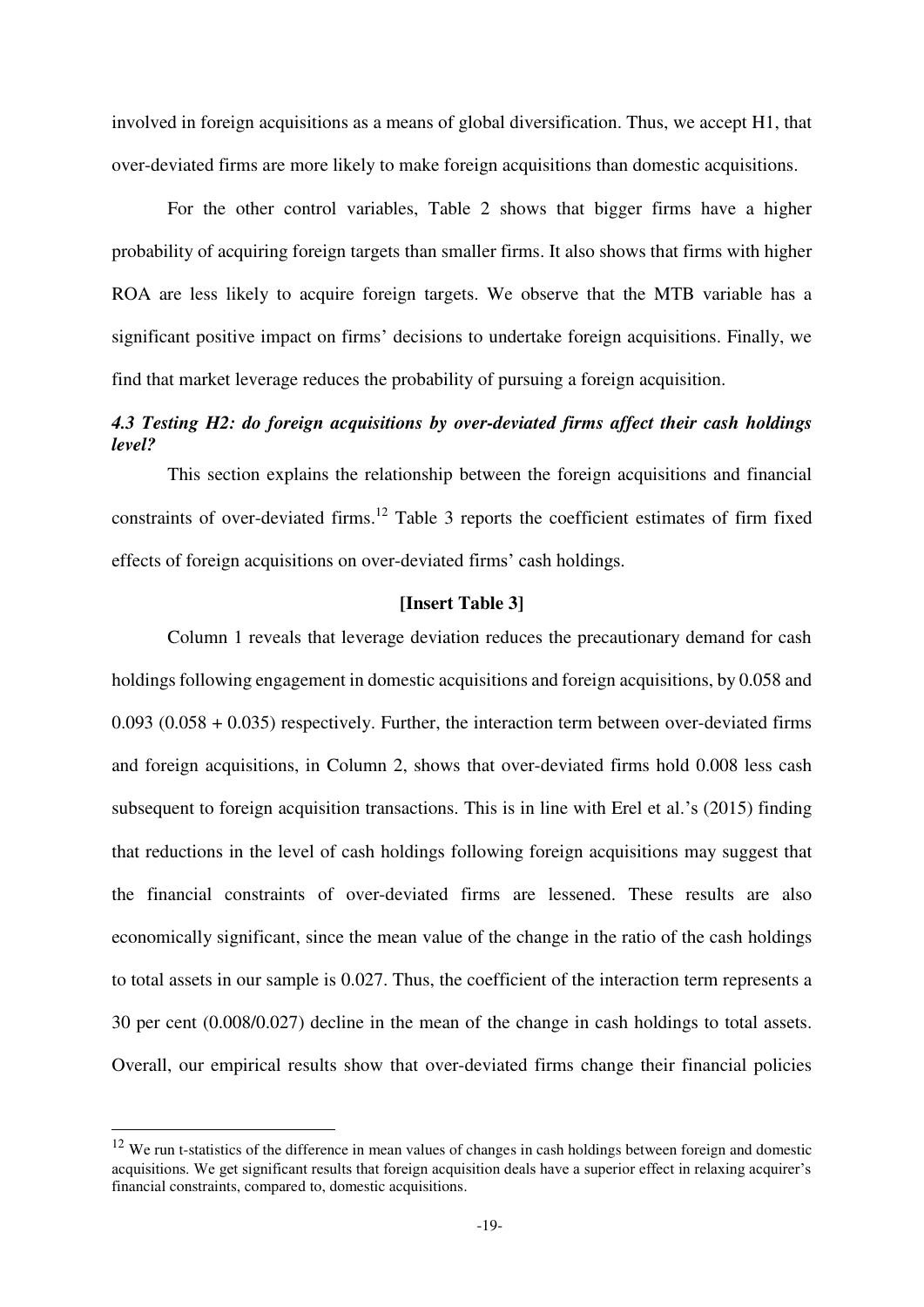from being constrained to unconstrained following involvement in foreign acquisitions. Thus, we accept H2, that the co-insurance effect through relieving over-deviated firms' financial constraints is one of the main motivators for these firms to pursue foreign acquisitions.

Table 3 also presents that bigger firms increase their cash holdings after engaging in an acquisition, showing that firms with higher market leverage or with more tangible assets hold more cash after undertaking an acquisition. Finally, the stock return variable has a positive association with the level of cash holdings following an acquisition.

# *4.4 Testing H3: do foreign acquisitions affect the likelihood of default of over-deviated firms?*

This section explores another potential motivation for over-deviated firms to undertake foreign acquisitions. In particular, it addresses the relationship between foreign acquisitions and risk of default of over-deviated firms.

# **[Insert Table 4]**

Table 4 reports within-firm effects of foreign acquisitions on the Altman Z-score of over-deviated firms. According to Chen and Wang (2012), the higher the Altman Z-score, the lower the probability of default. Column 1 does not show a significant association between leverage deviation and the Z-score variable following either domestic or foreign acquisitions.

Furthermore, the increase in the likelihood of default following foreign acquisitions becomes clear and significant when we disentangle the effect of over-deviated firms from under-deviated firms. The interaction between over-deviated firms and foreign acquisitions, shown in Column 2, reveals that over-deviated firms have a 0.352 higher Z-score after acquiring foreign targets. This implies that over-deviated firms are exposed to a lower risk of default following foreign acquisition transactions. In terms of economic significance, the mean value of the Z-score proxy in the sample is 3.219; thus, the coefficient of the interaction variable represents an 11 per cent (0.352/3.219) improvement over the sample mean of the Z-score variable. Overall, these findings suggest that the risk of default of over-deviated firms declines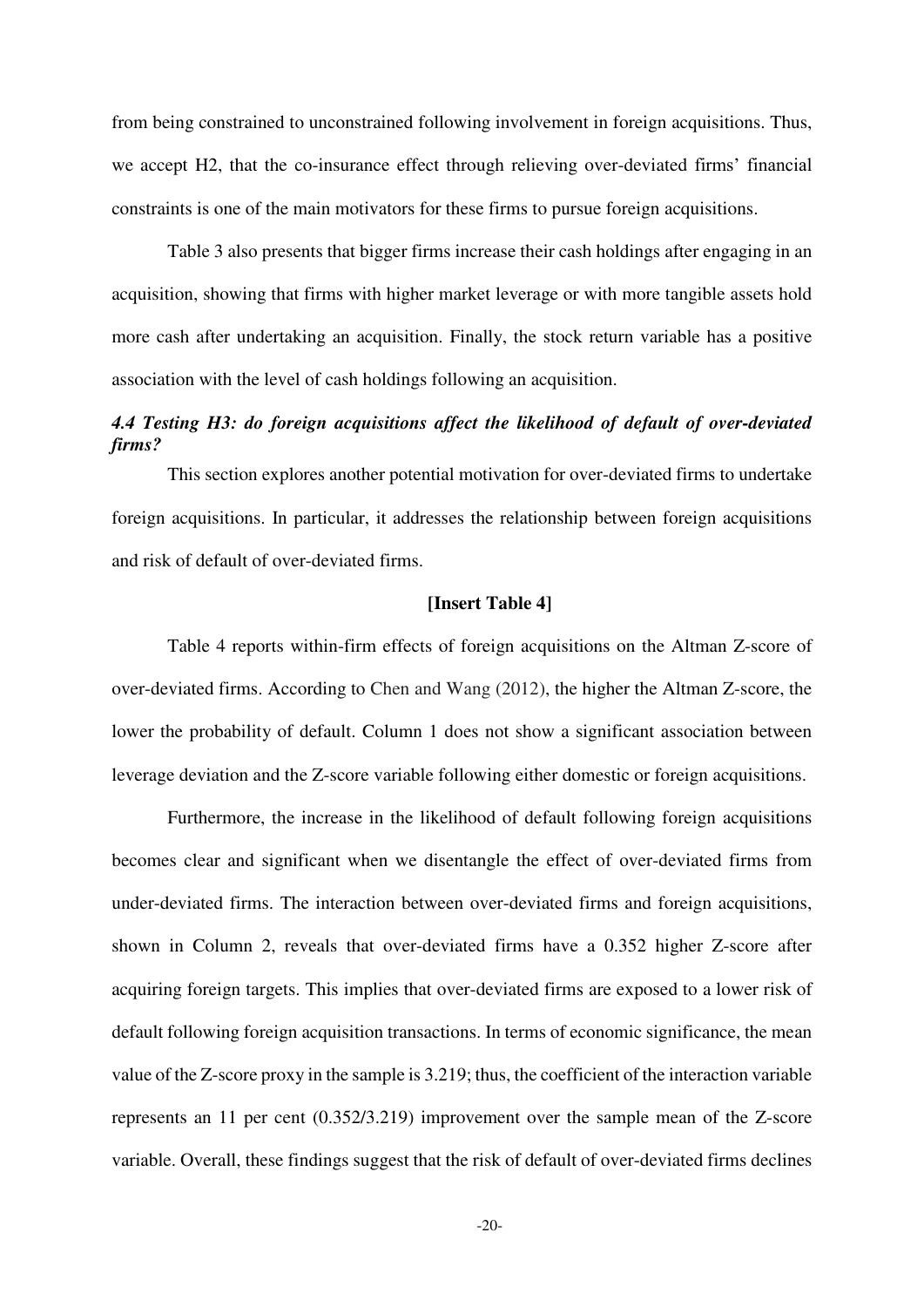significantly and economically after acquiring foreign targets. Thus, we accept H3, which supports the role of a co-insurance effect in undertaking foreign acquisition deals. In particular, it shows that one financial incentive of over-deviated firms for undertaking foreign acquisitions is to reduce their risk of default.<sup>13</sup>

Finally, Table 4 shows that acquirers with higher ROA, MTB and stock returns face a lower risk of default after making an acquisition. It also shows that larger firms have a higher likelihood of default after involvement in an acquisition. This increase in the risk of default with firm size is consistent with the hubris hypothesis that managers of larger firms may undertake acquisitions due to overconfidence in their ability rather than economic gain from these acquisitions (Roll, 1986).

# *4.5 Testing H4: do foreign acquisitions affect over-deviated firms' value?*

This section presents evidence on the economic consequences of foreign acquisitions for over-deviated firms, specifically changes in over-deviated firms' Tobin's q following these deals.

#### **[Insert Table 5]**

Table 5 reports the firm fixed effects of foreign acquisitions on changes over-deviated firms value. Column 1 shows that leverage deviation has a significant negative influence on changes in Tobin's q following involvement in domestic acquisitions. The coefficient of the interaction between leverage deviation and foreign acquisitions is positive, but lacks statistical significance. The interaction variable, shown in Column 2, reveals that over-deviated firms experience significant positive changes in Tobin's q after making foreign acquisitions. These results are in line with Uysal's (2011) finding that over-deviated firms are more likely to be

-

<sup>&</sup>lt;sup>13</sup> Arguably, combining both global and industrial diversification dimensions by acquiring foreign targets from different industry can trigger more uncorrelated cash-flow streams arising from operating simultaneously in different markets and industries. In an unreported table, we construct a subsample of foreign and industry diversifying acquisition deals to examine their effect on over-deviated firms' distress risk. Foreign and industry diversifying acquisitions are deals in which the acquirer's country and two-digit SIC code are different from that of the target (Ahmed & Elshandidy, 2016; Dos Santos et al., 2008). We find that these deals significantly and economically reduce over-deviated firms' risk of default.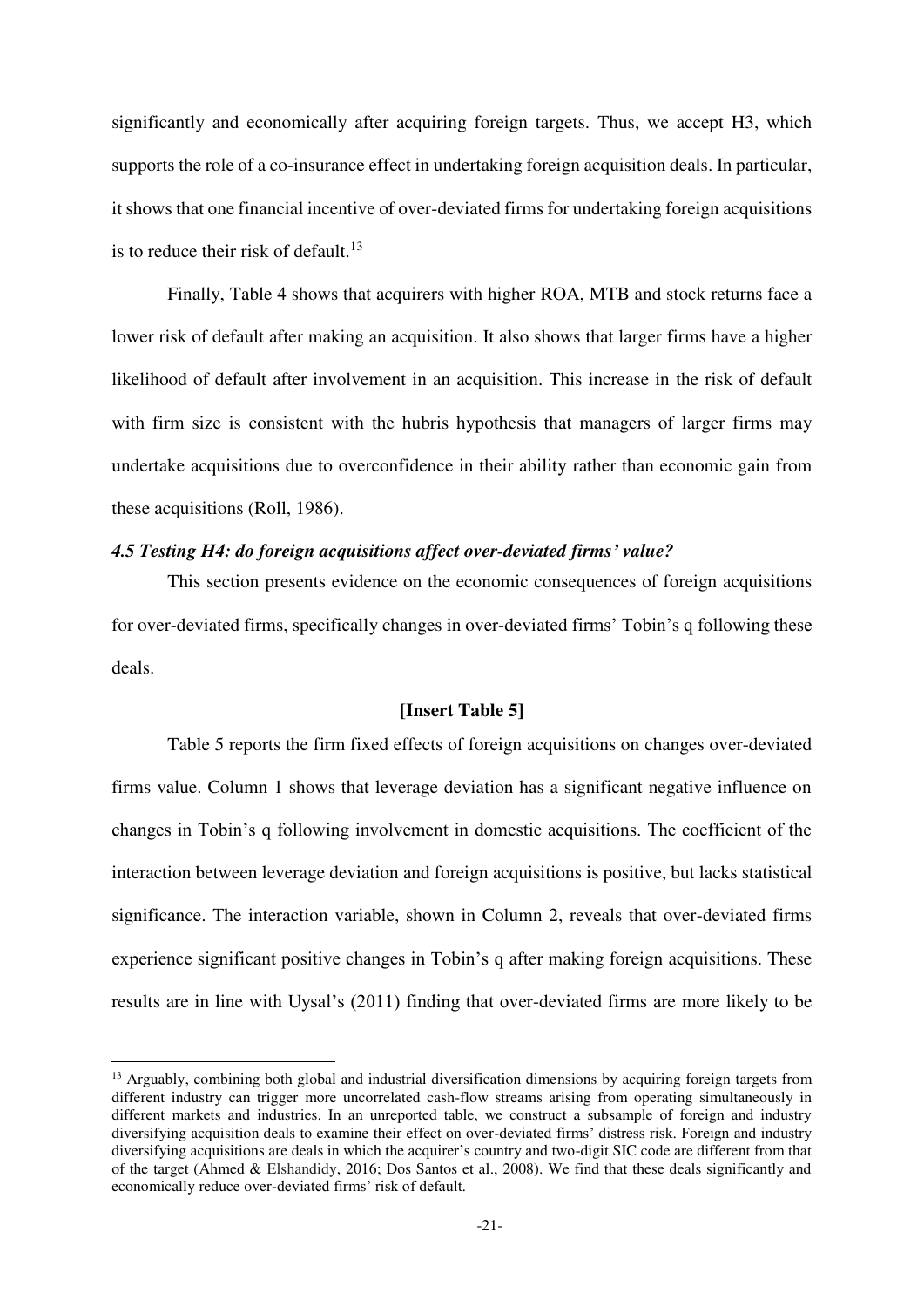selective and to choose the most value-enhancing acquisition deals. These results also support Gande et al.'s (2009) and Francis et al.'s (2008) finding that global diversification is a valuecreating decision. These results are robust after controlling for firm fixed effects to confirm that the positive valuation effect of foreign acquisitions does not arise from unobserved firmspecific characteristics. In brief, H4 that foreign acquisitions by over-deviated firms are wealthmaximising deals is accepted.

For other control variables, Table 5 shows that, consistent with the hubris hypothesis, acquisitions are value-destructive deals for larger firms. The MTB variable reduces firms' Tobin's q after making an acquisition. This supports Fu et al.'s (2013) view that acquisitions driven by overvaluation effects are wealth-loss deals. Table 5 reveals that industry liquidity and capital expenditure variables have a negative association with the Tobin's q following an acquisition, and that firms with higher market leverage enhance their value by undertaking an acquisition.

# *4.6 Testing H5: do foreign acquisitions affect over-deviated firms' operating performance?*

This section studies the relationship between foreign acquisitions and operating synergies. In particular, it addresses the effect of foreign acquisitions on the operating performance of over-deviated firms.

#### **[Insert Table 6]**

Table 6 presents the coefficient estimates of the firm fixed effects on changes in ROA of over-deviated firms around foreign acquisitions. Column 1 shows that leverage deviation has a significant negative influence on changes in ROA following an acquisition. However, the interaction variable does not support a clear improvement in ROA; it reveals that leverage deviation enhances firms' operating performance after making foreign acquisitions relative to domestic acquisitions.

Column 2 shows that over-deviated firms that undertake foreign acquisitions outperform those that make domestic acquisitions. It reports that over-deviated firms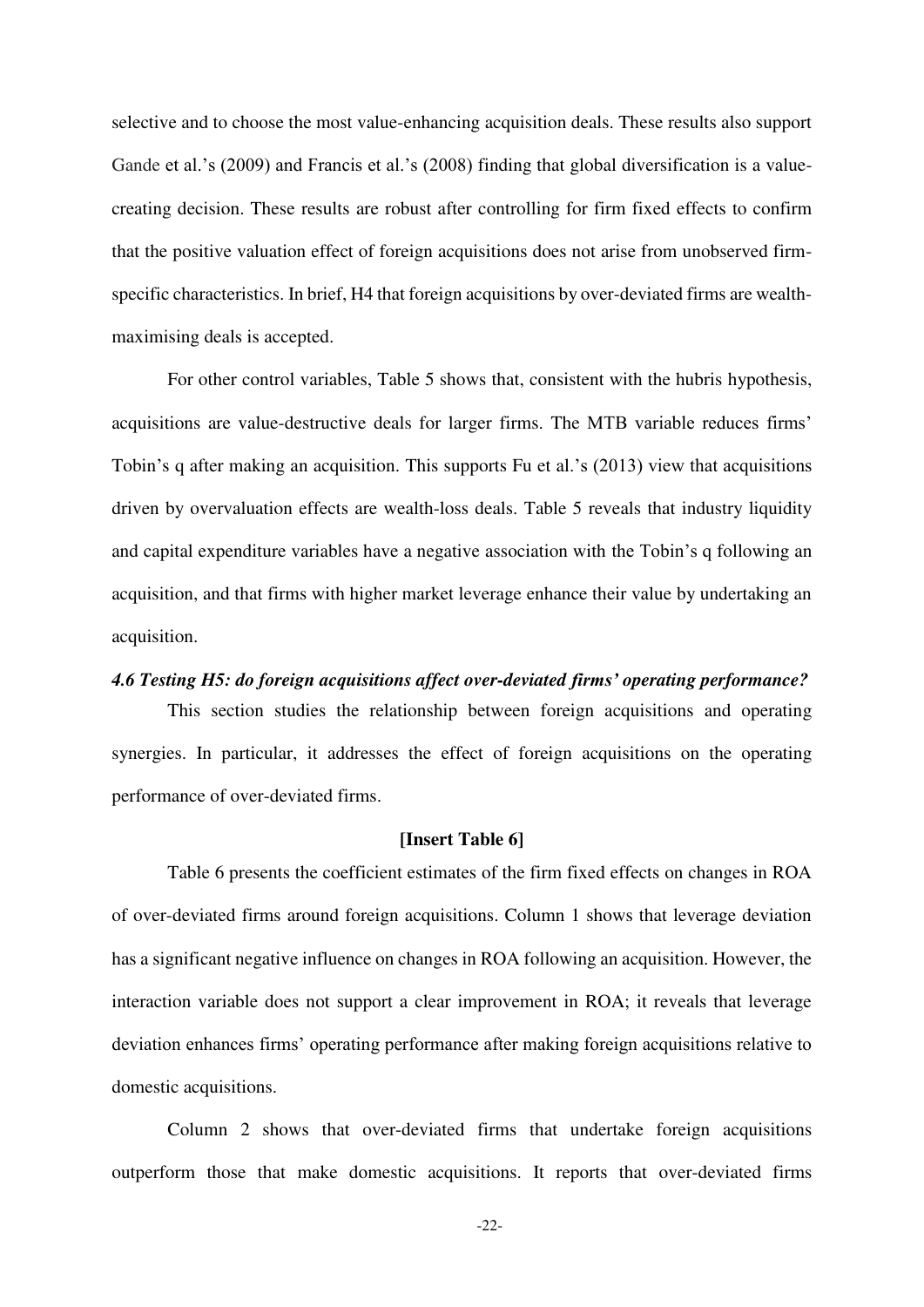experience significant positive (negative) changes in ROA after making foreign (domestic) acquisitions. The coefficient estimate of the interaction variable shown in Column 2 implies that foreign acquisition deals have a non-trivial economic impact on over-deviated firms' performance. It shows that foreign acquisitions by over-deviated firms are associated with a 68 per cent (0.013/change in ROA sample mean of 0.019) increase in the mean change of ROA. These findings confirm the results given in the previous section, that foreign acquisitions are good investments for over-deviated firms, by showing that these deals generate positive synergy for these firms. They also support the conjecture of Morck and Yeung (1992) and Barney (1991) that foreign acquisitions improve the performance of the acquirers due to the real benefits associated with these deals, such as combining acquirers' and targets' informationbased intangible assets, expanding market access and avoiding trade barriers. Accordingly, we accept H5, that foreign acquisitions enhance over-deviated firms' performance.

Finally, Table 6 shows that, consistent with managerial hubris, the firm size variable reduces operating performance following acquisitions by 0.054. It reveals that liquidity and MTB have a negative association with operating performance around M&A deals. In contrast, the market leverage and stock return variables have a positive relationship with the change in ROA around M&A deals.

## **5. Robustness checks**

# *5.1 Multinomial logit for the likelihood of foreign acquisitions*

As a further robustness check, we run a multinomial model (see Appendix C) to explore the effect of over-deviation from target leverage on the likelihood of foreign acquisitions To run this model, we combine M&A data collected for the period 1987 to 2012 with data for the same period for all UK listed firms available from Datastream. Then, a dependent variable is constructed with three different categories: firms that undertook foreign acquisitions, firms that undertook domestic acquisitions and firms that were not engaged in acquisitions. These three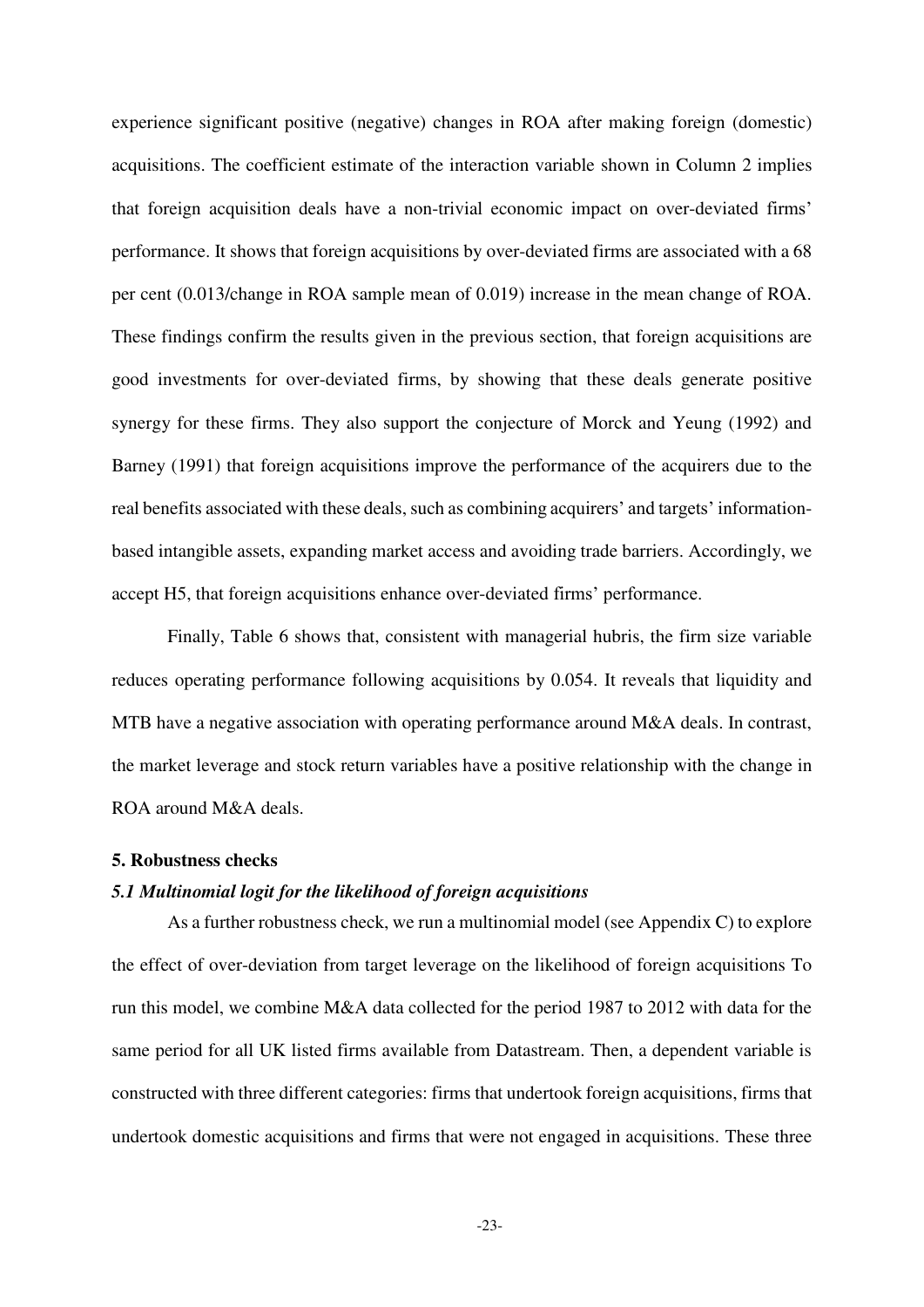categories are considered as alternatives without implicit order. Accordingly, a multinomial logit model is employed and domestic acquisitions are chosen as a reference group.

Column 1 shows that leverage deviation increases the likelihood of making foreign acquisitions. Column 2 reveals that over-deviated firms are more likely to acquire foreign than domestic targets. Columns 3 and 4 illustrate that both deviation and over-deviation from target leverage negatively affect the likelihood of making an acquisition relative to the reference group. In summary, the estimates of the multinomial logit model confirm the prior findings of the literature that over-deviation from target leverage impedes a firm's ability to make an acquisition (Uysal, 2011). They further support our previous findings that, when over-deviated firms decide to make an acquisition, they prefer foreign targets.

## *5.2 Financial constraints*

## *5.2.1 The cash-flow sensitivity of cash holdings*

Almeida et al. (2004) and Erel et al. (2015) suggest another way to measure financial constraints, by capturing the firm's propensity to save cash out of cash flows, known as the cash-flow sensitivity of cash holdings. They assume that constrained firms save a positive fraction of cash flows to finance their future investments, while unconstrained firms do not follow the same saving behaviour, since they are able to fund all of their positive NPV investments. Thus, as shown in Appendix D, we include cash flow divided by total assets as an independent variable to account for the cash-flow sensitivity of assets prior to the acquisition. We find that the cash flow variable has a positive significant association with changes in cash holdings. This indicates that acquiring firms are financially constrained before making an acquisition, since they save a positive fraction of their cash flows (normalised by total assets) as precautionary cash holdings. In contrast, Appendix D illustrates that over-deviated firms reduce their cash holdings following foreign acquisitions in a way that supports a reduction in their financial constraints.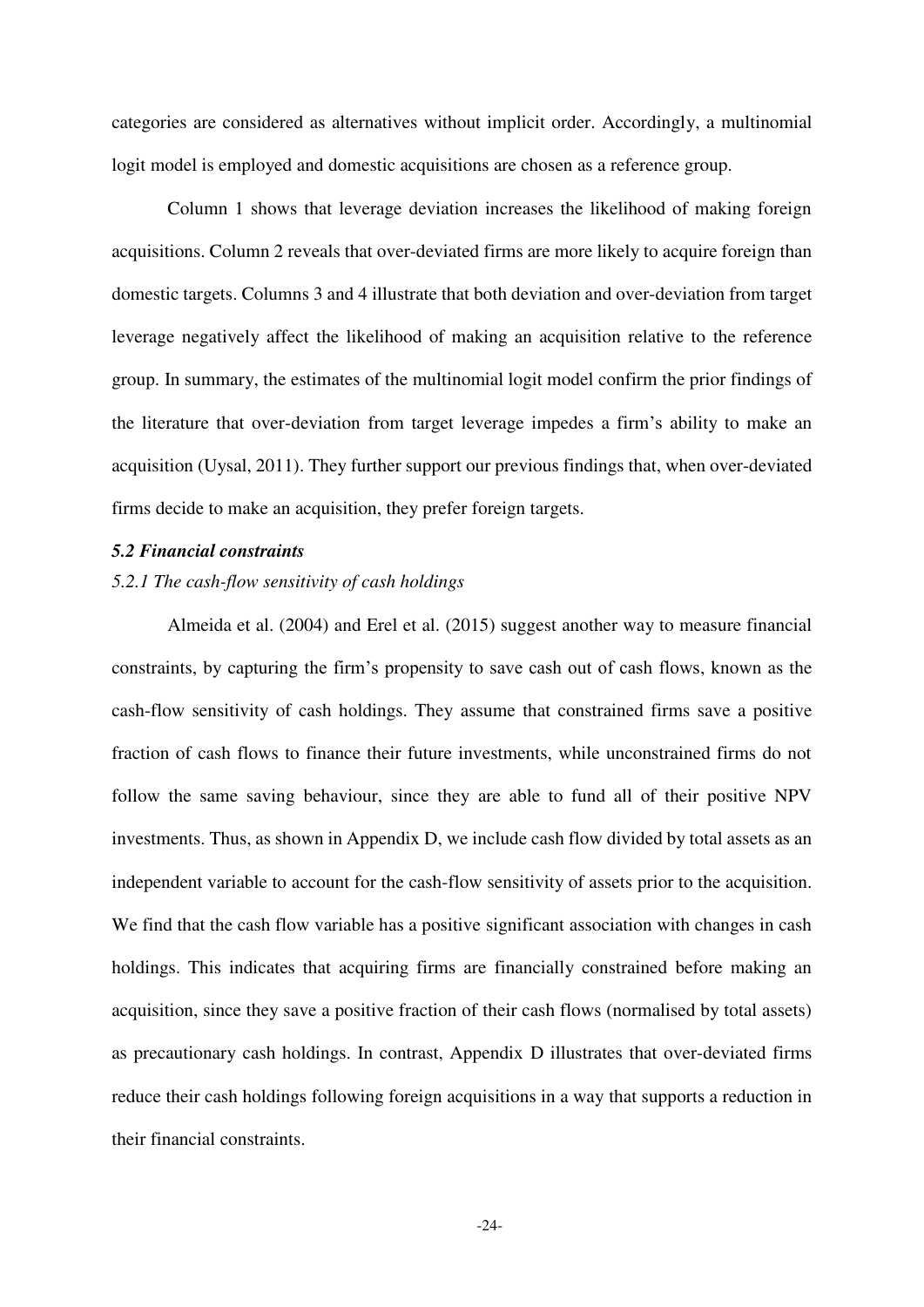### *5.2.2 Hadlock and Pierce (HP) and Whited and Wu (WW) indices*

We use other financial constraint proxies, namely HP (2010) and WW (2006) indices, to assess whether the financial constraints of over-deviated firms are changed after undertaking foreign acquisitions. Appendix E presents the t-statistics of the difference in means for the two indices. Panel A examines the difference in means in these indices around over-deviated acquirers of foreign targets. Panel A reports that the HP and WW indices of over-deviated firms improve one year after involvement in foreign acquisitions, by 0.312 and 0.029 respectively. Further, Panel B examines differences in the means of HP and WW indices one year following an acquisition between over-deviated firms that make foreign acquisitions and other deviated acquirers. It shows that over-deviated firms are less financially constrained than other acquirers after making foreign acquisitions. Our results are significant at the one per cent level, lending preliminary support to the hypothesis that foreign acquisitions relax the financial constraints of over-deviated firms.

### *5.3 Self-selection of acquisition type*

The empirical analysis of this paper discusses drivers and outcomes of foreign acquisitions by over-deviated firms. A potential limitation of our methodology is that acquisition type (foreign) is unlikely to be exogenous. Firms determine whether they want to acquire foreign targets, implying that this foreign acquisition variable may be endogenous. Thus, following Rosenbaum and Rubin (1983) Heckman, Ichimura, and Todd, (1998) Ge and Lennox (2011) to control for such selection bias, we employ propensity score matching by constructing a sub-sample of acquirers of domestic targets that are comparable to acquirers of foreign targets. We identify our control group by rerunning a Probit model in equation (1) that predicts the selection decision of foreign acquisitions (the likelihood of being treated) using the following matched variables: leverage deviation, firm size, ROA, MTB, market leverage, stock return, Herfindhal index, industry liquidity, industry fixed effect and year. Then, we employ the nearest neighbour matching approach by selecting an acquirer of domestic target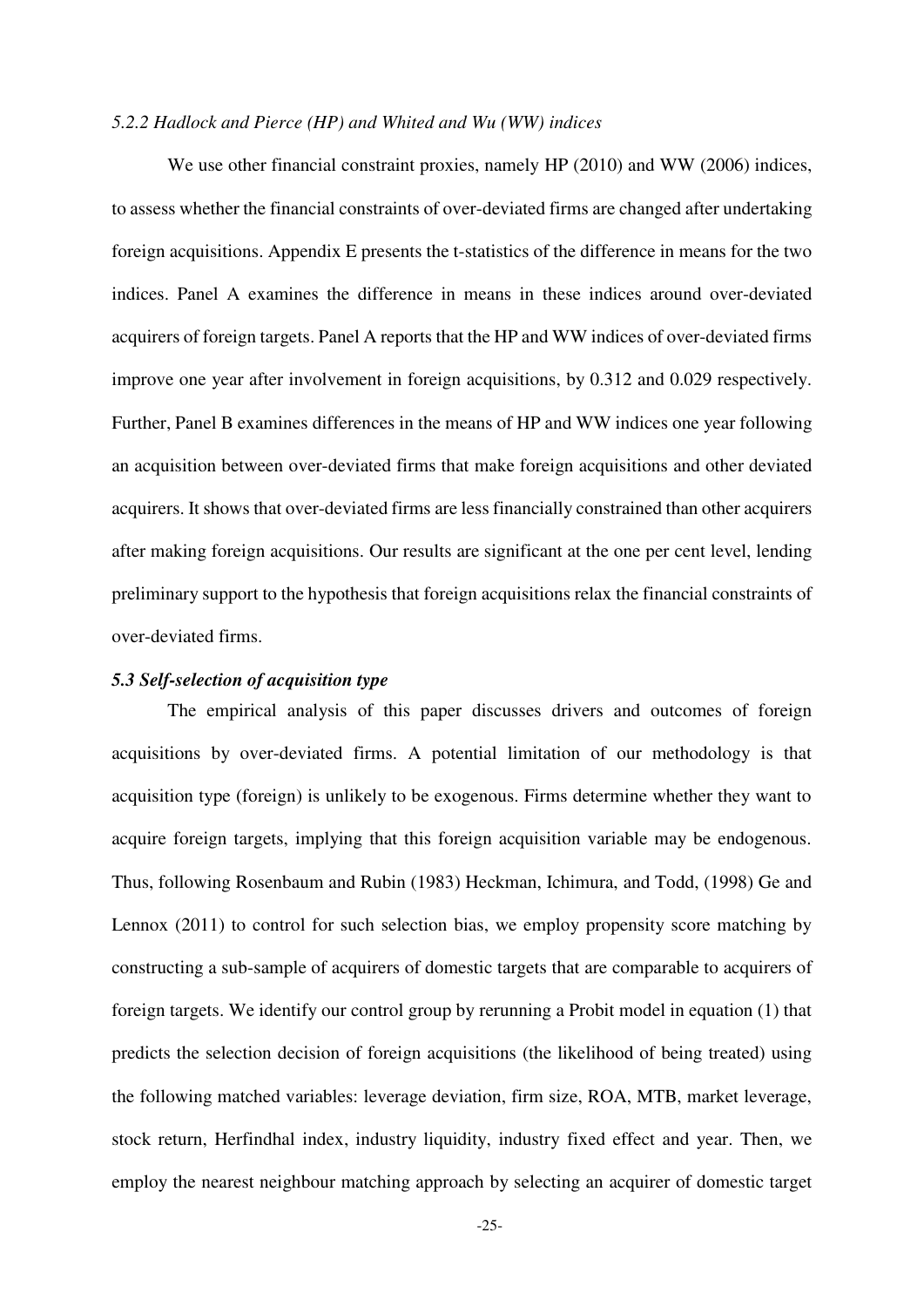that has the closest propensity score for each acquirer of a foreign target. This matching approach is employed without replacement, which means that each acquirer in the control group can only appear and match one acquirer in the treated group (Ge & Lennox, 2011). We also restrict the observations to be on the common support. Specifically, we exclude acquirers in the control group whose propensity lies above the maximum value or below the minimum value of propensity score among acquirers in the treated group and vice versa. This guarantees that we do not match firms that are concentrated at the extreme boundaries (Saunders & Steffen, 2011). This match creates a matched sample of 4,570 including 2,285 acquirers of foreign targets and 2,585 acquirers of domestic targets. <sup>14</sup>

Appendix F tests drivers and outcomes of foreign acquisitions by over-deviated firms after correcting for self-selection bias. <sup>15</sup> It shows, using the matched propensity score method, that foreign acquisitions significantly improve over-deviated firms' financial constraints, performance and value, compared to, domestic acquisitions. These deals also relieve overdeviated firms' bankruptcy risk. These results confirm that our previous empirical findings reported in Tables 3 to 6 are robust and not affected by the selection-bias problem.

# *5.4 New proxy for over-deviation*

-

Uysal (2011) defines over-deviation from target leverage as a firm that has excessive positive leverage deviation. Specifically, an over-deviated firm variable is a dummy that takes the value of one if leverage deviation falls in the largest quartile. Appendix G shows the results from employing this new proxy to rerun all empirical models reported in Section 3.3. These are consistent with our previous findings, that over-deviated firms are more likely to acquire foreign targets. Further, the results confirm that reducing both financial constraints and

<sup>&</sup>lt;sup>14</sup> In an unreported table, we run t-statistics of difference in means in our main independent variable, namely, leverage deviation between treated and control groups. We find that there is no significant difference in means, indicating that we have a reliable and robust match.

<sup>&</sup>lt;sup>15</sup> In an unreported table, we estimate average treatment on treated (ATT) by computing the difference in acquisition outcomes between matched groups. We find that our treated group, namely, acquirers of foreign targets significantly outperform those matched acquirers of domestic targets.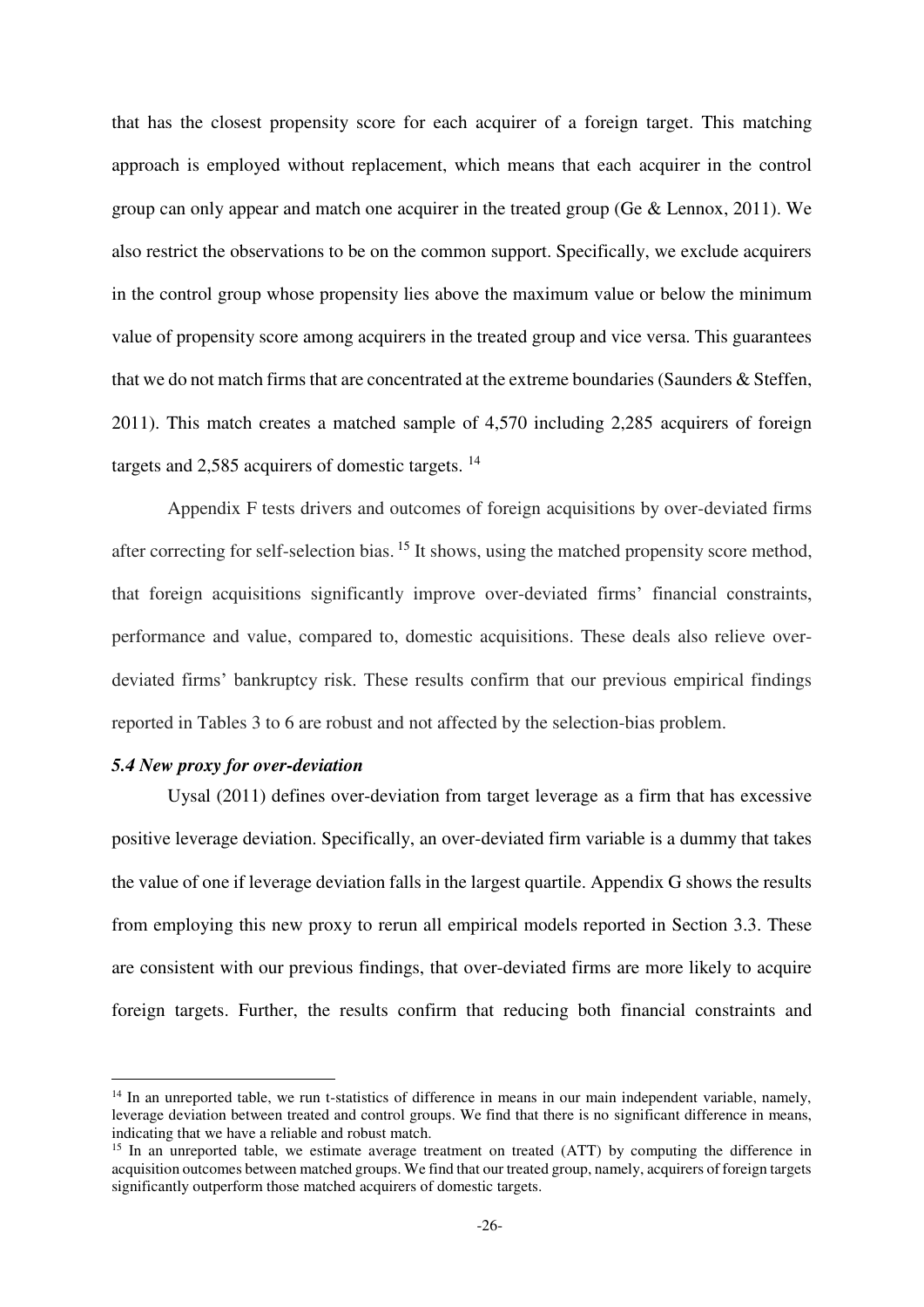financial distress risk are main motivators for over-deviated firms to undertake these acquisitions. Finally, enhancing over-deviated firms' value and performance are the main economic consequences of foreign acquisitions.

## *5.5 Cash holdings and the financial crisis*

-

The failure of well-known financial institutions during the global financial crisis of 2007–2009 resulted in a freeze in global credit markets. This negative shock on the external supply of finance caused a sharp reduction in firms' cash holdings (Grave, Vardiabasis, & Yavas, 2012). Using survey data from 1,050 chief financial officers (CFOs) in the US, Europe and Asia, Campello, Graham, and Harvey (2010) found that around 86 per cent of constrained firms forwent and cancelled valuable investments during the global financial crisis. They also lost around a fifth of their cash holdings during the financial crisis. In addition, Song and Lee (2012) note that firms fundamentally changed their cash holding policies, not only during the financial crisis but also after this period: firms doubled their median cash holdings over the 10 year period following the financial crisis.<sup>16</sup> This raises the question of whether the decrease in cash holdings of over-deviated firms following foreign acquisitions was related to the effect of these foreign deals in relieving financial constraints, or may have derived from the effect of the global financial crisis on using these cash reserves. It is also questionable whether the negative relationship between the cash holdings of over-deviated firms and foreign acquisitions is still robust after the financial crisis period. To address these questions, we create three dummy variables representing the periods prior to, during and after the global financial crisis. The during financial crisis variable takes a value of one for the years of the financial crisis (2008 and 2009) and zero otherwise (Frankel & Saravelos, 2012). The dummy variables prior (post)

<sup>&</sup>lt;sup>16</sup> Similarly, "According to the Liquidity Management Poll conducted by the American Productivity and Quality Center in March 2009, 9 out of 10 finance executives report that their companies have taken proactive measures to increase their cash holdings and made liquidity management a top corporate priority" (Song & Lee, 2012, p.617).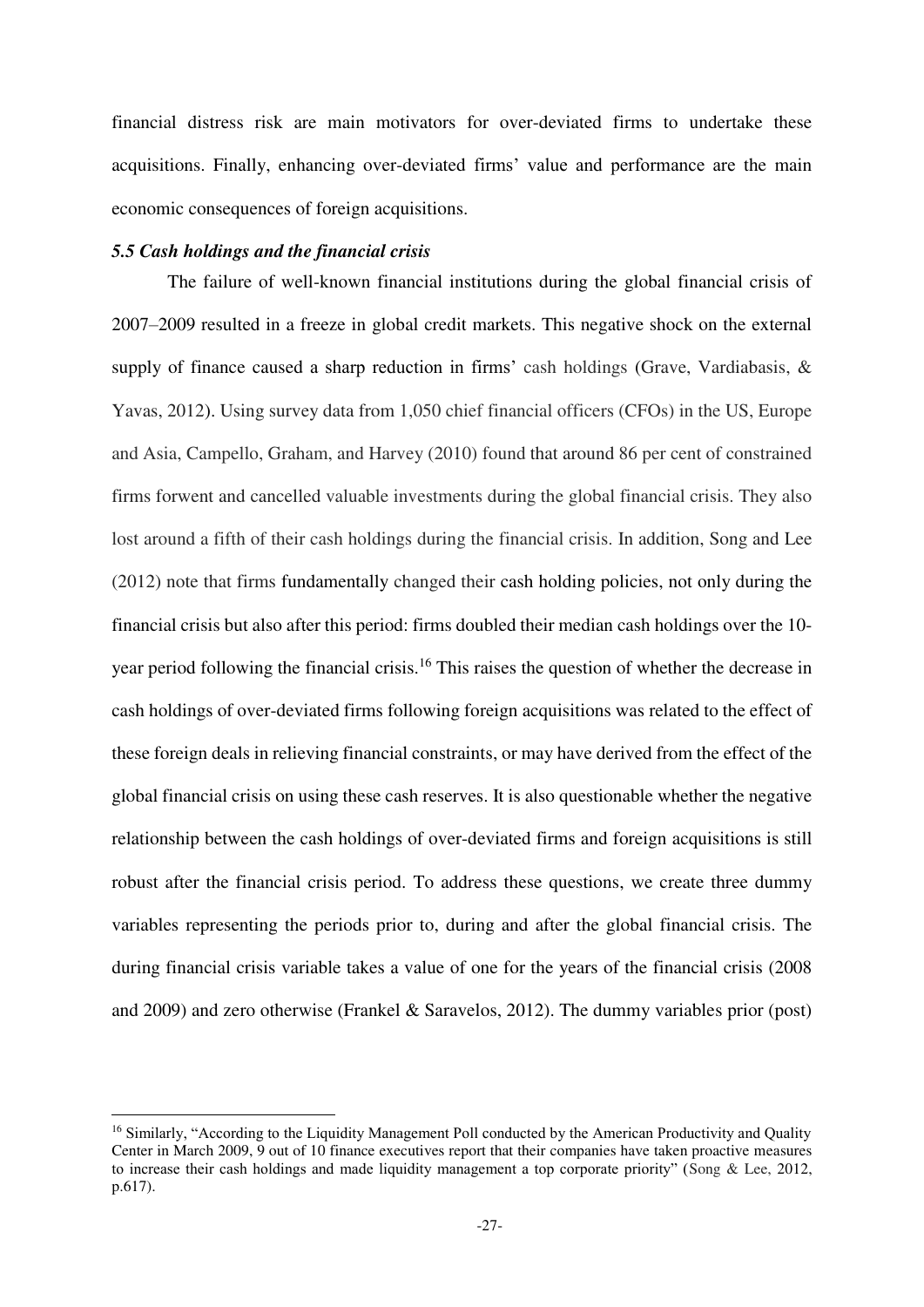financial crisis take a value of one for the years before (after) the financial crisis period and zero otherwise. We then interact over-deviated firms with the during (post) crisis dummies.

As shown in Appendix H, over-deviated firms reduced their cash holdings in a manner consistent with their becoming less financially constrained after making foreign acquisitions. Further, the interactions between over-deviated and during (post) financial crisis show that, consistent with Campello et al. (2010) and Song and Lee (2012), over-deviated firms reduced (increased) their cash reserves during (post) the crisis. However, these findings lack statistical significance. In summary, Appendix H confirms that the reduction in cash holdings of overdeviated firms was driven mainly by undertaking foreign acquisitions and was not related to the effect of financial crisis periods.

# *5.6 New estimation of target leverage*

Previous studies (e.g. Harford et al., 2009; Kayhan & Titman, 2007; Uysal, 2011) employ other variables, including R&D and selling expenses, in estimations of target market leverage. Harford et al. (2009) use a lagged proxy of R&D divided by sales to capture the potential growth opportunities of a firm. Firms with larger growth opportunities are expected to hold less leverage, since most of their value arises from intangible assets that have limited collateral value (Titman & Wessels, 1988). Furthermore, using R&D data would lead to a loss of almost 52 per cent of sample observations. Thus, following Uysal (2001), we replace missing R&D data with zeros. We also create an R&D missing dummy that takes a value of one if a firm has missing R&D data and zero otherwise. Harford et al. (2009) employe prior year selling expenses divided by sales to account for product uniqueness. Product uniqueness has a negative association with leverage, since it is more difficult and costly to liquidate unique products in the event of bankruptcy (Uysal, 2011; Titman & Wessels, 1988). Thus, we used these three variables in addition to other variables used previously (see Appendix B**)** to estimate the new target leverage. We then estimate both leverage deviation and over-deviation variables using the new target leverage.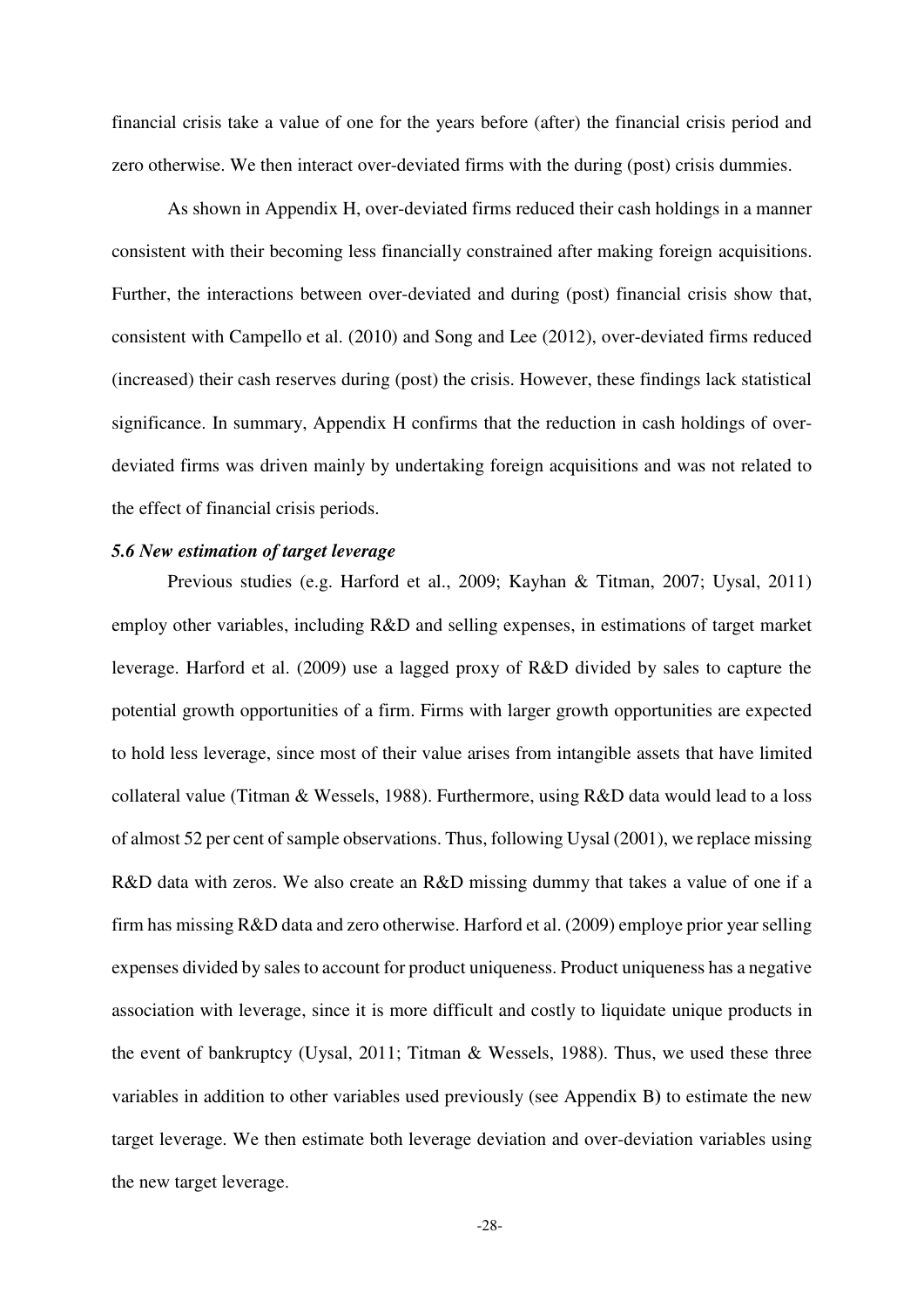As a further robustness check, we use the new constructed variables to explore the effect of over-deviation from target leverage on the likelihood of foreign acquisitions. Similarly to our previous findings, Columns 1 and 3 of Appendix I show that leverage deviation increases both the likelihood and the size of foreign acquisitions. Columns 2 and 4 confirm that overdeviated firms prefer foreign targets and invest more in those foreign deals.

# *5.7 Controlling for target characteristics*

Arguably, controlling for target firms lagged characteristics is essential and may affect over-deviated firms' choice of the target. First, we include all control variables used in related prior literature (e.g. Uysal, 2011; Harford et al., 2009). Second, our sample contains 516 public targets, 3,356 private targets and 1,874 subsidiary targets. Thus, due to data availability, we can only collect data for public target firms that represent around 9% of our dataset.

Despite limited number of observations, and after controlling for public target characteristics including ROA, MTB, market leverage and firm size, we still get consistent results to those reported under Table 1. In particular, Appendix J estimates the likelihood of foreign acquisitions by over-deviated firms using both Probit models (Columns 1 and 2) and Tobit models (Columns 3 and 4). It shows, using only a dataset of 304 firm-year observations, that over-deviated firms are more inclined to involve in foreign acquisitions than domestic acquisitions. This indicates that our results are still robust even after capturing target firms' characteristics.

#### **6. Conclusion**

A growing number of studies investigate how target leverage affects corporate decisions. This paper goes further to examine whether firms with leverage levels above target are motivated by the co-insurance effect to undertake foreign acquisitions. It shows that overdeviated firms prefer to acquire foreign targets. Furthermore, in line with the co-insurance hypothesis, this paper provides evidence that foreign acquisitions dilute the default risk of overdeviated firms. The empirical results also show that over-deviated firms change their financial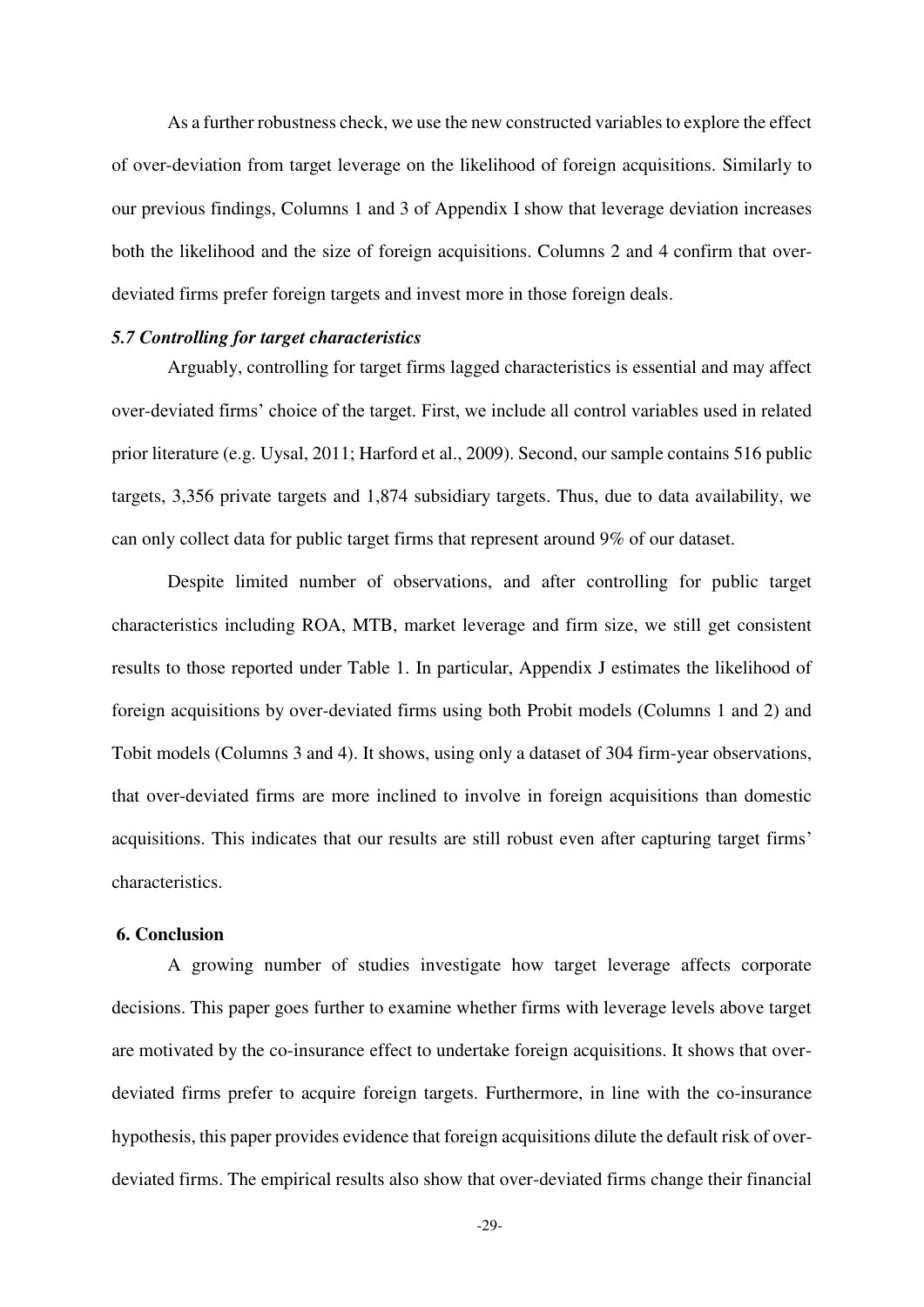policies subsequent to foreign acquisition events in a manner consistent with their becoming less financially constrained. These results confirm the potential effect of foreign acquisitions as a means of global diversification to mitigate over-deviated firms' financial constraints and financial distress risk. Accordingly, this paper extends the literature by focusing on the financial gains accrued in foreign acquisitions by over-deviated firms.

This paper also contributes to the literature by examining whether the co-insurance effects of foreign acquisitions are associated with real improvements in over-deviated firms' value and performance. It shows that foreign acquisitions actually maximise over-deviated firms' value. These findings support the view that global diversification through foreign acquisitions creates economic gains. In contrast to the previous literature, they also strongly support that foreign acquisitions are not value-destructive, but that over-deviated firms reap financial benefits from them. These results also support Uysal's (2011) conjecture that overdeviated firms pursue the most value-enhancing acquisitions. Finally, this study finds that overdeviated firms that acquire foreign targets outperform other acquirers. These findings confirm the favourable synergy effects of foreign acquisitions on over-deviated firms' performance. Overall, this paper contributes to the extant literature by providing novel evidence that coinsurance effects, enhancing firm value and positive synergy are the main motives for overdeviated firms to undertake foreign acquisitions.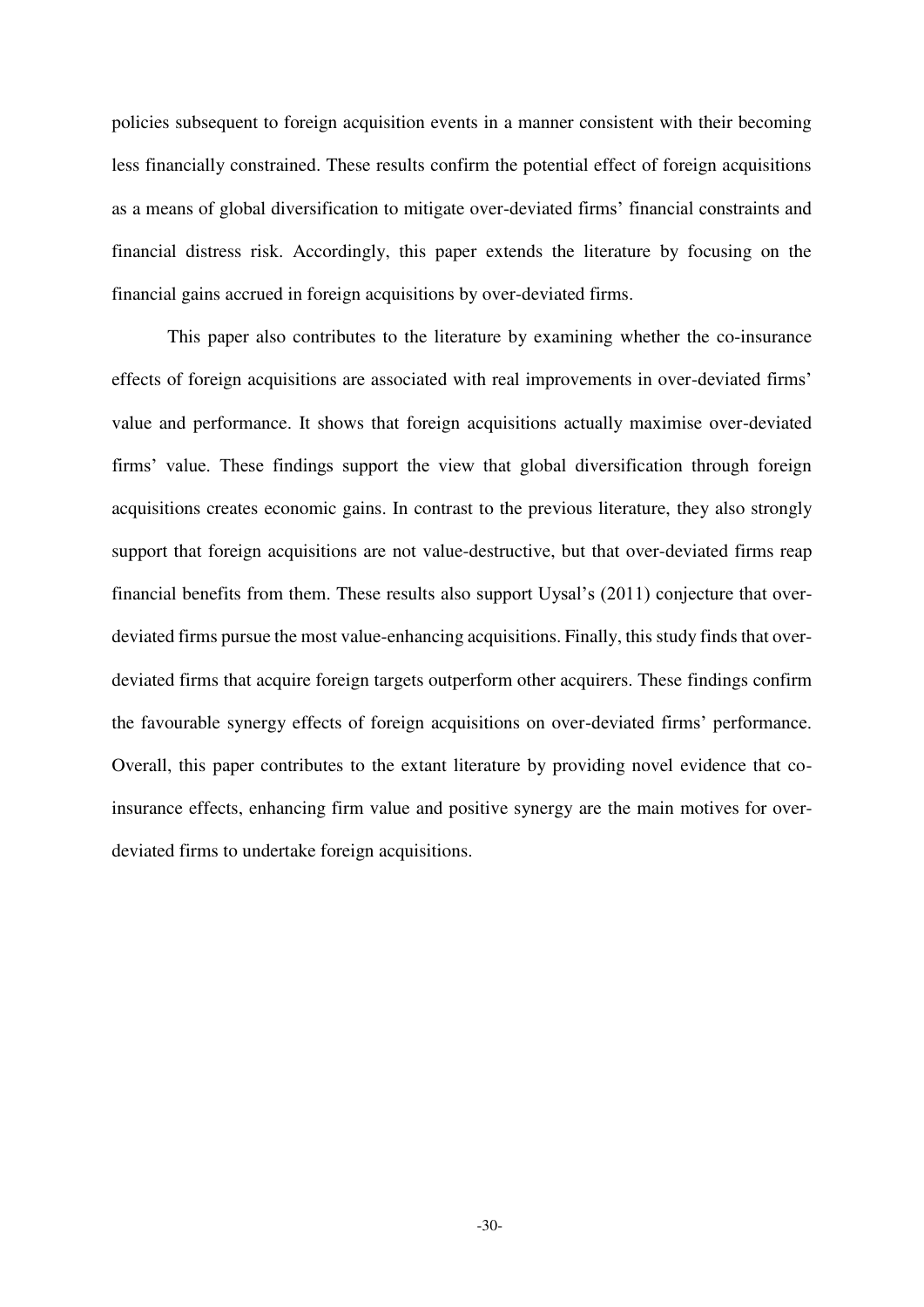## **References**

- Ahmed, Y., & Elshandidy, T. (2016). The effect of bidder conservatism on M&A decisions: Text-based evidence from US 10-K filings. *International Review of Financial Analysis*, *46*, 176-190.
- Alexandridis, G., Fuller, K. P., Terhaar, L., & Travlos, N. G. (2013). Deal size, acquisition premia and shareholder gains. *Journal of Corporate Finance*, *20*, 1–13.
- Almazan, A., De Motta, A., Titman, S., & Uysal, V. (2010). Financial structure, acquisition opportunities, and firm locations. *The Journal of Finance*, *65*(2), 529–563.
- Almeida, H., Campello, M., & Weisbach, M. S. (2004). The cash flow sensitivity of cash. *The Journal of Finance*, *59*(4), 1777–1804.
- Altman, E. I. (1968). Financial ratios, discriminant analysis and the prediction of corporate bankruptcy. *The Journal of Finance*, *23*(4), 589–609.
- Antoniou, A., Guney, Y., & Paudyal, K. (2008). The determinants of capital structure: capital market-oriented vs. bank-oriented institutions. *Journal of Financial and Quantitative Analysis, 43*(01), 59-92.
- Antoniou, A., Petmezas, D., & Zhao, H. (2007). Bidder gains and losses of firms involved in many acquisitions. *Journal of Business Finance & Accounting*, *34*(7‐8), 1221–1244.
- Arnold, M., & Parker, D. (2007). UK competition policy and shareholder value: The impact of merger inquiries. *British Journal of Management*, *18*(1), 27–43.
- Baker, M., Foley, C. F., & Wurgler, J. (2009). Multinationals as arbitrageurs: The effect of stock market valuations on foreign direct investment. *Review of Financial Studies*, *22*(1), 337–369.
- Barney, J. (1991). Firm resources and sustained competitive advantage. *Journal of Management*, *17*(1), 99–120.
- Berger, A. N., & Di Patti, E. B. (2006). Capital structure and firm performance: A new approach to testing agency theory and an application to the banking industry. *Journal of Banking & Finance*, *30*(4), 1065–1102.
- Berger, P. G., & Ofek, E. (1995). Diversification's effect on firm value. *Journal of Financial Economics*, *37*(1), 39–65.
- Bradley, M., Jarrell, G. A., & Kim, E. (1984). On the existence of an optimal capital structure: Theory and evidence. *The Journal of Finance*, *39*(3), 857–878.
- Campello, M., Graham, J. R., & Harvey, C. R. (2010). The real effects of financial constraints: Evidence from a financial crisis. *Journal of Financial Economics*, *97*(3), 470–487.
- Chen, S. S., & Wang, Y. (2012). Financial constraints and share repurchases. *Journal of Financial Economics*, *105*(2), 311–331.
- Conn, R. L., Cosh, A., Guest, P. M., & Hughes, A. (2005). The impact on UK acquirers of domestic, cross‐border, public and private acquisitions. *Journal of Business Finance & Accounting*, *32*(5‐6), 815–870.
- Croucher, S. (2015). SABMiller and AB InBev deal: 'Megabrew' enters top five biggest mergers in corporate history. *International Business Times*, 13 October. Available at: http://www.ibtimes.co.uk/sabmiller-ab-inbev-deal-megabrew-enters-top-five-biggestmergers-corporate-history-1523832 [accessed 9 May 2016]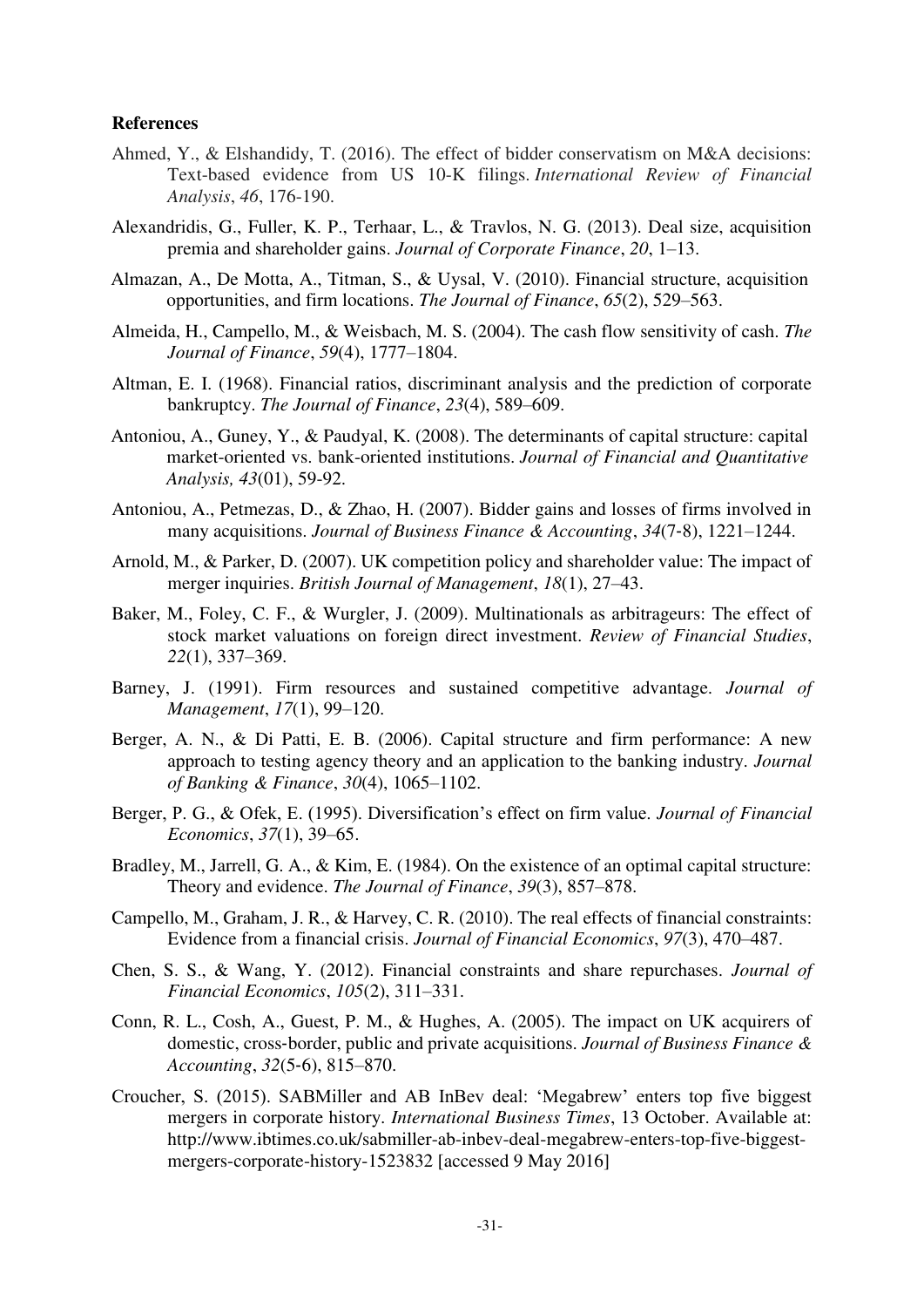- Dang, V. A. (2013). Testing capital structure theories using error correction models: Evidence from the UK, France and Germany. *Applied Economics*, *45*(2), 171–190.
- Dang, V. A., Kim, M., & Shin, Y. (2012). Asymmetric capital structure adjustments: New evidence from dynamic panel threshold models. *Journal of Empirical Finance*, *19*(4), 465–482.
- Davydenko, S. A., & Franks, J. R. (2008). Do bankruptcy codes matter? A study of defaults in France, Germany, and the UK. *The Journal of Finance, 63*(2), 565–608.
- DeAngelo, H., & Masulis, R. W. (1980). Optimal capital structure under corporate and personal taxation. *Journal of Financial Economics, 8*(1), 3-29.
- Denis, D. J., Denis, D. K., & Yost, K. (2002). Global diversification, industrial diversification, and firm value. *The Journal of Finance, 57*(5), 1951–1979.
- Dos Santos, M. B., Errunza, V. R., & Miller, D. P. (2008). Does corporate international diversification destroy value? Evidence from cross-border mergers and acquisitions. *Journal of Banking & Finance*, *32*(12), 2716–2724.
- Doukas, J. A., & Kan, O. B. (2006). Does global diversification destroy firm value? *Journal of International Business Studies*, *37*(3), 352–371.
- Drobetz, W., & Wanzenried, G. (2006). What determines the speed of adjustment to the target capital structure? *Applied Financial Economics*, *16*(13), 941–958.
- Efron, B. (1979). Bootstrap methods: Another look at the jackknife. *The Annals of Statistics*, *7*(1), 1–26.
- Erel, I., Jang, Y., & Weisbach, M. S. (2015). Do acquisitions relieve target firms' financial constraints? *The Journal of Finance*, *70*(1), 289–328.
- Errunza, V. R., & Senbet, L. W. (1984). International corporate diversification, market valuation, and size‐adjusted evidence. *The Journal of Finance*, *39*(3), 727–743.
- Fama, E. F. (1991). Efficient capital markets: II. *The Journal of Finance*, *46*(5), 1575–1617.
- Fama, E. F., & French, K. R. (2002). Testing trade‐off and pecking order predictions about dividends and debt. *Review of Financial Studies, 15*(1), 1-33.
- Francis, B. B., Hasan, I., & Sun, X. (2008). Financial market integration and the value of global diversification: Evidence for US acquirers in cross-border mergers and acquisitions. *Journal of Banking & Finance*, *32*(8), 1522–1540.
- Frankel, J., & Saravelos, G. (2012). Can leading indicators assess country vulnerability? Evidence from the 2008–09 global financial crisis. *Journal of International Economics*, *87*(2), 216–231.
- Fu, F., Lin, L., & Officer, M. S. (2013). Acquisitions driven by stock overvaluation: Are they good deals? *Journal of Financial Economics*, *109*(1), 24–39.
- Fuller, K., Netter, J., & Stegemoller, M. (2002). What do returns to acquiring firms tell us? Evidence from firms that make many acquisitions. *The Journal of Finance*, *57*(4), 1763–1793.
- Gande, A., Schenzler, C., & Senbet, L. W. (2009). Valuation effects of global diversification. *Journal of International Business Studies*, *40*(9), 1515–1532.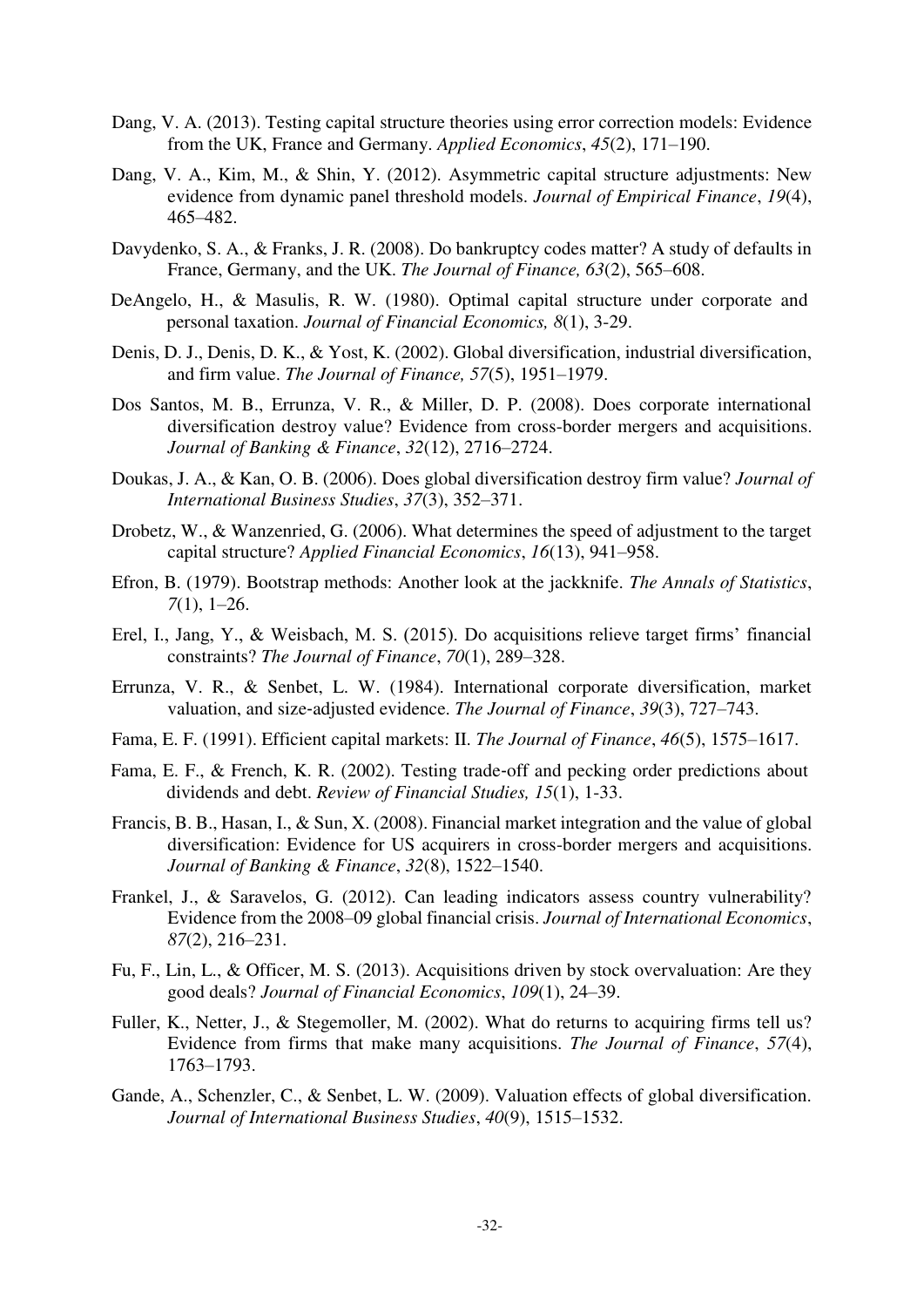- Ge, R., & Lennox, C. (2011). Do acquirers disclose good news or withhold bad news when they finance their acquisitions using equity?. *Review of Accounting Studies*, *16*(1), 183- 217.
- Ghauri, P. N., & Buckley, P. J. (2003). International mergers and acquisitions: Past, present and future. *Advances in Mergers and Acquisitions*, *2*(1), 207–229.
- Graham, J. R., Lemmon, M. L., & Wolf, J. G. (2002). Does corporate diversification destroy value? *The Journal of Finance*, *57*(2), 695–720.
- Grave, K., Vardiabasis, D., & Yavas, B. (2012). The global financial crisis and M&A. *International Journal of Business and Management*, *7*(11), 56–66.
- Hadlock, C. J., & Pierce, J. R. (2010). New evidence on measuring financial constraints: Moving beyond the KZ index. *Review of Financial Studies*, *23*(5), 1909–1940.
- Hann, R. N., Ogneva, M., & Ozbas, O. (2013). Corporate diversification and the cost of capital. *The Journal of Finance*, *68*(5), 1961–1999.
- Harford, J. (1999). Corporate cash reserves and acquisitions. *The Journal of Finance*, *54*(6), 1969–1997.
- Harford, J., Klasa, S., & Walcott, N. (2009). Do firms have leverage targets? Evidence from acquisitions. *Journal of Financial Economics, 93*(1), 1–14.
- Harris, M., & Raviv, A. (1991). The theory of capital structure. *The Journal of Finance, 46*(1), 297-355.
- Heckman, J. J., Ichimura, H., & Todd, P. (1998). Matching as an econometric evaluation estimator. *The Review of Economic Studies*, *65*(2), 261-294.
- Heston, S. L., & Rouwenhorst, K. G. (1994). Does industrial structure explain the benefits of international diversification? *Journal of Financial Economics, 36*(1), 3–27.
- Higgins, R. C., & Schall, L. D. (1975). Corporate bankruptcy and conglomerate merger. *The Journal of Finance, 30*(1), 93–113.
- Hovakimian, A., Opler, T., & Titman, S. (2001). The debt-equity choice. *Journal of Financial and Quantitative Analysis*, *36*, 1–24.
- Jensen, M. C. (1986). Agency cost of free cash flow, corporate finance, and takeovers. *The American Economic Review*, *76*(2), 323–329.
- Jensen, M. C., & Meckling, W. H. (1976). Theory of the firm: Managerial behavior, agency costs and ownership structure. *Journal of Financial Economics*, *3*(4), 305-360.
- Kayhan, A., & Titman, S. (2007). Firms' histories and their capital structures. *Journal of Financial Economics, 83*(1), 1–32.
- Kollewe, J. (2011). Britain is second only to US for buyouts of foreign firms. *The Guardian*, 13 October. Available from http://www.theguardian.com/business/2011/oct/ 13/mergers-and-acquisitions-autonomycorporation (accessed 26 April 2016).
- Lewellen, W. G. (1971). A pure financial rationale for the conglomerate merger. *The Journal of Finance*, *26*(2), 521–537.
- Li, J., Li, P., & Wang, B. (2016). Do cross-border acquisitions create value? Evidence from overseas acquisitions by Chinese firms*. International Business Review*, *25*, 471–483.
- Miller, M. H. (1977). Debt and taxes. *The Journal of Finance*, *32*(2), 261–275.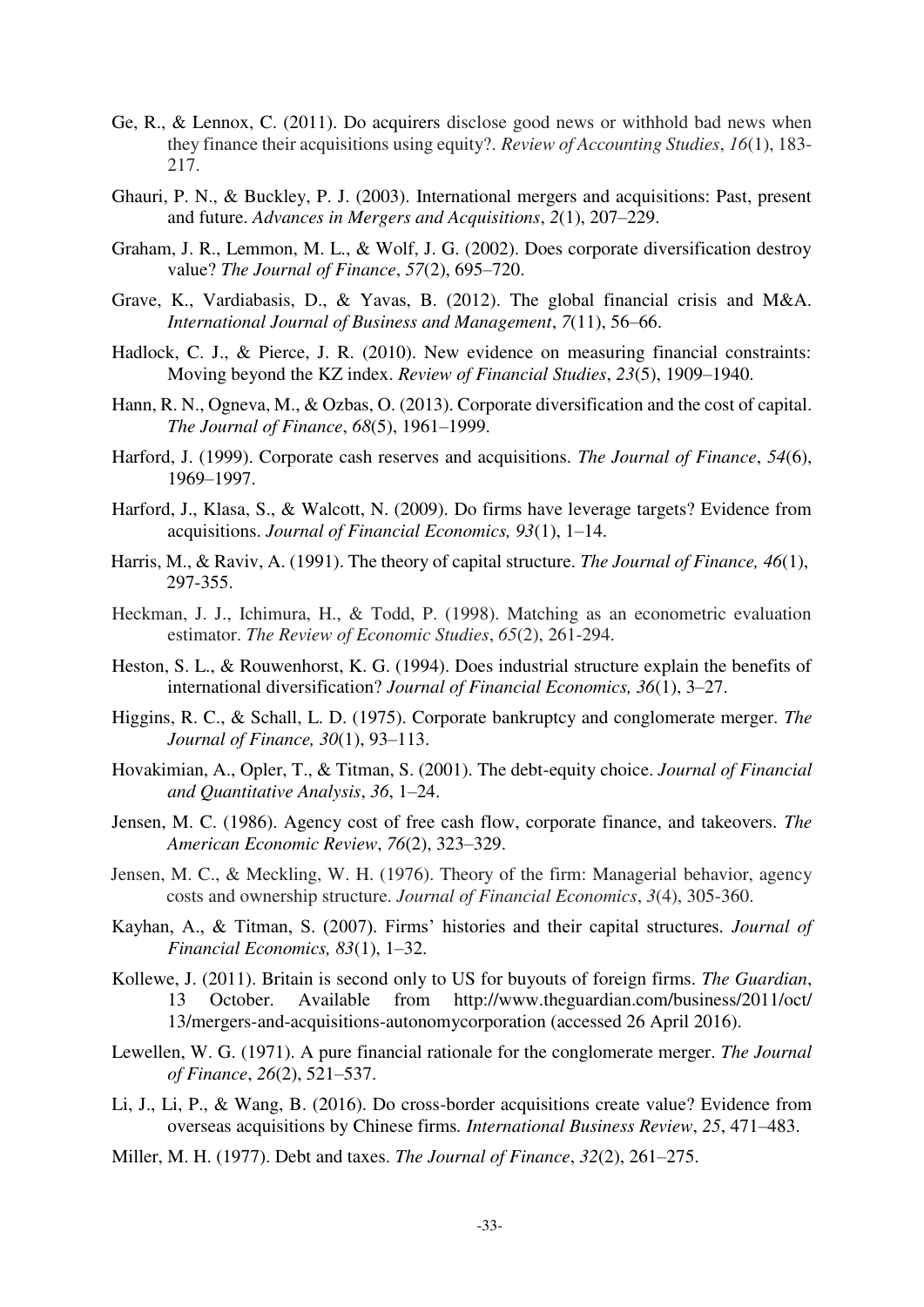- Moeller, S. B., & Schlingemann, F. P. (2005). Global diversification and bidder gains: A comparison between cross-border and domestic acquisitions. *Journal of Banking & Finance*, *29*(3), 533–564.
- Moeller, S. B., Schlingemann, F. P., & Stulz, R. M. (2004). Firm size and the gains from acquisitions. *Journal of Financial Economics*, *73*(2), 201–228.
- Morck, R., & Yeung, B. (1992). Internalization: An event study test. *Journal of International Economics*, *33*(1), 41–56.
- Morellec, E., & Zhdanov, A. (2008). Financing and takeovers. *Journal of Financial Economics*, *87*(3), 556–581.
- Myers, S. C., & Majluf, N. S. (1984). Corporate financing and investment decisions when firms have information that investors do not have. *Journal of Financial Economics, 13*(2), 187-221.
- ONS (2013). *Mergers and acquisitions involving UK companies, Q4 2012*. Statistical Bulletin, Office for National Statistics, 5 March. Available from http://webarchive.nationalarchives.gov.uk/20160105160709/http://www.ons.gov.uk/o ns/dcp171778\_302389.pdf (accessed 28 April 2016).
- Ozkan, A. (2001). Determinants of capital structure and adjustment to long run target: Evidence from UK company panel data. *Journal of Business Finance & Accounting*, *28*(1‐2), 175–198.
- Ozkan, N. (2012). Do CEOs gain more in foreign acquisitions than domestic acquisitions? *Journal of Banking & Finance*, *36*(4), 1122–1138.
- Rajan, R. G., & Zingales, L. (1995). What do we know about capital structure? Some evidence from international data. *The Journal of Finance*, *50*(5), 1421–1460.
- Roll, R. (1986). The hubris hypothesis of corporate takeovers. *Journal of Business*, *59*(2), 197– 216.
- Samarakoon, L. P. (2011). Stock market interdependence, contagion, and the US financial crisis: The case of emerging and frontier markets. *Journal of International Financial Markets, Institutions and Money*, *21*(5), 724–742.
- Saunders, A., & Steffen, S. (2011). The costs of being private: Evidence from the loan market. *Review of Financial Studies*, *24*(12), 4091-4122.
- Schlingemann, F. P., Stulz, R. M., & Walkling, R. A. (2002). Divestitures and the liquidity of the market for corporate assets. *Journal of Financial Economics, 64*(1), 117–144.
- Seth, A., Song, K. P., & Pettit, R. (2000). Synergy, managerialism or hubris? An empirical examination of motives for foreign acquisitions of US firms. *Journal of International Business Studies*, *31*(3), 387–405.
- Song, K. R., & Lee, Y. (2012). Long-term effects of a financial crisis: Evidence from cash holdings of East Asian firms. *Journal of Financial and Quantitative Analysis*, *47*(3), 617–641.
- Stulz, R. (1990). Managerial discretion and optimal financing policies. *Journal of Financial Economics*, *26*(1), 3–27.
- Titman, S., & Wessels, R. (1988). The determinants of capital structure choice. *The Journal of Finance, 43*(1), 1–19.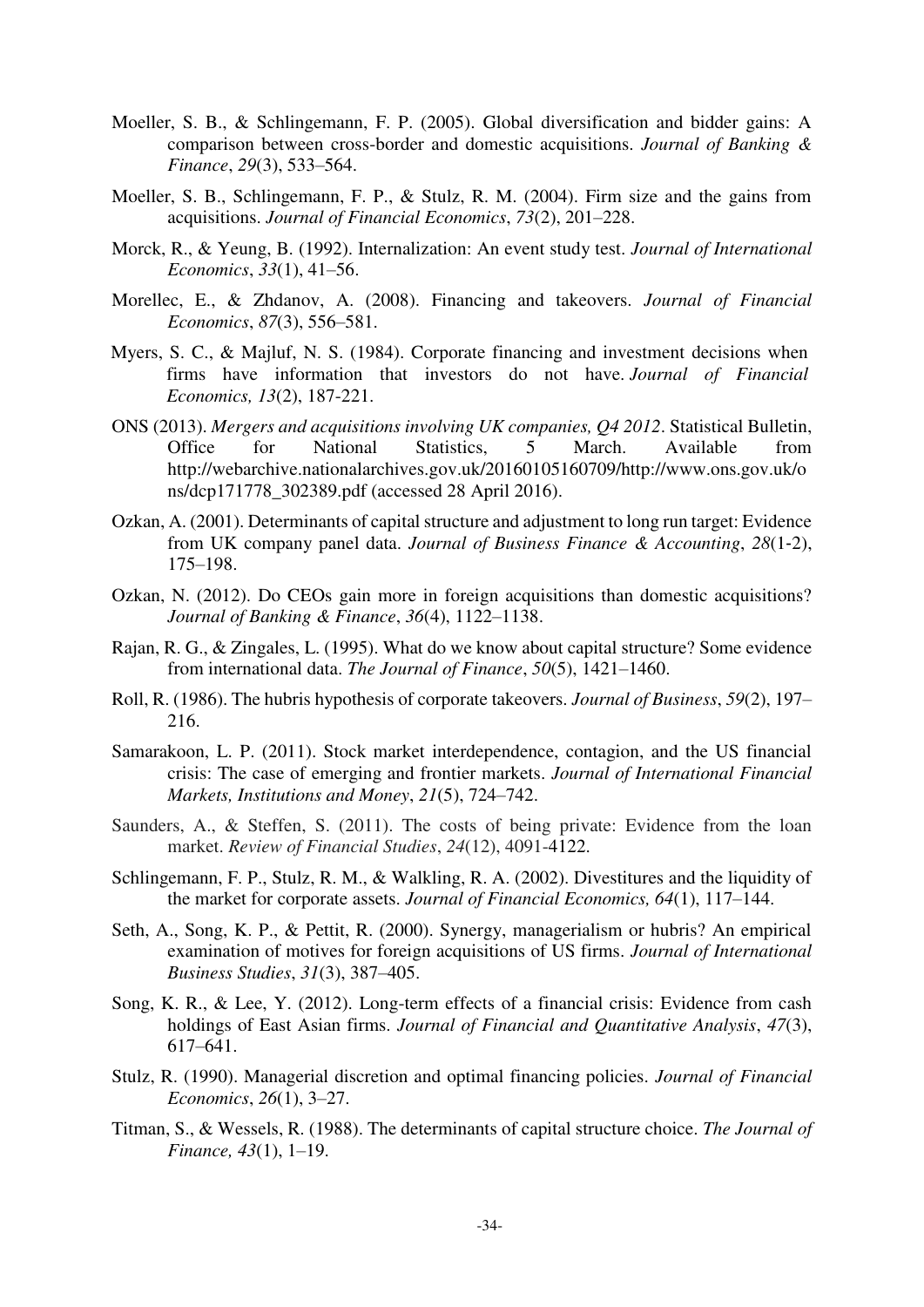- UNCTAD (2000). *World Investment Report 2000*. New York: United Nations Conference on Trade and Development.
- Uysal, V. B. (2011). Deviation from the target capital structure and acquisition choices. *Journal of Financial Economics*, *102*(3), 602–620.
- Whited, T. M., & Wu, G. (2006). Financial constraints risk. *Review of Financial Studies*, *19*(2), 531–559.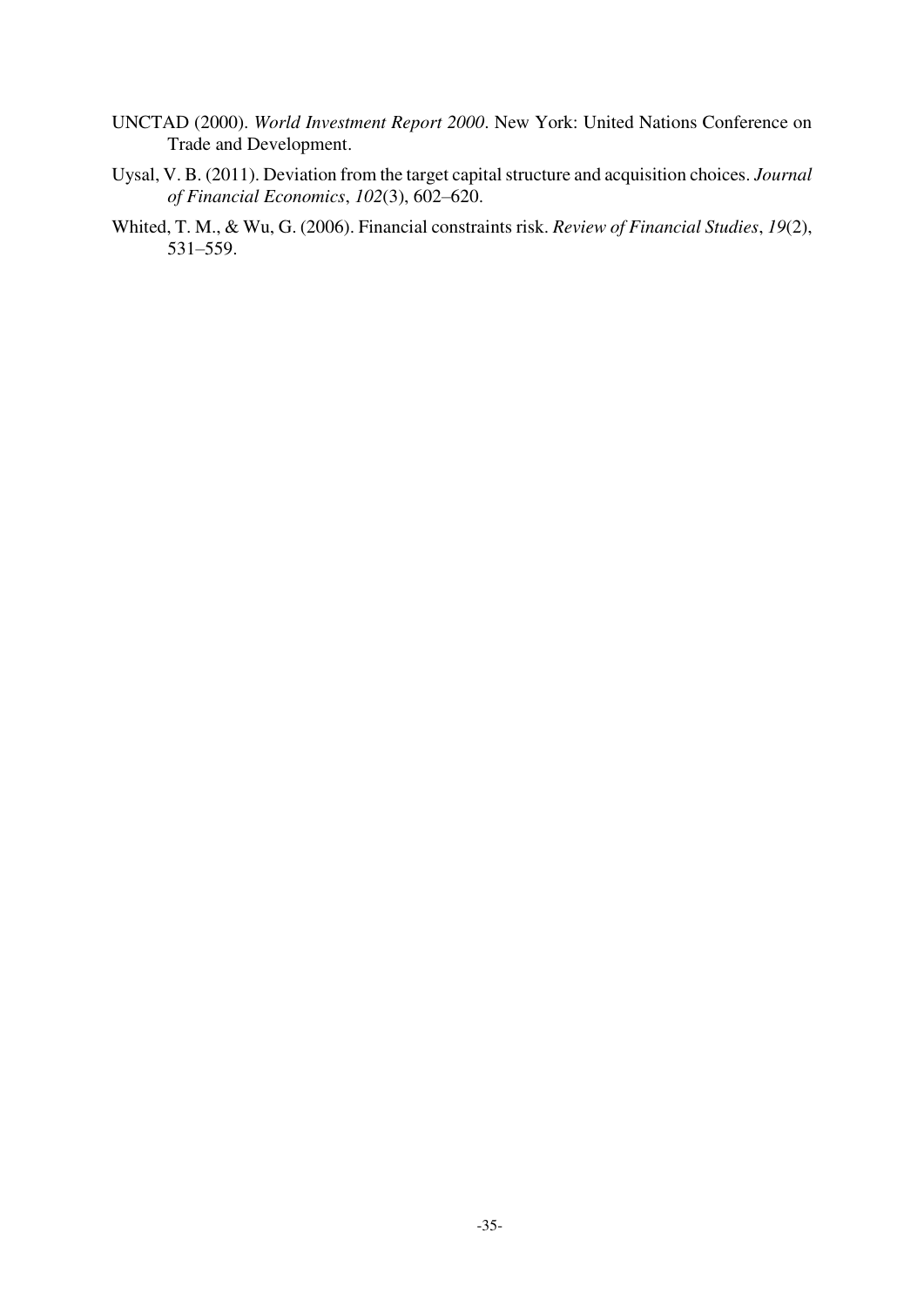# Tables

# *Table 1. Descriptive statistics of the sample*

|                               | N     | Mean     | <b>SD</b> | Median   | Min.     | Max.   |
|-------------------------------|-------|----------|-----------|----------|----------|--------|
| Foreign acquisition           | 5,746 | 0.405    | 0.491     | 0.000    | 0.000    | 1.000  |
| Foreign acquisitions value/TA | 5,746 | 0.106    | 0.323     | 0.000    | 0.000    | 2.352  |
| $\Delta$ cash holdings        | 5,421 | $-0.027$ | 0.066     | $-0.010$ | $-0.154$ | 0.068  |
| Z-score                       | 5,279 | 3.219    | 2.313     | 2.942    | $-4.051$ | 13.554 |
| $\Delta$ Tobin's q            | 5,369 | $-0.299$ | 1.250     | $-0.089$ | $-7.273$ | 2.727  |
| $\triangle$ ROA               | 5,399 | $-0.019$ | 0.142     | $-0.009$ | $-0.660$ | 0.516  |

Panel A: Summary statistics of main dependent variables used in subsequent tables.

Panel B: Summary statistics of main explanatory variables used in subsequent tables.

|                     | N     | Mean     | <b>SD</b> | Median   | Min.     | Max.   |
|---------------------|-------|----------|-----------|----------|----------|--------|
| Leverage deviation  | 5,746 | $-0.049$ | 0.126     | $-0.068$ | $-0.275$ | 0.389  |
| Over-deviated firms | 5,746 | 0.289    | 0.453     | 0.000    | 0.000    | 1.000  |
| Firm size           | 5,746 | 11.100   | 2.012     | 11.110   | 5.636    | 15.692 |
| <b>ROA</b>          | 5,746 | 0.132    | 0.147     | 0.144    | $-0.641$ | 0.455  |
| <b>MTB</b>          | 5,746 | 2.185    | 1.788     | 1.653    | 0.616    | 12.748 |
| Market leverage     | 5,746 | 0.152    | 0.141     | 0.122    | 0.000    | 0.664  |
| Stock return        | 5,746 | 0.222    | 0.548     | 0.133    | $-0.741$ | 2.674  |
| Herfindhal index    | 5,746 | 0.334    | 0.239     | 0.265    | 0.055    | 1.000  |
| Industry liquidity  | 5,746 | 0.113    | 0.185     | 0.046    | 0.000    | 0.929  |

Notes: Variable definitions are given in Appendix A. All continuous variables are winsorised at the one per cent level. The sample contains 1,394 unique non-financial UK public firms that acquired 3,416 domestic targets and 2,330 foreign targets between 1987 and 2012.The sample contains 516 public targets, 3,356 private targets and 1,874 subsidiary targets.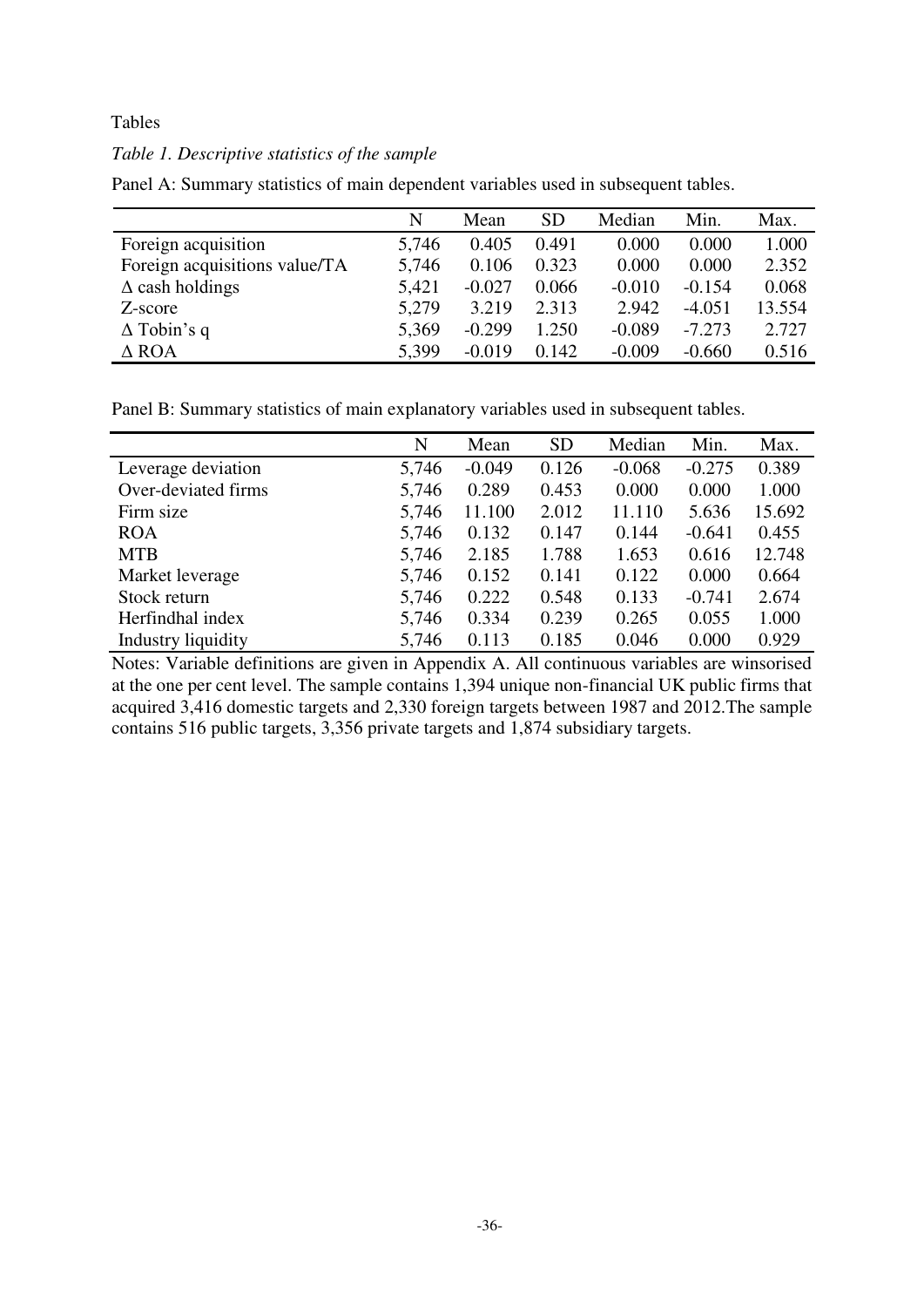|                           | Foreign     | Foreign     | Sum foreign    | Sum foreign    |
|---------------------------|-------------|-------------|----------------|----------------|
|                           | acquisition | acquisition | acquisition/TA | acquisition/TA |
|                           | (1)         | (2)         | (3)            | (4)            |
| Leverage deviation        | $2.755***$  |             | $0.918***$     |                |
| [Marginal effects]        | [0.870]     |             | [0.261]        |                |
|                           | (5.72)      |             | (5.87)         |                |
| Over-deviated firms       |             | $0.176**$   |                | $0.044*$       |
| [Marginal effects]        |             | [0.056]     |                | [0.012]        |
|                           |             | (2.40)      |                | (1.70)         |
| Firm size                 | $0.308***$  | $0.264***$  | $0.058***$     | $0.042***$     |
|                           | (15.56)     | (14.38)     | (7.22)         | (5.50)         |
| <b>ROA</b>                | $-0.433**$  | $-0.249$    | $-0.191**$     | $-0.131*$      |
|                           | $(-2.25)$   | $(-1.26)$   | $(-2.56)$      | $(-1.76)$      |
| <b>MTB</b>                | $0.041*$    | $0.078***$  | $0.054***$     | $0.066***$     |
|                           | (1.90)      | (4.11)      | (7.95)         | (10.11)        |
| Market leverage           | $-3.189***$ | $-1.240***$ | $-1.070***$    | $-0.381***$    |
|                           | $(-6.74)$   | $(-4.24)$   | $(-6.65)$      | $(-3.54)$      |
| Stock return              | $-0.068$    | $-0.100**$  | $-0.005$       | $-0.015$       |
|                           | $(-1.54)$   | $(-2.26)$   | $(-0.28)$      | $(-0.90)$      |
| Herfindhal index          | 0.033       | 0.004       | $-0.044$       | $-0.052$       |
|                           | (0.28)      | (0.03)      | $(-0.96)$      | $(-1.13)$      |
| <b>Industry liquidity</b> | 0.120       | 0.123       | $0.506***$     | $0.510***$     |
|                           | (0.87)      | (0.88)      | (10.27)        | (10.34)        |
| Year FE                   | Yes         | Yes         | Yes            | Yes            |
| <b>Industry FE</b>        | Yes         | Yes         | Yes            | Yes            |
| Random effect             | Yes         | Yes         | Yes            | Yes            |
| N                         | 5,746       | 5,746       | 5,746          | 5,746          |
| Mean VIF                  | 1.79        | 1.41        | 1.79           | 1.41           |

*Table 2. Over-deviated firms and the likelihood of foreign acquisitions* 

This table reports the coefficient estimates of random-effects Probit analysis (Columns 1 and 2) and random-effects Tobit analysis (Columns 3 and 4). The dependent variable in the Probit models takes the value one if the firm makes a foreign acquisition and zero otherwise. The Tobit analysis estimates the ratio of the sum of the foreign acquisitions value to the firm's total assets. Variable definitions are given in Appendix A. All continuous variables are winsorised at the 1 per cent level. T-statistics are reported in parenthesis. Standard errors are robust and clustered by firm for the Probit models and bootstrapped for the Tobit models. The estimates in the models are statistically significant at the  $(*)$  10 per cent,  $(**)$  five per cent, and  $(***)$  one per cent levels.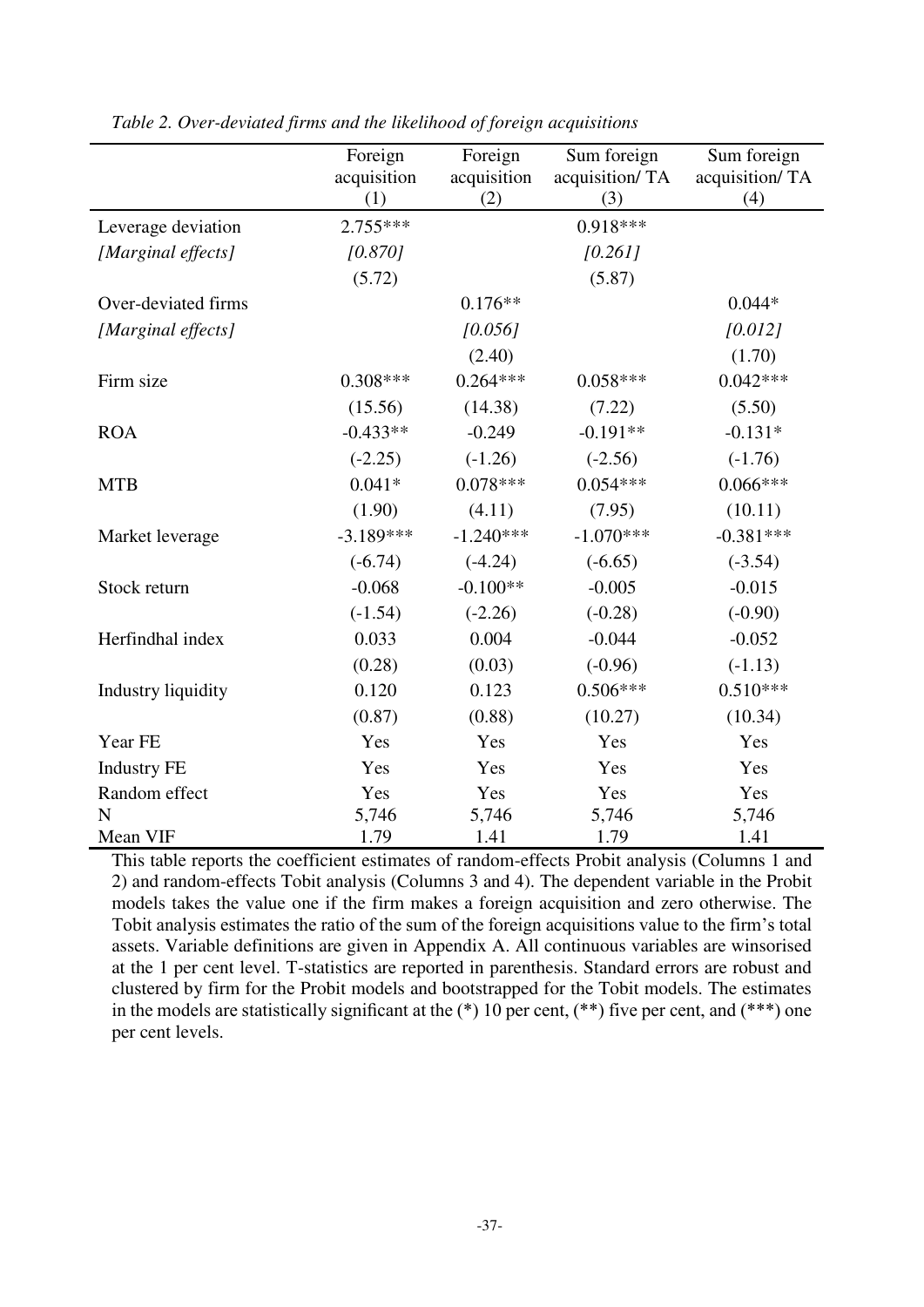|                        | $\Delta$ cash holdings | $\Delta$ cash holdings |
|------------------------|------------------------|------------------------|
|                        | (1)                    | (2)                    |
| Leverage deviation     | $-0.058***$            |                        |
|                        | $(-2.84)$              |                        |
| Leverage deviation×    | $-0.035**$             |                        |
| foreign                | $(-2.15)$              |                        |
| Over-deviated firms    |                        | $-0.004$               |
|                        |                        | $(-1.01)$              |
| Over-deviated firms×   |                        | $-0.008*$              |
| foreign                |                        | $(-1.73)$              |
| Firm size              | $0.003**$              | $0.004***$             |
|                        | (2.57)                 | (4.24)                 |
| <b>ROA</b>             | $-0.012$               | $-0.017$               |
|                        | $(-0.91)$              | $(-1.31)$              |
| Asset tangibility      | $0.041***$             | $0.050***$             |
|                        | (5.70)                 | (7.63)                 |
| <b>MTB</b>             | $-0.000$               | $-0.001$               |
|                        | $(-0.05)$              | $(-0.79)$              |
| Market leverage        | $0.139***$             | $0.094***$             |
|                        | (6.54)                 | (6.36)                 |
| Relative size          | $-0.002**$             | $-0.002**$             |
|                        | $(-2.56)$              | $(-2.43)$              |
| Stock return           | $0.005**$              | $0.006**$              |
|                        | (2.06)                 | (2.19)                 |
| Cash in an acquisition | $-0.0001$              | $-0.0001$              |
|                        | $(-1.64)$              | $(-1.59)$              |
| Herfindhal index       | $-0.008$               | $-0.007$               |
|                        | $(-1.28)$              | $(-1.21)$              |
| Industry liquidity     | 0.002                  | 0.002                  |
|                        | (0.30)                 | (0.29)                 |
| Foreign acquisitions   | 0.001                  | $0.004*$               |
|                        | (0.51)                 | (1.84)                 |
| Year FE                | Yes                    | Yes                    |
| Firm FE                | Yes                    | Yes                    |
| $\mathbf N$            | 5,421                  | 5,421                  |
| R-square               | 0.152                  | 0.152                  |
| Mean VIF               | 1.90                   | 1.64                   |

| Table 3. The impact of foreign acquisitions by over-deviated firms on cash holdings |  |  |
|-------------------------------------------------------------------------------------|--|--|
|-------------------------------------------------------------------------------------|--|--|

This table reports the coefficient estimates of fixed-effects OLS analyses. The dependent variable is changes in the ratio of cash holdings to total assets. Variable definitions are given in Appendix A. All continuous variables are winsorised at the one per cent level. T-statistics are reported in parenthesis. Standard errors are robust and clustered by acquiring firms. The estimates in the models are statistically significant at the (\*) 10 per cent, (\*\*) five per cent, and (\*\*\*) one per cent levels.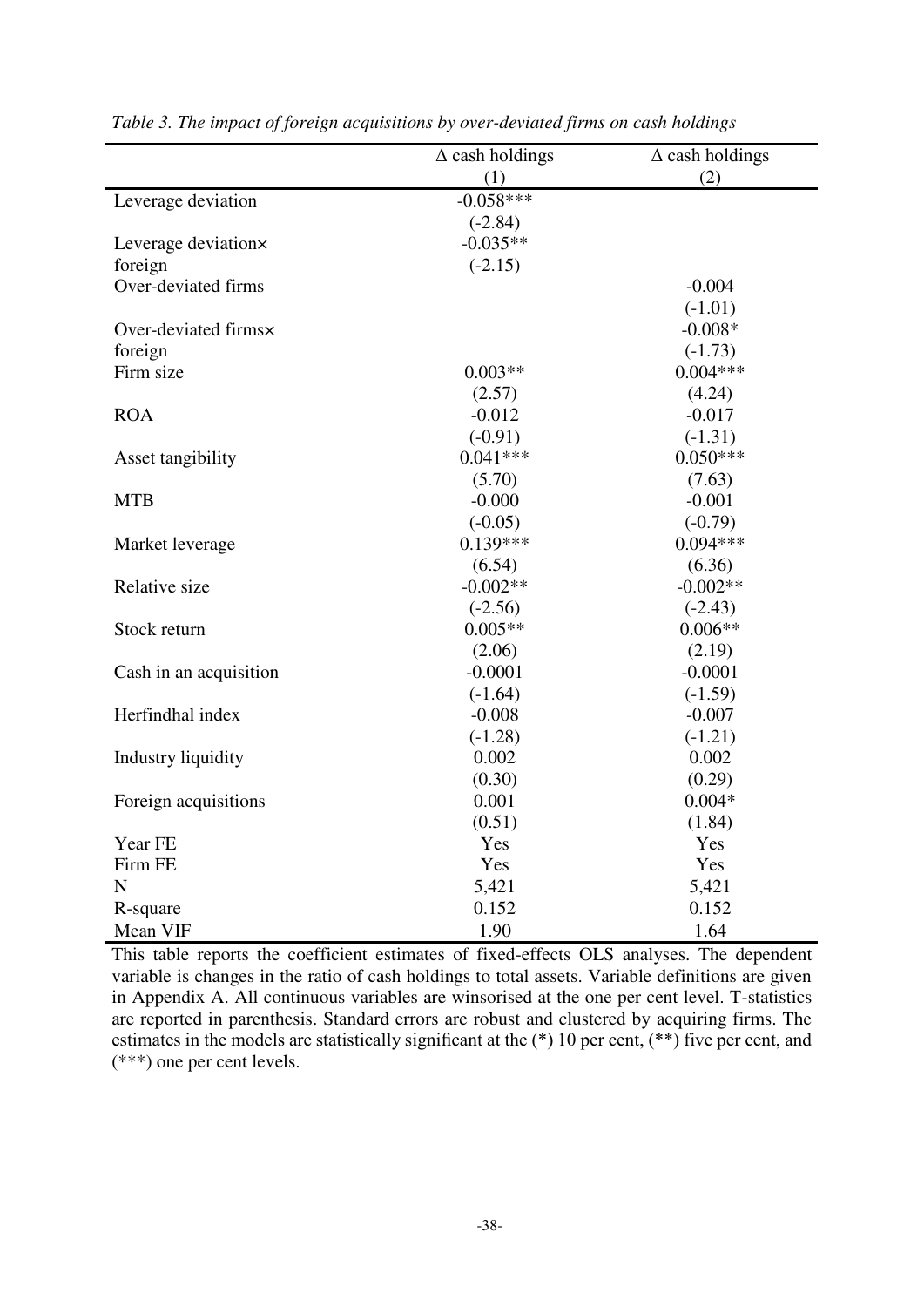|                           | Z-score    | Z-score    |
|---------------------------|------------|------------|
|                           | (1)        | (2)        |
| Leverage deviation        | $-2.613$   |            |
|                           | $(-1.07)$  |            |
| Leverage deviation×       | 1.688      |            |
| foreign                   | (1.33)     |            |
| Over-deviated firms       |            | $-0.095$   |
|                           |            | $(-0.48)$  |
| Over-deviated firms×      |            | $0.352*$   |
| foreign                   |            | (1.78)     |
| Firm size                 | $-0.365*$  | $-0.333*$  |
|                           | $(-1.90)$  | $(-1.72)$  |
| <b>ROA</b>                | 1.469**    | 1.298*     |
|                           | (2.27)     | (1.86)     |
| Liquidity                 | $-0.279$   | $-0.303$   |
|                           | $(-1.24)$  | $(-1.27)$  |
| Asset tangibility         | $-0.137$   | 0.076      |
|                           | $(-0.22)$  | (0.14)     |
| <b>MTB</b>                | $0.231***$ | $0.206**$  |
|                           | (2.70)     | (2.32)     |
| Market leverage           | 0.367      | $-1.664**$ |
|                           | (0.21)     | $(-2.25)$  |
| Relative size             | $-0.006$   | $-0.005$   |
|                           | $(-0.23)$  | $(-0.17)$  |
| Stock return              | $0.837***$ | $0.851***$ |
|                           | (4.35)     | (4.26)     |
| Herfindhal index          | 0.341      | 0.325      |
|                           | (0.84)     | (0.81)     |
| <b>Industry liquidity</b> | $-0.517$   | $-0.550$   |
|                           | $(-1.49)$  | $(-1.58)$  |
| Foreign acquisitions      | 0.232      | 0.045      |
|                           | (1.43)     | (0.51)     |
| Year FE                   | Yes        | Yes        |
| Firm FE                   | Yes        | Yes        |
| $\mathbf N$               | 5,279      | 5,279      |
| R-square                  | 0.132      | 0.130      |
| Mean VIF                  | 1.96       | 1.68       |

*Table 4. Impact of foreign acquisitions by over-deviated firms on the likelihood of default* 

This table reports the coefficient estimates of fixed-effects OLS analyses. The dependent variable is bankruptcy estimated by the Altman Z-score one year after the effective year of acquisition. Variable definitions are given in Appendix A. All continuous variables are winsorised at the one per cent level. T-statistics are reported in parenthesis. Standard errors are robust and clustered by acquiring firms. The estimates in the models are statistically significant at the  $(*)$  10 per cent,  $(**)$  five per cent, and  $(***)$  one per cent levels.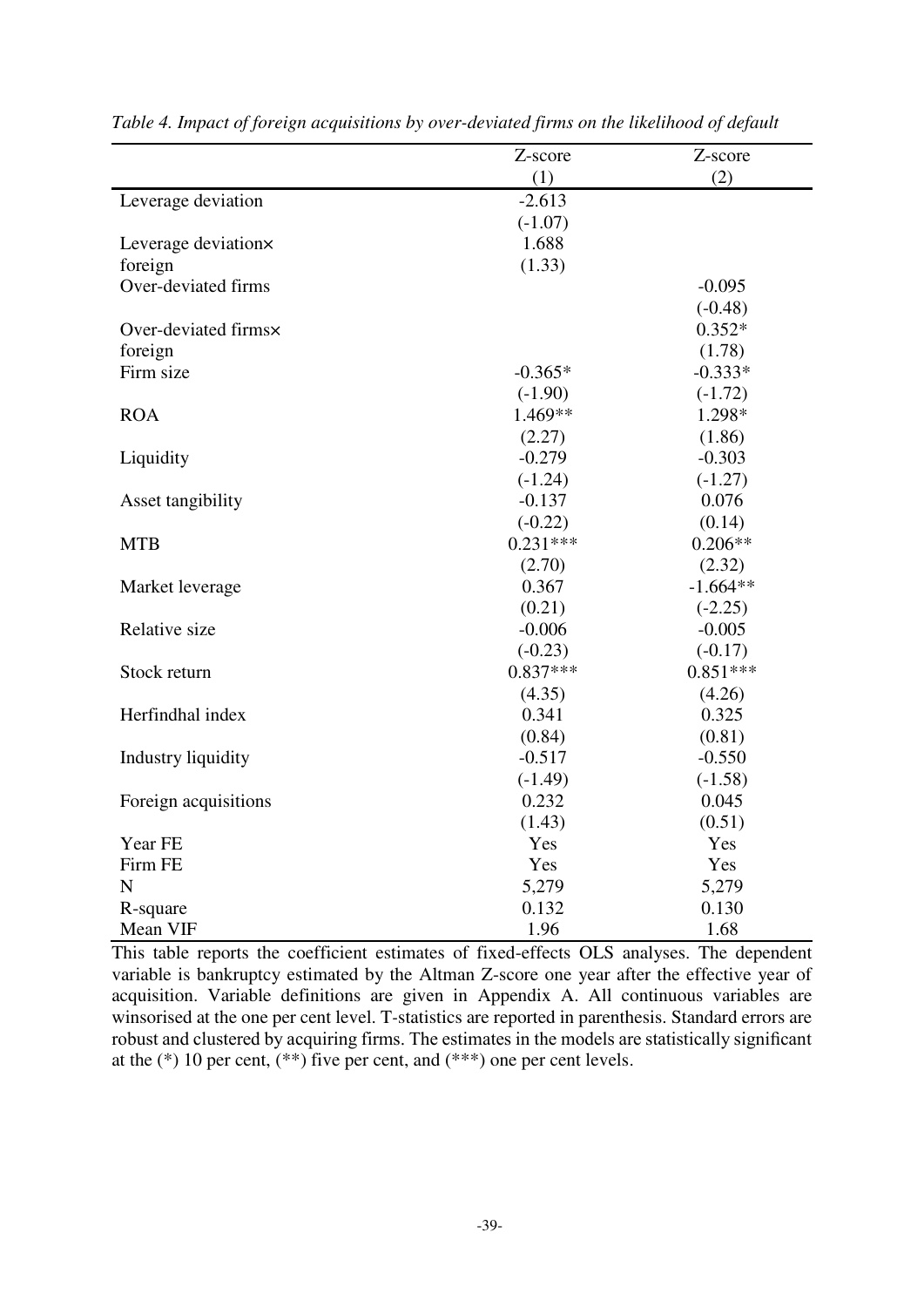|                           | $\Delta$ Tobin's q | $\Delta$ Tobin's q |
|---------------------------|--------------------|--------------------|
|                           | (1)                | (2)                |
| Leverage deviation        | $-1.681**$         |                    |
|                           | $(-2.44)$          |                    |
| Leverage deviation×       | 0.245              |                    |
| foreign                   | (0.78)             |                    |
| Over-deviated firms       |                    | $-0.122$           |
|                           |                    | $(-1.54)$          |
| Over-deviated firms×      |                    | $0.135*$           |
| foreign                   |                    | (1.76)             |
| Firm size                 | $-0.167**$         | $-0.150**$         |
|                           | $(-2.31)$          | $(-2.18)$          |
| <b>ROA</b>                | 0.589              | 0.479              |
|                           | (1.57)             | (1.32)             |
| Liquidity                 | $-0.031$           | $-0.047$           |
|                           | $(-0.65)$          | $(-0.95)$          |
| Asset tangibility         | $-0.200$           | $-0.037$           |
|                           | $(-0.57)$          | $(-0.11)$          |
| <b>MTB</b>                | $-0.449***$        | $-0.467***$        |
|                           | $(-9.80)$          | $(-10.21)$         |
| Market leverage           | 1.689**            | 0.377              |
|                           | (2.36)             | (1.14)             |
| Relative size             | $-0.012$           | $-0.010$           |
|                           | $(-0.89)$          | $(-0.79)$          |
| Stock return              | $0.602***$         | $0.609***$         |
|                           | (10.13)            | (10.01)            |
| Herfindhal index          | 0.153              | 0.139              |
|                           | (0.89)             | (0.83)             |
| Industry liquidity        | $-0.454**$         | $-0.472**$         |
|                           | $(-2.33)$          | $(-2.41)$          |
| RD expenses/sales         | 2.009              | 1.762              |
|                           | (0.90)             | (0.80)             |
| Capital expenditure/sales | $-1.903*$          | $-2.003**$         |
|                           | $(-1.92)$          | $(-2.06)$          |
| Foreign acquisitions      | 0.030              | $-0.021$           |
|                           | (0.86)             | $(-0.65)$          |
| Year FE                   | Yes                | Yes                |
| Firm FE                   | Yes                | Yes                |
| $\mathbf N$               | 5,369              | 5,369              |
| R-square                  | 0.428              | 0.423              |
| Mean VIF                  | 1.93               | 1.68               |

*Table 5. Impact of foreign acquisitions by over-deviated firms on firm value*

This table reports the coefficient estimates of fixed-effects OLS analyses. The dependent variable is Δ Tobin's q. Variable definitions are given in Appendix A. All continuous variables are winsorised at the one per cent level. T*-*statistics are reported in parenthesis. Standard errors are whispensed at the energy contribution a cumulation in the models are statistically are robust and clustered by acquiring firms. The estimates in the models are statistically significant at the  $(*)$  10 per cent,  $(**)$  five per cent, and  $(***)$  one per cent levels.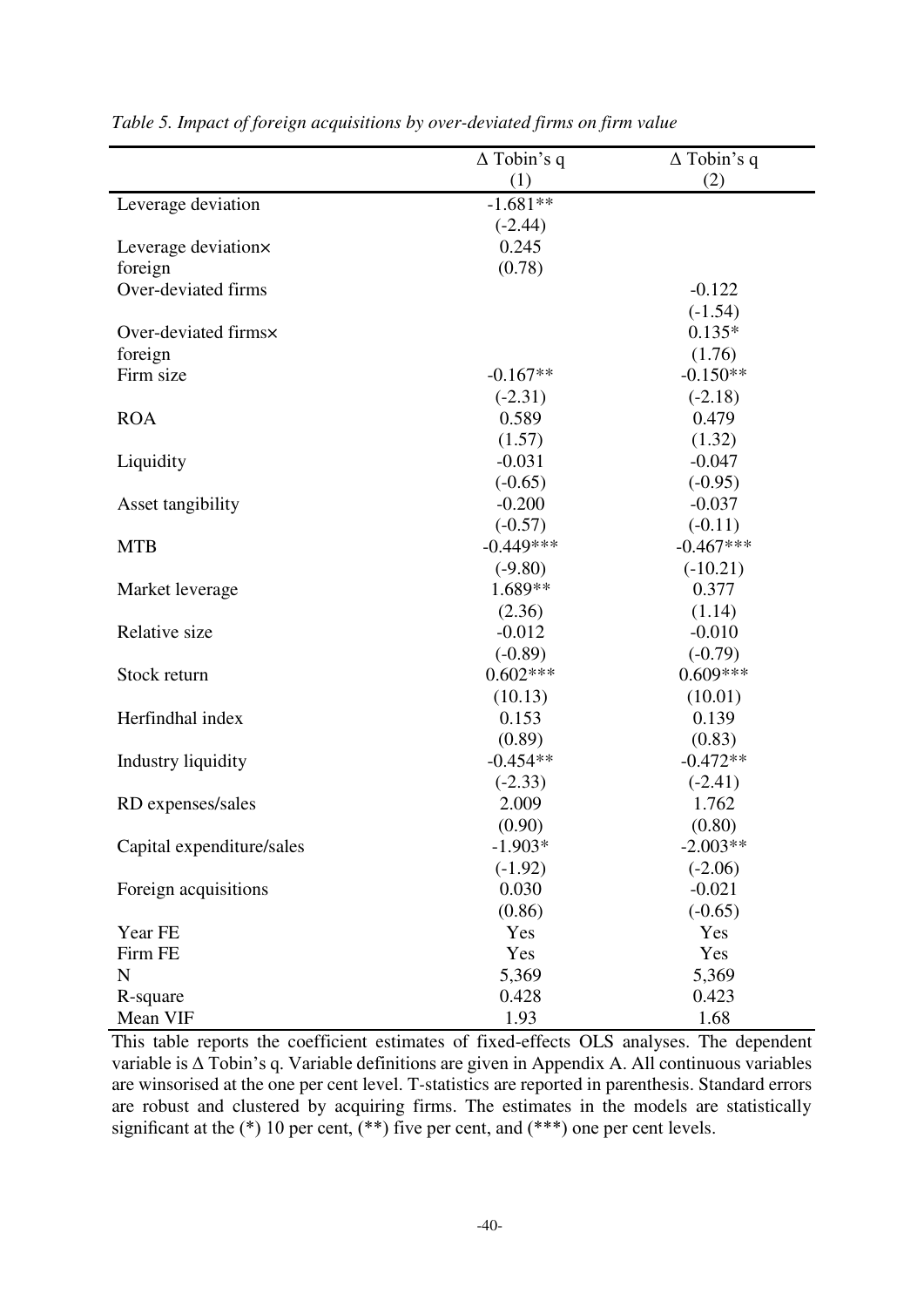|                      | $\triangle$ ROA | $\triangle$ ROA |
|----------------------|-----------------|-----------------|
|                      | (1)             | (2)             |
| Leverage deviation   | $-0.275***$     |                 |
|                      | $(-3.96)$       |                 |
| Leverage deviation×  | $0.105**$       |                 |
| foreign              | (2.19)          |                 |
| Over-deviated firms  |                 | $-0.020*$       |
|                      |                 | $(-1.88)$       |
| Over-deviated firms× |                 | $0.033***$      |
| foreign              |                 | (2.82)          |
| Firm size            | $-0.054***$     | $-0.052***$     |
|                      | $(-7.66)$       | $(-7.36)$       |
| Liquidity            | $-0.027***$     | $-0.030***$     |
|                      | $(-2.90)$       | $(-3.14)$       |
| Asset tangibility    | $-0.084*$       | $-0.065$        |
|                      | $(-1.85)$       | $(-1.44)$       |
| <b>MTB</b>           | $-0.003$        | $-0.006$        |
|                      | $(-0.66)$       | $(-1.35)$       |
| Market leverage      | $0.354***$      | $0.152***$      |
|                      | (5.10)          | (3.76)          |
| Relative size        | 0.002           | 0.002           |
|                      | (1.19)          | (1.31)          |
| Stock return         | $0.026***$      | $0.027***$      |
|                      | (3.08)          | (3.29)          |
| Herfindhal index     | $-0.008$        | $-0.010$        |
|                      | $(-0.53)$       | $(-0.64)$       |
| Industry liquidity   | 0.006           | 0.003           |
|                      | (0.32)          | (0.16)          |
| Foreign acquisitions | $0.012**$       | $-0.003$        |
|                      | (2.10)          | $(-0.65)$       |
| Year FE              | Yes             | Yes             |
| Firm FE              | Yes             | Yes             |
| N                    | 5,399           | 5,399           |
| R-square             | 0.138           | 0.130           |
| Mean VIF             | 1.88            | 1.61            |

*Table 6. Impact of foreign acquisitions by over-deviated firms on operating performance* 

This table reports the coefficient estimates of fixed-effects OLS analyses. The dependent variable is Δ ROA. Variable definitions are given in Appendix A. All continuous variables are winsorised at the one per cent level. T-statistics are reported in parenthesis. Standard errors are robust and clustered by acquiring firms. The estimates in the models are statistically significant at the  $(*)$  10 per cent,  $(**)$  five per cent, and  $(***)$  one per cent levels.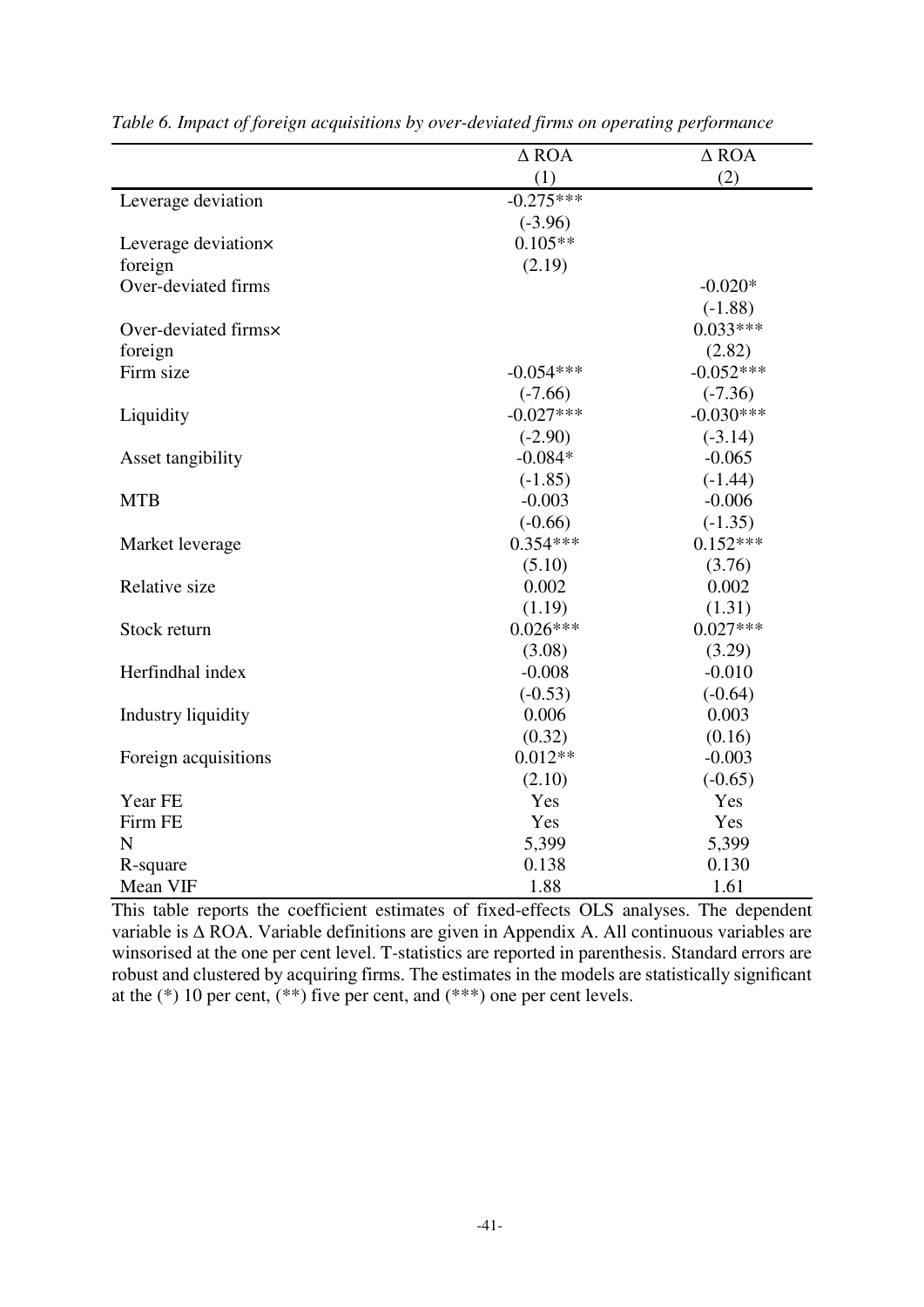| <b>Variable</b>             | <b>Definition</b>                                                                                                                             |
|-----------------------------|-----------------------------------------------------------------------------------------------------------------------------------------------|
| Asset tangibility           | Net property, plant and equipment divided by total assets.                                                                                    |
| $\Delta$ cash holdings      | (Cash and marketable securities divided by total assets one                                                                                   |
|                             | year after an acquisition) minus (cash and marketable                                                                                         |
|                             | securities divided by total assets one year before the effective                                                                              |
|                             | year of an acquisition).                                                                                                                      |
| $\triangle$ ROA             | ROA one year after an acquisition minus ROA one year                                                                                          |
|                             | before the effective year of an acquisition.                                                                                                  |
| $\Delta$ Tobin's q          | Tobin's q one year after an acquisition minus Tobin's q. one                                                                                  |
|                             | year before the effective year of an acquisition. Tobin's q                                                                                   |
|                             | equals (the market value of equity plus the book value of                                                                                     |
|                             | liabilities) divided by (the book value of equity plus the book<br>value of liabilities).                                                     |
| Capital expenditure/sales   | The ratio of capital expenditures over net sales.                                                                                             |
| Cash in an acquisition      | Percentage of cash financing in an acquisition deal.                                                                                          |
| Cash flow/TA                | Funds from operations divided by total assets.                                                                                                |
|                             |                                                                                                                                               |
| During financial crisis     | Takes a value of one for years 2008 and 2009 and zero<br>otherwise.                                                                           |
| Firm size                   | The natural logarithm of sales in 1980 pounds sterling.                                                                                       |
|                             |                                                                                                                                               |
| Foreign acquisition         | Takes a value of one if the firm makes a foreign acquisition<br>and zero if it makes a domestic acquisition.                                  |
| Foreign acquisitions value/ | The ratio of the sum of foreign acquisition values to the                                                                                     |
| <b>TA</b>                   | firm's total assets.                                                                                                                          |
| Herfindhal index            | The sum of the squares of sales of a firm divided by the sum                                                                                  |
|                             | of sales of all firms sharing the same three-digit SIC.                                                                                       |
| Hostile dummy               | Takes a value of one if the deal is a hostile acquisition and                                                                                 |
|                             | zero otherwise.                                                                                                                               |
| HP index                    | Hadlock and Pierce (2010) index equals -0.737(firm size)                                                                                      |
|                             | plus $0.043$ (firm size) <sup>2</sup> minus $0.040$ (firm age), where firm age<br>is date of incorporation (WC18273), and is replaced with 37 |
|                             | if the actual age is greater (Liao, 2014).                                                                                                    |
| HP-pre                      | HP index measured one year before the effective year of an                                                                                    |
|                             | acquisition.                                                                                                                                  |
| HP-post                     | HP index measured one year after the effective year of an                                                                                     |
|                             | acquisition.                                                                                                                                  |
| Industry liquidity          | Total acquisition value for each year and three-digit SIC                                                                                     |
|                             | code scaled by total assets of all UK firms that share the<br>same three-digit SIC and year.                                                  |
| Leverage deviation          | Actual market leverage ratio minus target leverage ratio.                                                                                     |
| Leverage deviation x during | Interaction between leverage deviation variable and during                                                                                    |
| crisis                      | crisis dummy.                                                                                                                                 |
| Leverage deviation×         | Interaction between leverage deviation variable and foreign                                                                                   |
| foreign                     | acquisitions.                                                                                                                                 |
| Leverage deviation x post   | Interaction between leverage deviation variable and post                                                                                      |
| crisis                      | crisis dummy.                                                                                                                                 |
| Liquidity                   | Current assets over current liabilities.                                                                                                      |

*Appendix A: Definitions of variables*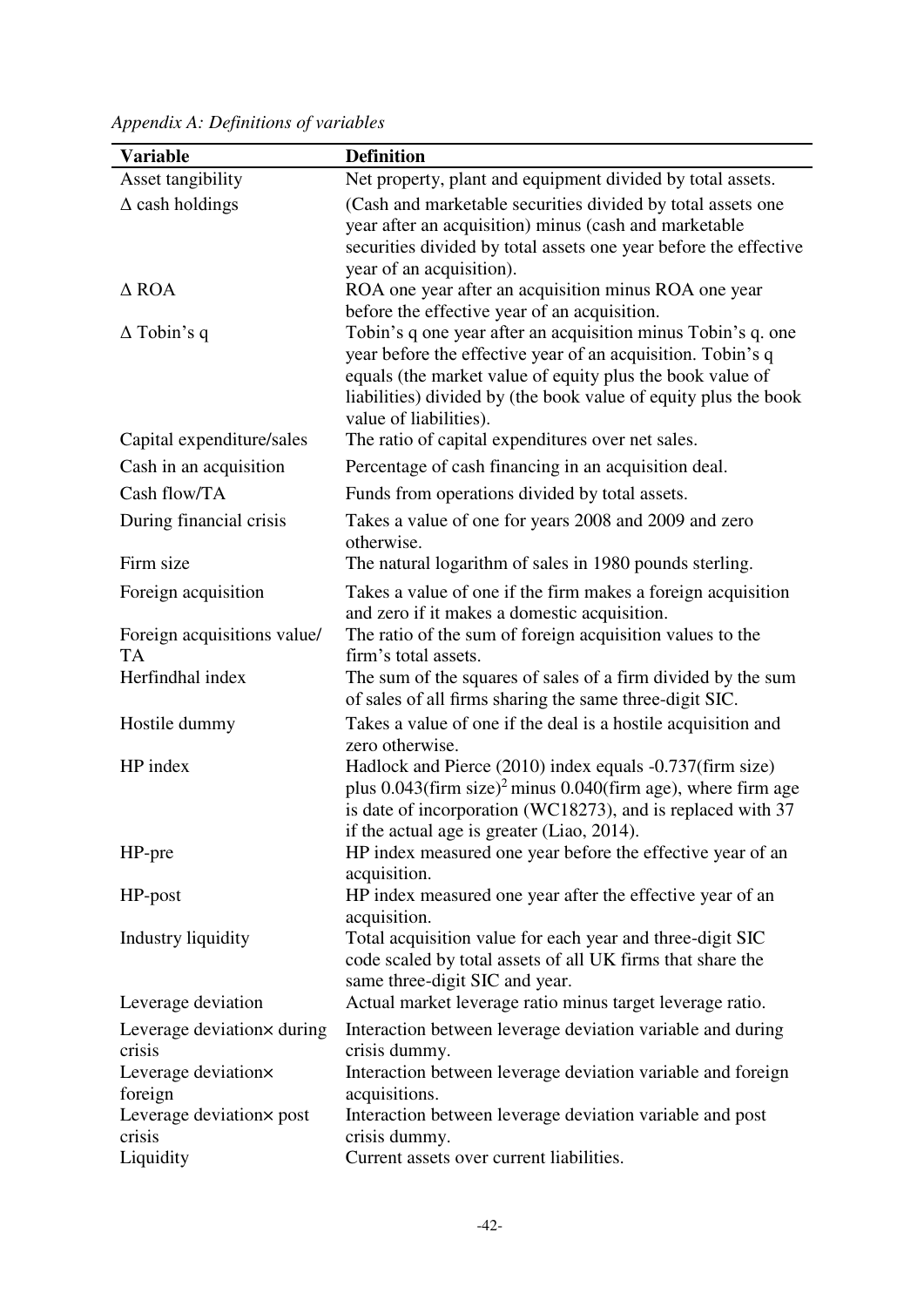| Market leverage                      | Total debt divided by the sum of total debt plus market value<br>equity.                                                                                                                                                                                                                                                                                                                                                                                                             |
|--------------------------------------|--------------------------------------------------------------------------------------------------------------------------------------------------------------------------------------------------------------------------------------------------------------------------------------------------------------------------------------------------------------------------------------------------------------------------------------------------------------------------------------|
| <b>MTB</b>                           | Market value over book value total assets.                                                                                                                                                                                                                                                                                                                                                                                                                                           |
| Non-debt tax shields                 | Annual depreciation expenses over total assets.                                                                                                                                                                                                                                                                                                                                                                                                                                      |
| Over-deviated firm                   | Takes a value of one if the firm has a positive leverage<br>deviation and zero otherwise.                                                                                                                                                                                                                                                                                                                                                                                            |
| Over-deviated firmx during<br>crisis | Interaction between an over-deviated firm variable and<br>during crisis dummy.                                                                                                                                                                                                                                                                                                                                                                                                       |
| Over-deviated firmx<br>foreign       | Interaction between an over-deviated firm variable and<br>foreign acquisitions.                                                                                                                                                                                                                                                                                                                                                                                                      |
| Over-deviated firmx post<br>crisis   | Interaction between an over-deviated firm variable and post<br>crisis dummy.                                                                                                                                                                                                                                                                                                                                                                                                         |
| Post financial crisis                | Dummy variable that takes a value of one for years after<br>2009 and zero otherwise.                                                                                                                                                                                                                                                                                                                                                                                                 |
| Relative size                        | Natural logarithm of the ratio of deal value to the acquirers'<br>total assets prior to the announcement date.                                                                                                                                                                                                                                                                                                                                                                       |
| RD expenses/sales                    | The ratio of R&D expenses over net sales.                                                                                                                                                                                                                                                                                                                                                                                                                                            |
| <b>ROA</b>                           | Earnings before interest, taxes and depreciation divided by<br>total assets.                                                                                                                                                                                                                                                                                                                                                                                                         |
| Stock return                         | The compounded total stock returns one year prior to a<br>firm's fiscal year end.                                                                                                                                                                                                                                                                                                                                                                                                    |
| Target's firm size                   | The natural logarithm of sales in 1980 pounds sterling.                                                                                                                                                                                                                                                                                                                                                                                                                              |
| Target's market leverage             | Total debt divided by the sum of total debt plus market value<br>equity.                                                                                                                                                                                                                                                                                                                                                                                                             |
| Target's MTB                         | Market value over book value total assets.                                                                                                                                                                                                                                                                                                                                                                                                                                           |
| Target's ROA                         | Earnings before interest, taxes and depreciation divided by<br>total assets                                                                                                                                                                                                                                                                                                                                                                                                          |
| WW index                             | The Whited Wu (2006) index equals -0.091 cash flows/total<br>assets) minus 0.062(dividend dummy) plus 0.021(long-term<br>debt/total assets) minus 0.044(firm size) plus 0.102(industry<br>sales growth) minus 0.035(sales growth), where dividend<br>dummy equals one if the firm pays a dividend and zero<br>otherwise. Industry sales growth is the sales growth in the<br>firm's three-digit SIC industry. Sales growth is (sales minus<br>lagged sales) divided by lagged sales. |
| WW-pre                               | WW index measured one year before the effective year of an<br>acquisition.                                                                                                                                                                                                                                                                                                                                                                                                           |
| WW-post                              | WW index measured one year after the effective year of an<br>acquisition.                                                                                                                                                                                                                                                                                                                                                                                                            |
| Z-score                              | 1.2 (working capital/total assets) plus 1.4 (retained<br>earnings/total assets) plus 3.3 (earnings before interest and<br>taxes/total assets) plus 0.6(market value of equity/book value<br>of total liabilities) plus 0.999(sales/total assets), estimated<br>one year after the effective date of acquisition.                                                                                                                                                                     |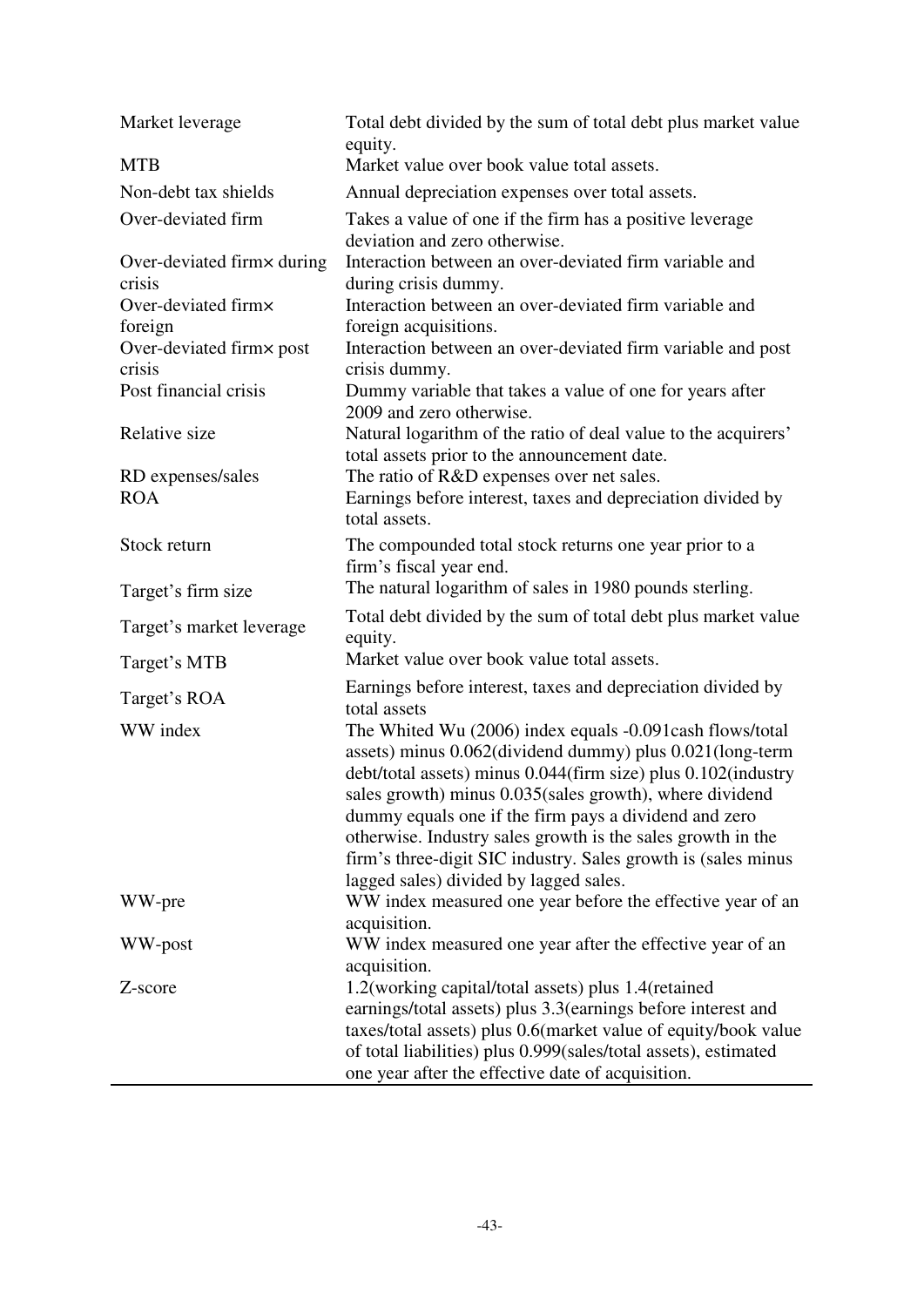*Appendix B: Target market leverage estimation model* 

|                     | Market leverage |
|---------------------|-----------------|
| <b>ROA</b>          | $-0.176***$     |
|                     | $(-16.48)$      |
| <b>MTB</b>          | $-0.027***$     |
|                     | $(-21.38)$      |
| Firm size           | $0.016***$      |
|                     | (9.30)          |
| Asset tangibility   | $0.155***$      |
|                     | (9.14)          |
| Non-debt tax shield | $-0.473***$     |
|                     | $(-4.36)$       |
| Liquidity           | $-0.035***$     |
|                     | $(-18.24)$      |
| <b>Industry FE</b>  | Yes             |
| Year FE             | Yes             |
| Observations        | 29,226          |

This table shows the coefficient estimates of a Tobit model used to predict target market leverage using UK data from 1980 to 2012. The value of predicted leverage is restricted between 0 and 1. The dependent variable market leverage equals [total debt/(total debt plus market value of equity]. Variable definitions are given in Appendix A. All continuous variables are winsorised at the one per cent level. T*-*statistics are reported in parenthesis. Standard errors are robust and clustered by firms. The estimates in the models are statistically significant at the (\*) 10 per cent,  $(**)$  five per cent, and  $(***)$  one per cent levels.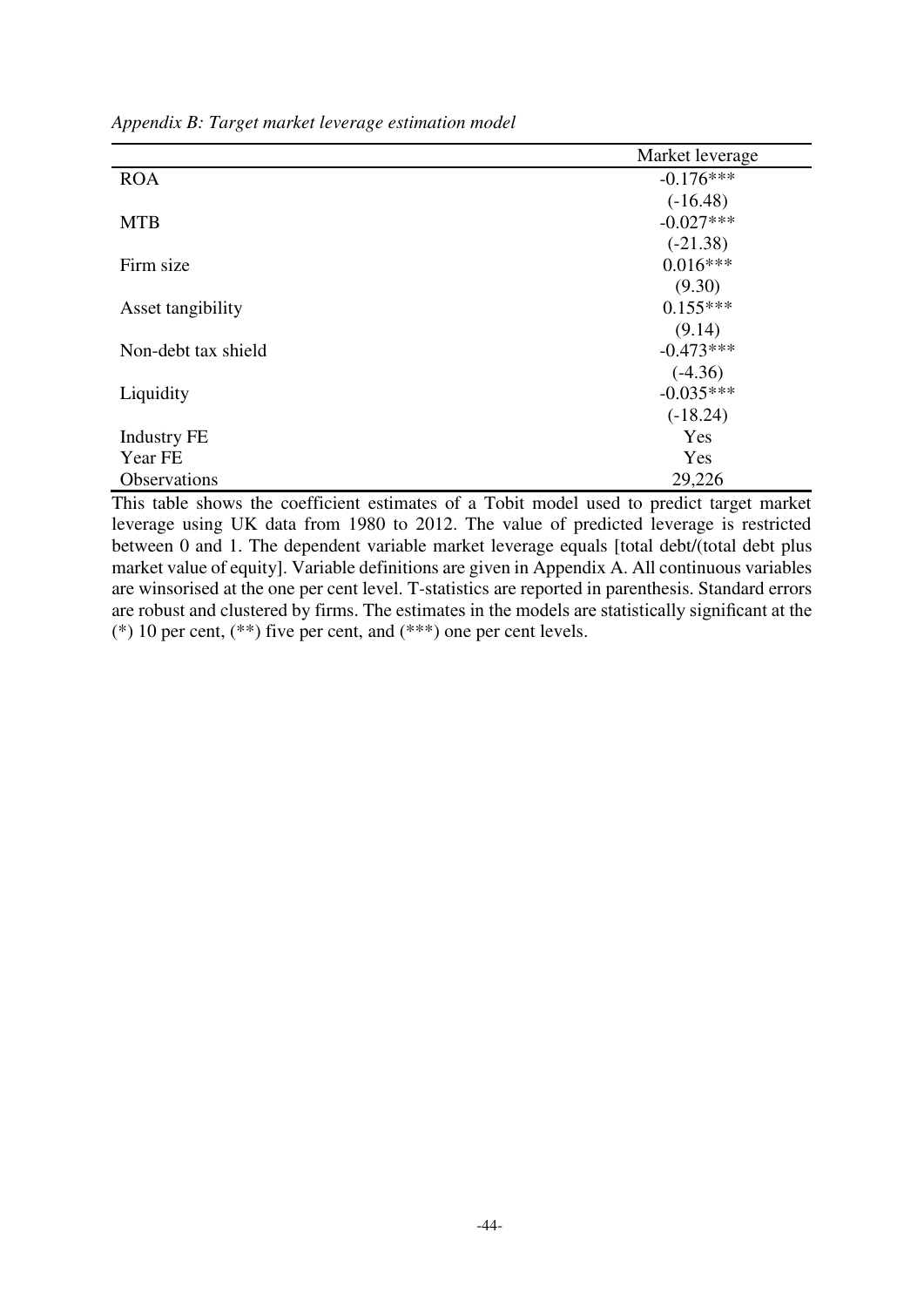|                     | Foreign acquisitions vs. Domestic<br>acquisitions |             | No- acquisitions vs. Domestic<br>acquisitions |             |
|---------------------|---------------------------------------------------|-------------|-----------------------------------------------|-------------|
|                     | (1)                                               | (2)         | (3)                                           | (4)         |
| Leverage deviation  | 2.839***                                          |             | 1.186***                                      |             |
|                     | (5.59)                                            |             | (2.85)                                        |             |
| Over-deviated firms |                                                   | $0.336***$  |                                               | $0.282***$  |
|                     |                                                   | (3.04)      |                                               | (3.68)      |
| Firm size           | $0.378***$                                        | $0.338***$  | $-0.123***$                                   | $-0.133***$ |
|                     | (13.84)                                           | (13.63)     | $(-5.24)$                                     | $(-6.36)$   |
| <b>ROA</b>          | 0.218                                             | 0.386       | $-0.575***$                                   | $-0.518***$ |
|                     | (0.77)                                            | (1.31)      | $(-3.25)$                                     | $(-2.97)$   |
| <b>MTB</b>          | $0.045*$                                          | $0.072***$  | $-0.039*$                                     | $-0.033$    |
|                     | (1.77)                                            | (2.83)      | $(-1.84)$                                     | $(-1.51)$   |
| Market leverage     | $-3.557***$                                       | $-1.849***$ | $0.750*$                                      | 1.199***    |
|                     | $(-7.08)$                                         | $(-5.81)$   | (1.82)                                        | (5.25)      |
| Stock return        | $-0.040$                                          | $-0.054$    | $-0.304***$                                   | $-0.307***$ |
|                     | $(-0.68)$                                         | $(-0.90)$   | $(-6.80)$                                     | $(-6.85)$   |
| Herfindhal index    | 0.222                                             | 0.209       | $0.566***$                                    | $0.557***$  |
|                     | (1.07)                                            | (1.02)      | (3.49)                                        | (3.43)      |
| Industry liquidity  | 0.080                                             | 0.086       | $-0.671***$                                   | $-0.667***$ |
|                     | (0.65)                                            | (0.71)      | $(-5.81)$                                     | $(-5.80)$   |
| Year FE             | Yes                                               | Yes         | Yes                                           | Yes         |
| <b>Industry FE</b>  | Yes                                               | Yes         | Yes                                           | Yes         |
| $\mathbf N$         | 25,424                                            | 25,424      | 25,424                                        | 25,424      |

*Appendix C: Multinomial logit for the likelihood of foreign acquisitions.* 

This table reports the coefficient estimates of multinomial-logit analysis. The dependent variable has three categories: no-acquisitions, foreign acquisitions and domestic acquisitions. The dependent variable takes a value of one if the firm does not make an acquisition, a value of two if the firm makes a foreign acquisition and a value of three if the firm makes a domestic acquisition. The estimated coefficients in this table reports differences relative to baseline group of domestic acquirers. Column 1 and 2 report the coefficient estimates for foreign acquisitions relative to the baseline group. Column 3 and 4 report the coefficient estimates for non-acquiring firms relative to the baseline group. Variable definitions are given in Appendix A. All continuous variables are winsorised at the one per cent level. T*-*statistics are reported in parenthesis. Standard errors are robust and custered by firms. The estimates in the models are statistically significant at the  $(*)$  10 per cent,  $(**)$  five per cent, and  $(***)$  one per cent levels.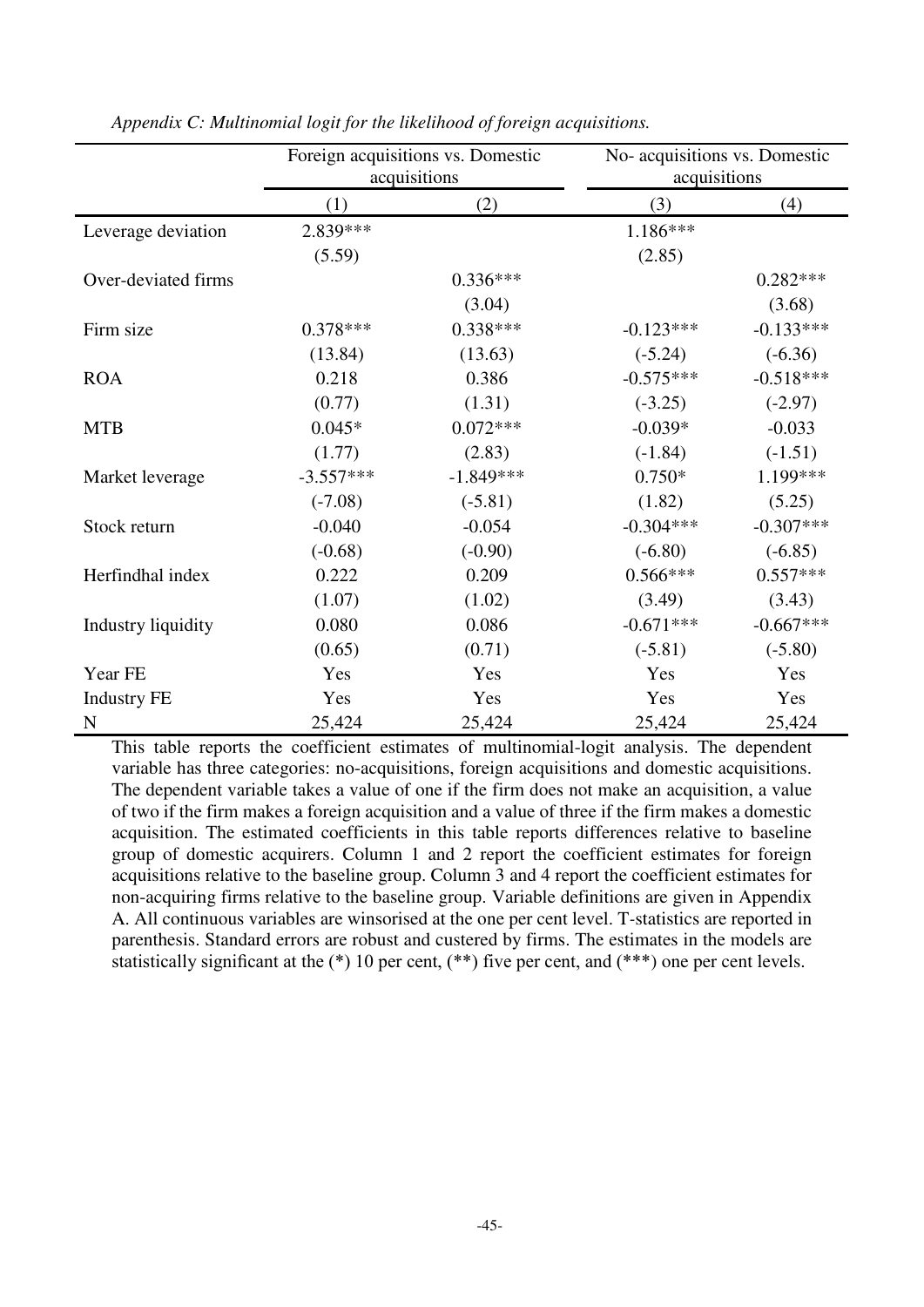|                      | $\Delta$ cash holdings | $\Delta$ cash holdings |
|----------------------|------------------------|------------------------|
|                      | (1)                    | (2)                    |
| Leverage deviation   | $-0.060***$            |                        |
|                      | $(-2.94)$              |                        |
| Leverage deviation×  | $-0.036**$             |                        |
| foreign              | $(-2.19)$              |                        |
| Over-deviated firms  |                        | $-0.004$               |
|                      |                        | $(-1.00)$              |
| Over-deviated firms× |                        | $-0.008*$              |
| foreign              |                        | $(-1.77)$              |
| Firm size            | $0.002**$              | $0.003***$             |
|                      | (2.04)                 | (3.72)                 |
| <b>ROA</b>           | $-0.044*$              | $-0.046*$              |
|                      | $(-1.84)$              | $(-1.88)$              |
| Asset tangibility    | $0.038***$             | $0.047***$             |
|                      | (5.31)                 | (7.23)                 |
| <b>MTB</b>           | $-0.000$               | $-0.001$               |
|                      | $(-0.03)$              | $(-0.79)$              |
| Market leverage      | $0.145***$             | $0.098***$             |
|                      | (6.82)                 | (6.57)                 |
| Relative size        | $-0.002**$             | $-0.002**$             |
|                      | $(-2.32)$              | $(-2.19)$              |
| Stock return         | $0.005**$              | $0.006**$              |
|                      | (1.97)                 | (2.12)                 |
| Herfindhal index     | $-0.008$               | $-0.007$               |
|                      | $(-1.28)$              | $(-1.20)$              |
| Industry liquidity   | 0.003                  | 0.003                  |
|                      | (0.40)                 | (0.38)                 |
| Cash flow/assets     | $0.055*$               | 0.049                  |
|                      | (1.73)                 | (1.52)                 |
| Foreign acquisitions | 0.001                  | $0.004*$               |
|                      | (0.36)                 | (1.75)                 |
| Year FE              | Yes                    | Yes                    |
| Firm FE              | Yes                    | Yes                    |
| $\mathbf N$          | 5,421                  | 5,421                  |
| R-square             | 0.154                  | 0.153                  |

*Appendix D: The cash flow sensitivity of cash holdings* 

This table reports the coefficient estimates of fixed-effects OLS analyses. The dependent variable is changes in the ratio of cash holdings to total assets. Variable definitions are given in Appendix A. All continuous variables are winsorised at the one per cent level. T*-*statistics are reported in parenthesis. Standard errors are robust and clustered by acquiring firms. The estimates in the models are statistically significant at the (\*) 10 per cent, (\*\*) five per cent, and (\*\*\*) one per cent levels.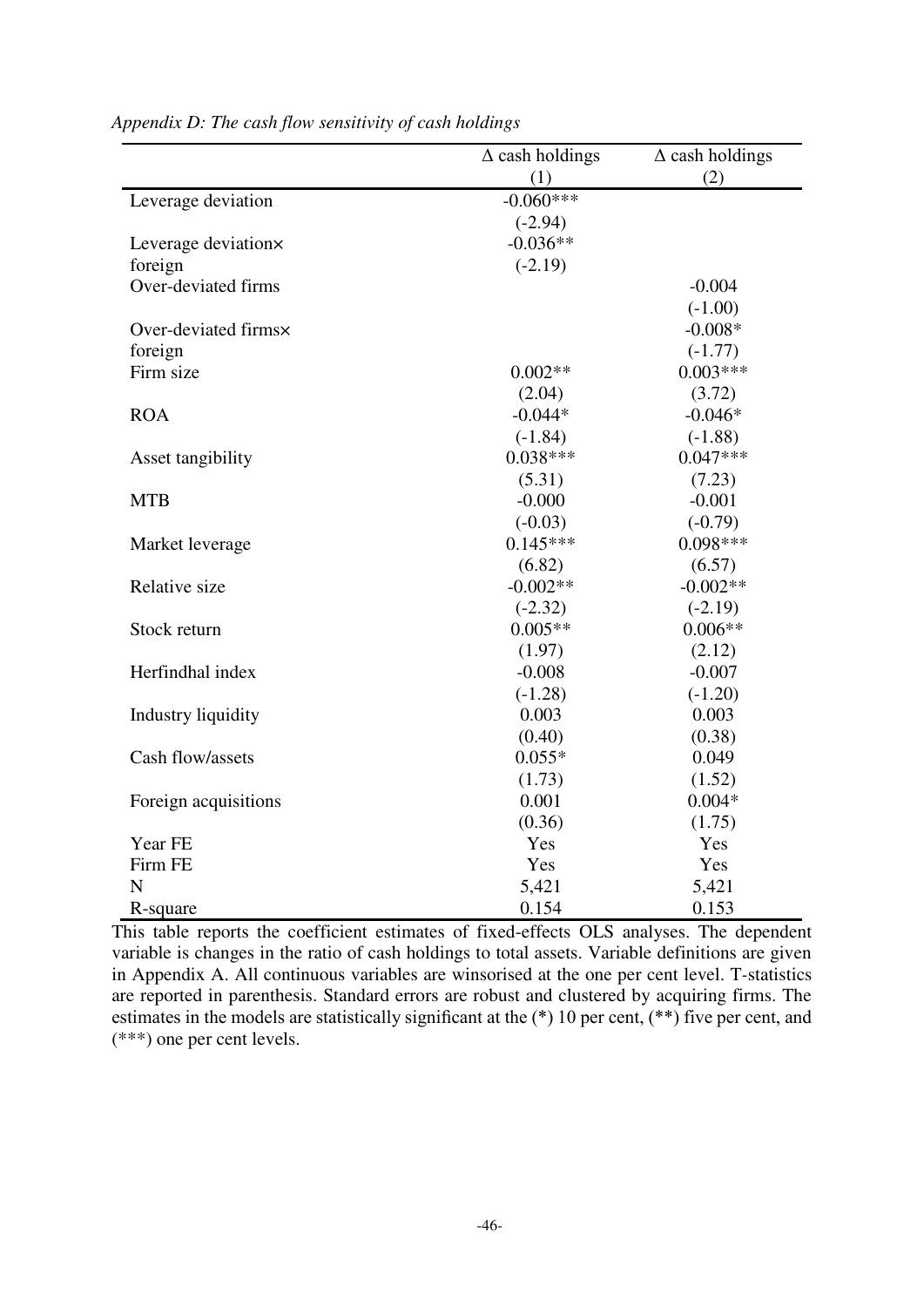# *Appendix E: Over-deviated firms and financial constraints around foreign acquisitions*

Panel A:

| Variables                                 | $HP$ -post | $HP$ -pre | Difference (t-value) |
|-------------------------------------------|------------|-----------|----------------------|
| Over-deviated firms xforeign acquisitions | $-9.324$   | $-9.012$  | $-0.312(16.193)$ *** |
| N                                         | 564        | 564       |                      |
|                                           | WW-post    | WW-pre    |                      |
| Over-deviated firms xforeign acquisitions | $-0.649$   | $-0.620$  | $-0.029(7.255)$ ***  |
| N                                         | 521        | 521       |                      |

## Panel B:

| Variables  |          | Other acquirers Over-deviated firms x foreign acquisitions Difference (t-value) |                    |
|------------|----------|---------------------------------------------------------------------------------|--------------------|
| $HP$ -post | $-9.055$ | $-9.324$                                                                        | $0.269(4.464)$ *** |
|            | 4,752    | 564                                                                             |                    |
| WW-post    | $-0.629$ | $-0.649$                                                                        | $0.020(4.365)$ *** |
|            | 4.579    | 537                                                                             |                    |

Panel A reports t-tests on the statistical significance of financial constraints indices of overdeviated firms for the year prior to and the year following foreign acquisitions. Panel B shows the t-values of the differences between over-deviated firms that undertake foreign acquisitions and other acquirers in their financial constraints indices one year after acquisitions. Difference in means are statistically significant at the  $(*)$  10 per cent,  $(**)$  5 per cent, and  $(***)$  one per cent levels. Pre (post)-foreign acquisitions is one year before (after) the effective year of foreign acquisitions. Other acquirers represent other acquiring firms with deviations from target leverage (specifically, quartiles 1 to 3). Over-deviated firms× foreign acquisitions measures the effect of over-deviated firms' involvement in foreign acquisitions. Variable definitions are given in Appendix A. All continuous variables are winsorised at the one per cent level.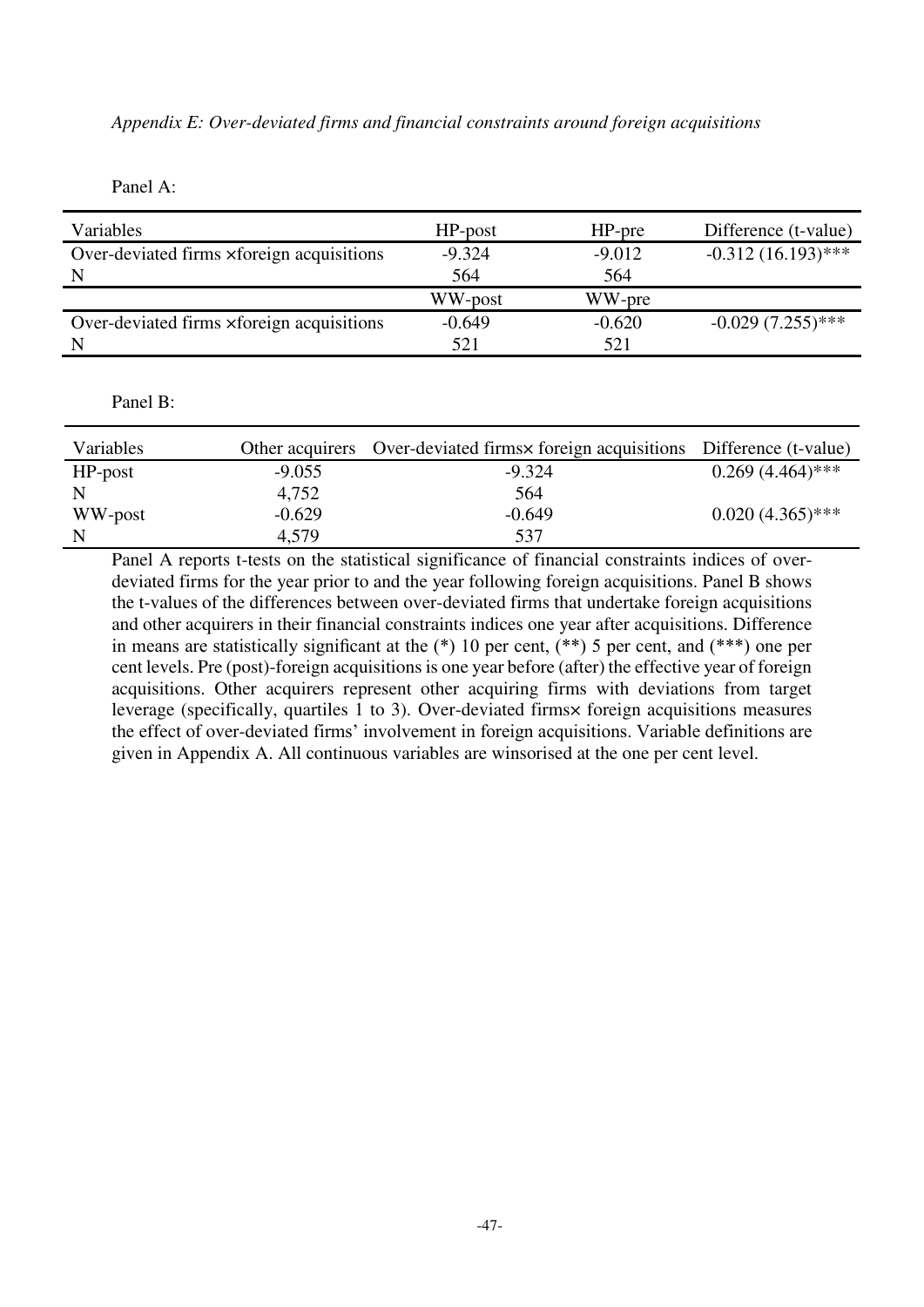|                        | $\Delta$ cash holdings | Z-score     | $\Delta$ Tobin's q | $\triangle$ ROA |
|------------------------|------------------------|-------------|--------------------|-----------------|
|                        | (1)                    | (2)         | (3)                | (4)             |
| Over-deviated firms    | $-0.003$               | 0.034       | $-0.159***$        | $-0.026**$      |
|                        | $(-0.66)$              | (0.19)      | $(-2.85)$          | $(-2.37)$       |
| Over-deviated firms×   | $-0.010**$             | $0.377**$   | $0.167***$         | $0.039***$      |
| Foreign                | $(-2.28)$              | (1.96)      | (2.81)             | (3.38)          |
| Firm size              | $0.003***$             | $-0.220***$ | $-0.235***$        | $-0.039***$     |
|                        | (2.59)                 | $(-3.49)$   | $(-7.99)$          | $(-5.43)$       |
| <b>ROA</b>             | 0.007                  | 2.025***    | $0.634***$         |                 |
|                        | (0.44)                 | (4.24)      | (3.85)             |                 |
| <b>MTB</b>             | $-0.002*$              | $0.308***$  | $-0.505***$        | $-0.009*$       |
|                        | $(-1.68)$              | (8.06)      | $(-38.95)$         | $(-1.86)$       |
| Market leverage        | $0.113***$             | $-2.135***$ | $0.429**$          | $0.142***$      |
|                        | (6.72)                 | $(-3.31)$   | (2.01)             | (3.26)          |
| Stock return           | $0.007**$              | $0.977***$  | $0.612***$         | $0.026***$      |
|                        | (2.30)                 | (10.75)     | (20.93)            | (2.60)          |
| Herfindhal index       | $-0.011*$              | $0.481*$    | $0.169*$           | $-0.009$        |
|                        | $(-1.73)$              | (1.83)      | (1.92)             | $(-0.65)$       |
| Industry liquidity     | 0.001                  | $-0.429$    | $-0.410***$        | $-0.004$        |
|                        | (0.10)                 | $(-1.49)$   | $(-4.57)$          | $(-0.20)$       |
| Relative size          | $-0.002$ ***           | $-0.033$    | $-0.003$           | 0.001           |
|                        | $(-2.87)$              | $(-1.05)$   | $(-0.29)$          | (0.46)          |
| Asset tangibility      | $0.045***$             | $0.829*$    | 0.115              | $-0.059$        |
|                        | (5.54)                 | (1.68)      | (0.57)             | $(-1.33)$       |
| Foreign acquisitions   | $0.005**$              | 0.092       | $-0.022$           | $-0.002$        |
|                        | (1.98)                 | (0.91)      | $(-0.71)$          | $(-0.54)$       |
| Liquidity              |                        | $-0.062$    | $-0.029$           | $-0.026**$      |
|                        |                        | $(-0.84)$   | $(-1.06)$          | $(-2.36)$       |
| RD expenses/sales      |                        |             | 0.498              |                 |
|                        |                        |             | (0.53)             |                 |
| Capital expenditure/   |                        |             | $-0.953***$        |                 |
| <b>Sales</b>           |                        |             | $(-2.70)$          |                 |
| Cash in an acquisition | $-0.0001**$            |             |                    |                 |
|                        | $(-2.47)$              |             |                    |                 |
| Year FE                | Yes                    | Yes         | Yes                | Yes             |
| Firm FE                | Yes                    | Yes         | Yes                | Yes             |
| ${\bf N}$              | 4,355                  | 4,232       | 4,314              | 4,338           |

*Appendix F: Drivers and outcomes of foreign acquisitions by over-deviated firms using propensity score matching method* 

This table estimates in column (1) a fixed-effects OLS analysis with a dependent variable that measures the changes in the ratio of cash holdings to total assets. Columns (2) estimates a fixedeffects OLS analysis using Altman-Z score one year after the effective year of acquisition. Column (3) estimates a fixed-effects OLS analysis using Δ Tobin's q. Columns (4) estimates a fixed-effects OLS analysis using Δ ROA. Variable definitions are given in Appendix A. All continuous variables are winsorised at the one per cent level. T*-*statistics are reported in parenthesis. Standard errors are robust and clustered by firms. The estimates in the models are statistically significant at the  $(*)$  10 per cent,  $(**)$  five per cent, and  $(***)$  one per cent levels.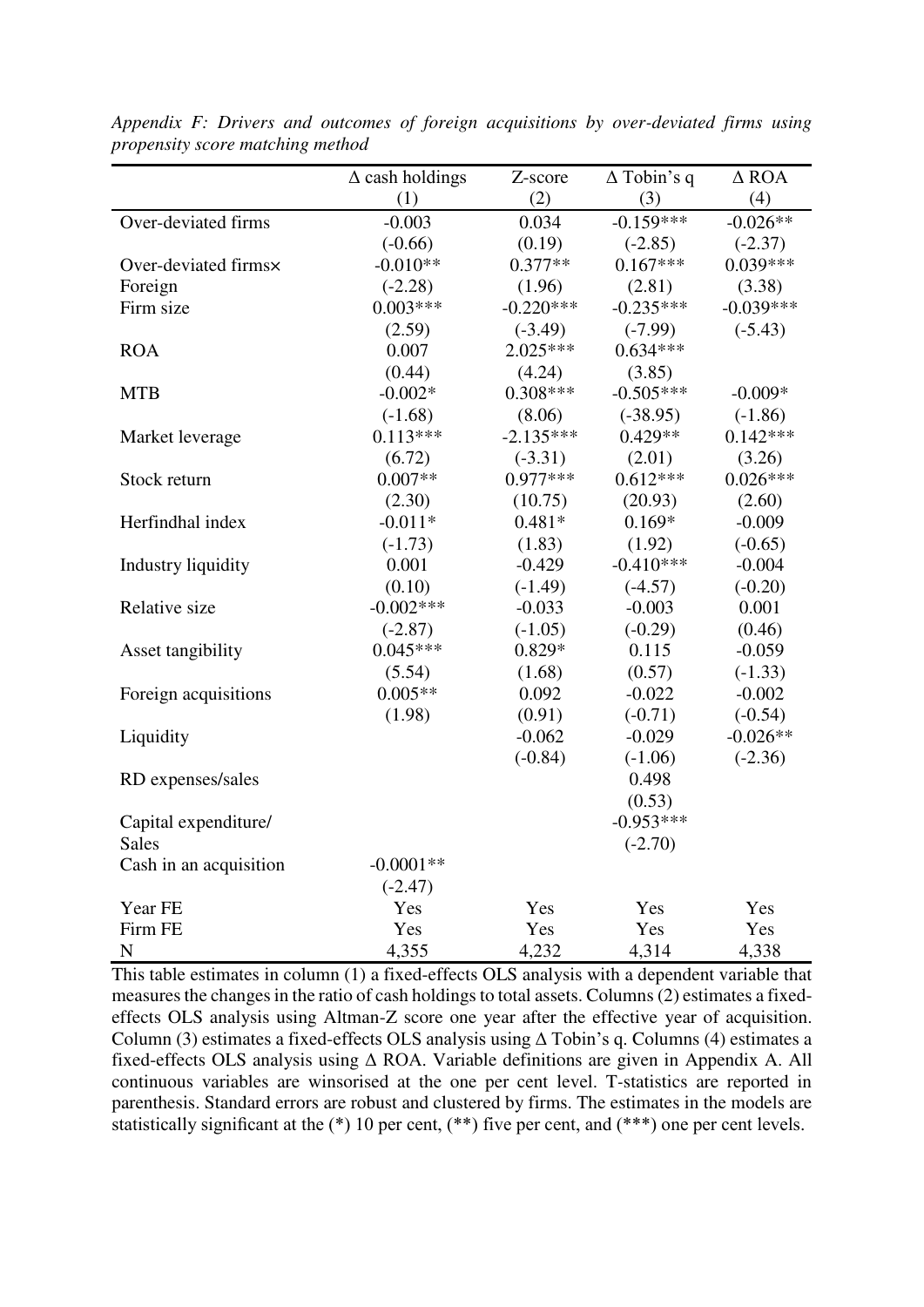|                           | Foreign acquisition $\Delta$ cash holdings |                | Z-score        | $\Delta$ Tobin's q | $\triangle$ ROA |
|---------------------------|--------------------------------------------|----------------|----------------|--------------------|-----------------|
|                           | (1)                                        | (2)            | (3)            | (4)                | (5)             |
| Over-deviated firms       | $0.213***$                                 | $-0.009*$      | $-0.253$       | $-0.142$           | $-0.034***$     |
|                           | (2.79)                                     | $(-1.93)$      | $(-1.06)$      | $(-1.60)$          | $(-2.91)$       |
| Over-deviated firms×      |                                            | $-0.009*$      | $0.384*$       | $0.151*$           | $0.036***$      |
| foreign                   |                                            | $(-1.94)$      | (1.68)         | (1.74)             | (2.88)          |
| Firm size                 | $0.267***$                                 | $0.003***$     | $-0.345*$      | $-0.151**$         | $-0.053***$     |
|                           | (14.51)                                    | (3.88)         | $(-1.79)$      | $(-2.20)$          | $(-7.46)$       |
| <b>ROA</b>                | $-0.256$                                   | $-0.016$       | $1.327*$       | 0.486              |                 |
|                           | $(-1.30)$                                  | $(-1.25)$      | (1.92)         | (1.34)             |                 |
| <b>MTB</b>                | $0.077***$                                 | $-0.001$       | $0.210**$      | $-0.466$ ***       | $-0.005$        |
|                           | (3.99)                                     | $(-0.61)$      | (2.38)         | $(-10.24)$         | $(-1.28)$       |
| Market leverage           | $-1.308***$                                | $0.105***$     | $-1.276*$      | 0.413              | $0.185***$      |
|                           | $(-4.51)$                                  | (7.14)         | $(-1.83)$      | (1.22)             | (4.50)          |
| Stock return              | $-0.099**$                                 | $0.006**$      | $0.847***$     | $0.609***$         | $0.027***$      |
|                           | $(-2.25)$                                  | (2.18)         | (4.25)         | (9.98)             | (3.24)          |
| Herfindhal index          | 0.006                                      | $-0.007$       | 0.326          | 0.135              | $-0.010$        |
|                           | (0.05)                                     | $(-1.20)$      | (0.81)         | (0.80)             | $(-0.67)$       |
| Industry liquidity        | 0.122                                      | 0.003          | $-0.545$       | $-0.471**$         | 0.003           |
|                           | (0.88)                                     | (0.32)         | $(-1.57)$      | $(-2.40)$          | (0.19)          |
| Relative size             |                                            | $-0.002**$     | $-0.005$       | $-0.011$           | 0.002           |
|                           |                                            | $(-2.42)$      | $(-0.20)$      | $(-0.80)$          | (1.27)          |
| Asset tangibility         |                                            | $0.048***$     | 0.013          | $-0.051$           | $-0.070$        |
|                           |                                            | (7.44)         | (0.02)         | $(-0.16)$          | $(-1.56)$       |
| Foreign acquisitions      |                                            | $0.004**$      | 0.054          | $-0.018$           | $-0.002$        |
|                           |                                            | (1.97)         | (0.64)         | $(-0.56)$          | $(-0.48)$       |
| Liquidity                 |                                            |                | $-0.296$       | $-0.046$           | $-0.029***$     |
|                           |                                            |                | $(-1.25)$      | $(-0.94)$          | $(-3.09)$       |
| RD expenses/sales         |                                            |                |                | 1.767              |                 |
|                           |                                            |                |                | (0.80)             |                 |
| Capital expenditure/sales |                                            |                |                | $-2.002**$         |                 |
|                           |                                            | $-0.0001$      |                | $(-2.06)$          |                 |
| Cash in an acquisition    |                                            | $(-1.57)$      |                |                    |                 |
| Year FE                   | Yes                                        | Yes            | Yes            | Yes                | Yes             |
| <b>Industry FE</b>        | Yes                                        | N <sub>o</sub> | N <sub>o</sub> | N <sub>o</sub>     | N <sub>0</sub>  |
| Random effect             | Yes                                        | N <sub>o</sub> | N <sub>o</sub> | N <sub>o</sub>     | N <sub>0</sub>  |
| Firm FE                   | N <sub>o</sub>                             | Yes            | Yes            | Yes                | Yes             |
|                           |                                            |                |                |                    |                 |
| ${\bf N}$                 | 5,746                                      | 5,421          | 5,279          | 5,369              | 5,399           |

*Appendix G: New over-deviated firm proxy* 

This table reports the coefficient estimates of the relationship between over-deviated firms and foreign acquisitions. Column (1) estimates a random-effects Probit analysis with a dependent variable that takes the value one if the firm makes a foreign acquisition and zero otherwise. Column (2) estimates a fixed-effects OLS analysis with a dependent variable that measures the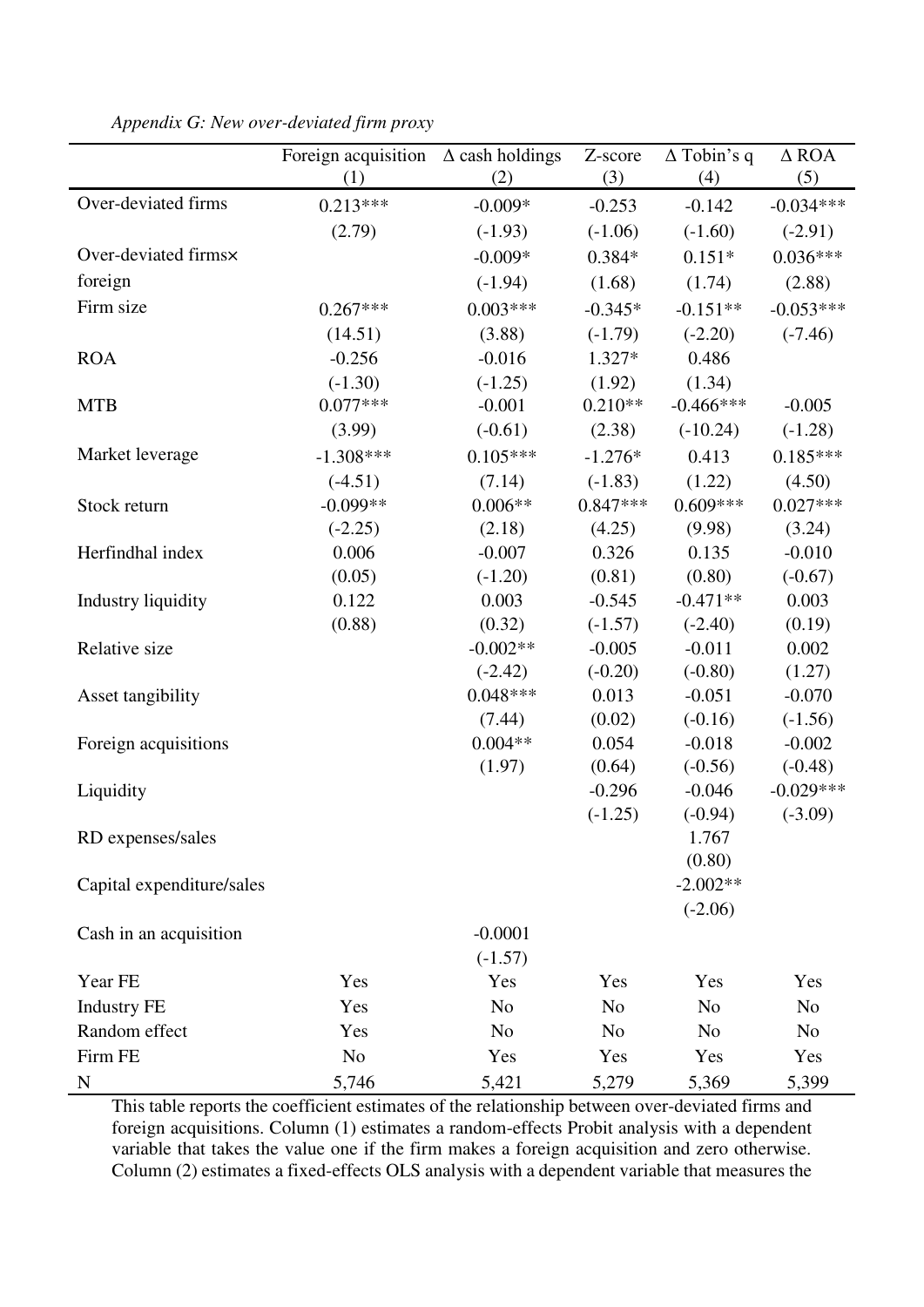changes in the ratio of cash holdings to total assets. Column (3) estimates a fixed-effects OLS analysis using Altman-Z score one year after the effective year of acquisition. Columns (4) and (5) estimates a fixed-effects OLS analysis using Δ Tobin's q and Δ ROA, respectively. Variable definitions are given in Appendix A. All continuous variables are winsorised at the one per cent level. T*-*statistics are reported in parenthesis. Standard errors are robust and clustered by firms. The estimates in the models are statistically significant at the (\*) 10 per cent, (\*\*) five per cent, and (\*\*\*) one per cent levels.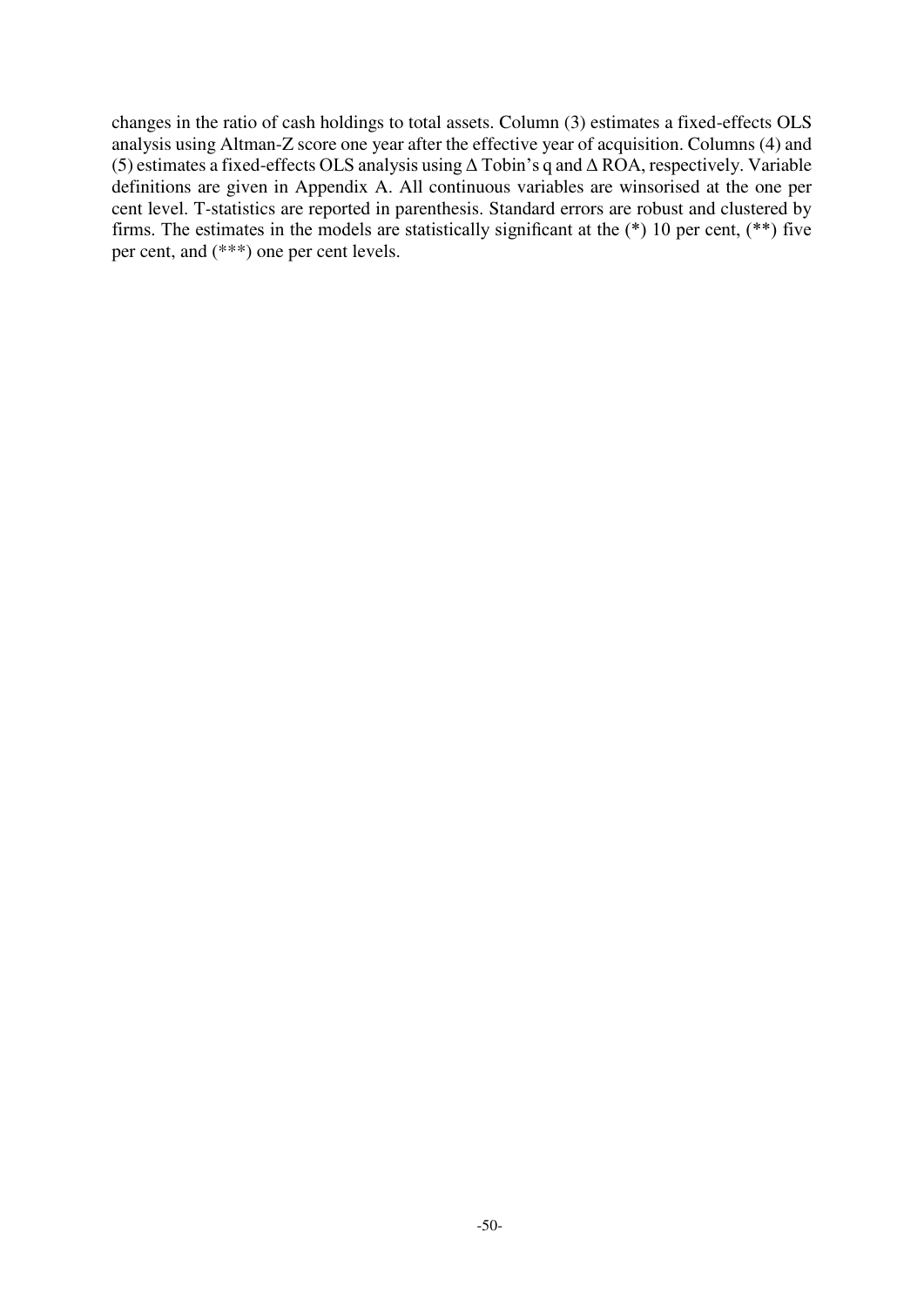|                         | $\Delta$ cash holdings | $\Delta$ cash holdings |
|-------------------------|------------------------|------------------------|
|                         | (1)                    | (2)                    |
| Leverage deviation      | $-0.057***$            |                        |
|                         | $(-2.93)$              |                        |
| Leverage deviation×     | $-0.033**$             |                        |
| foreign                 | $(-1.96)$              |                        |
| Over-deviated firms     |                        | $-0.004$               |
|                         |                        | $(-0.98)$              |
| Over-deviated firms×    |                        | $-0.008*$              |
| foreign                 |                        | $(-1.76)$              |
| Firm size               | $0.002**$              | $0.004***$             |
|                         | (2.56)                 | (4.09)                 |
| <b>ROA</b>              | $-0.007$               | $-0.013$               |
|                         | $(-0.54)$              | $(-1.00)$              |
| Asset tangibility       | $0.038***$             | $0.046***$             |
|                         | (5.54)                 | (7.24)                 |
| <b>MTB</b>              | $-0.001$               | $-0.002$               |
|                         | $(-0.88)$              | $(-1.62)$              |
| Market leverage         | $0.137***$             | $0.094***$             |
|                         | (6.78)                 | (6.22)                 |
| Relative size           | $-0.002**$             | $-0.002**$             |
|                         | $(-2.31)$              | $(-2.20)$              |
| Stock return            | $0.005**$              | $0.006**$              |
|                         | (2.00)                 | (2.23)                 |
| Cash in an acquisition  | $-0.000*$              | $-0.000*$              |
|                         | $(-1.71)$              | $(-1.66)$              |
| Herfindhal index        | $-0.004$               | $-0.004$               |
|                         | $(-0.74)$              | $(-0.66)$              |
| Industry liquidity      | $-0.003$               | $-0.003$               |
|                         | $(-0.37)$              | $(-0.40)$              |
| Foreign acquisitions    | 0.000                  | 0.003                  |
|                         | (0.12)                 | (1.45)                 |
| Leverage deviation×     | $-0.048*$              |                        |
| during crisis           | $(-1.71)$              |                        |
| Leverage deviationx     | 0.011                  |                        |
| post crisis             | (0.31)                 |                        |
| Over-deviated firms×    |                        | $-0.010$               |
| during crisis           |                        | $(-0.87)$              |
| Over-deviated firms×    |                        | 0.006                  |
| post crisis             |                        | (0.67)                 |
| During financial crisis | $0.014**$              | $0.017***$             |
|                         | (2.53)                 | (2.61)                 |
| Post financial crisis   | 0.002                  | 0.001                  |
|                         | (0.32)                 | (0.09)                 |
| Firm FE                 | Yes                    | Yes                    |
| N                       | 5,421                  | 5,421                  |

Appendix H: Effect of financial crisis on the relationship between over-deviated firms' cash*holdings and foreign acquisitions*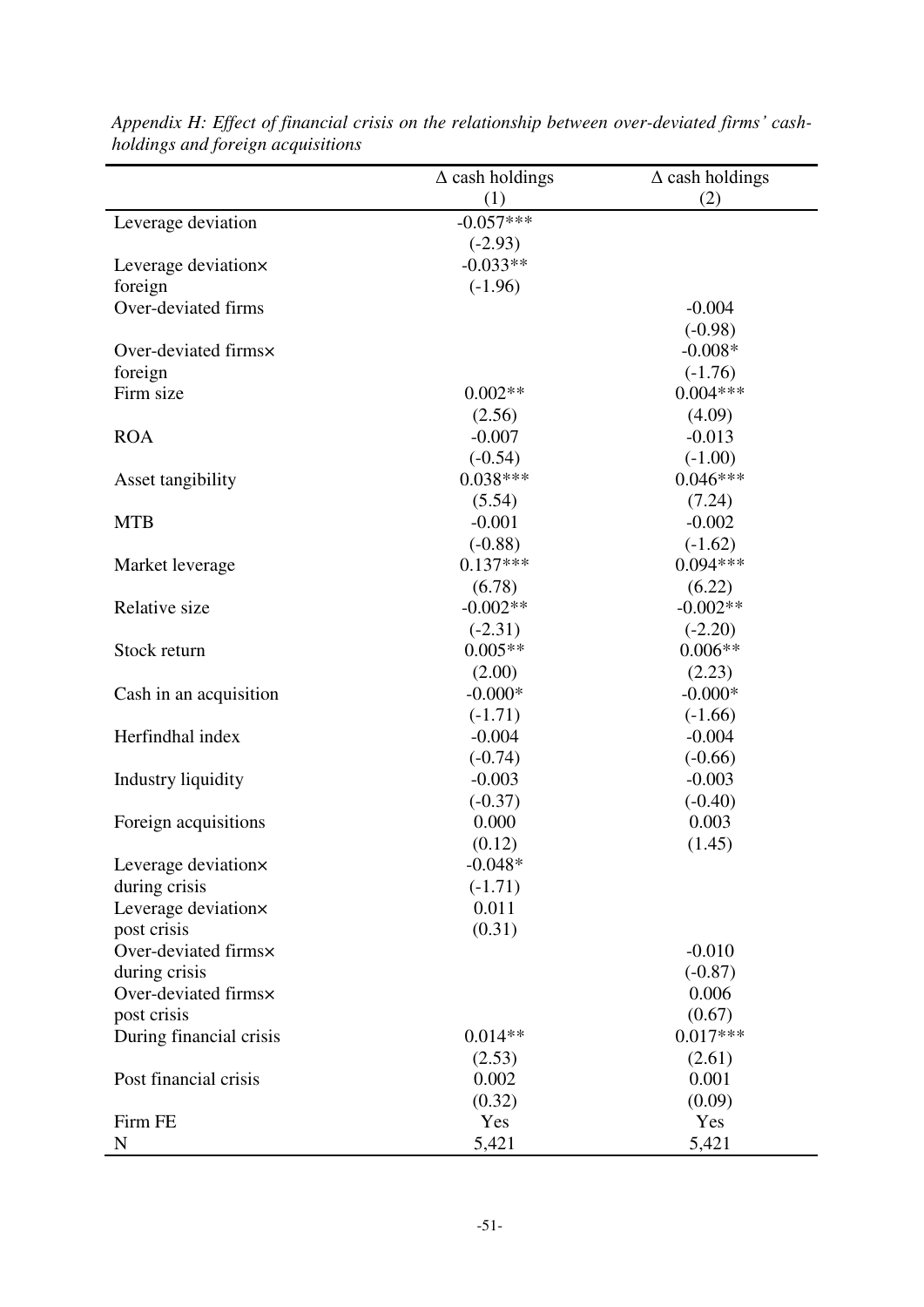This table reports the coefficient estimates of fixed-effects OLS analyses. The dependent variable is changes in the ratio of cash holdings to total assets. Variable definitions are given in Appendix A. All continuous variables are winsorised at the one per cent level. T*-*statistics are reported in parenthesis. Standard errors are robust and clustered by acquiring firms. The estimates in the models are statistically significant at the (\*) 10 per cent, (\*\*) five per cent, and (\*\*\*) one per cent levels.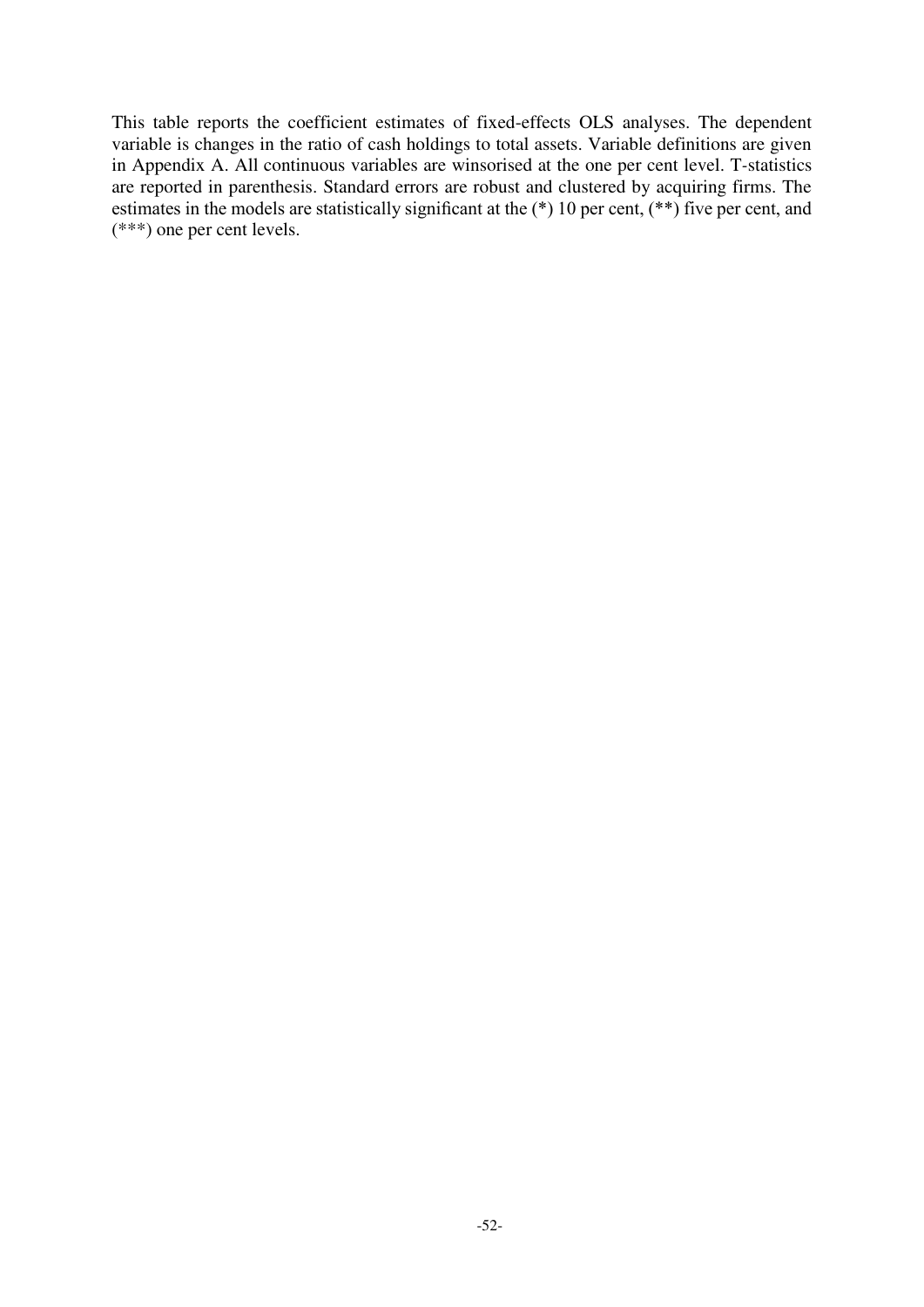|                              | Foreign<br>acquisition<br>(1) | Foreign<br>acquisition<br>(2) | Sum foreign<br>acquisition/TA<br>(3) | Sum foreign<br>acquisition/TA<br>(4) |
|------------------------------|-------------------------------|-------------------------------|--------------------------------------|--------------------------------------|
| Leverage deviation           | 3.385***                      |                               | $1.278***$                           |                                      |
|                              | (6.23)                        |                               | (6.88)                               |                                      |
| Over-deviated firms          |                               | $0.204**$                     |                                      | $0.059*$                             |
|                              |                               | (2.52)                        |                                      | (1.87)                               |
| Firm size                    | $0.295***$                    | $0.246***$                    | $0.061***$                           | $0.041***$                           |
|                              | (13.43)                       | (11.80)                       | (6.38)                               | (4.35)                               |
| <b>ROA</b>                   | $-0.347$                      | $-0.138$                      | $-0.186**$                           | $-0.110$                             |
|                              | $(-1.64)$                     | $(-0.64)$                     | $(-2.17)$                            | $(-1.29)$                            |
| <b>MTB</b>                   | 0.037                         | $0.081***$                    | $0.057***$                           | $0.072***$                           |
|                              | (1.57)                        | (3.91)                        | (7.29)                               | (9.62)                               |
| Market leverage              | $-3.708***$                   | $-1.266***$                   | $-1.405***$                          | $-0.439***$                          |
|                              | $(-6.99)$                     | $(-3.94)$                     | $(-7.36)$                            | $(-3.42)$                            |
| Stock return                 | $-0.075$                      | $-0.108**$                    | $-0.013$                             | $-0.025$                             |
|                              | $(-1.61)$                     | $(-2.34)$                     | $(-0.68)$                            | $(-1.30)$                            |
| Herfindhal index             | 0.135                         | 0.097                         | $-0.011$                             | $-0.026$                             |
|                              | (1.06)                        | (0.74)                        | $(-0.20)$                            | $(-0.48)$                            |
| Industry liquidity           | 0.056                         | 0.071                         | $0.550***$                           | $0.562***$                           |
|                              | (0.36)                        | (0.45)                        | (9.22)                               | (9.38)                               |
| Year FE                      | Yes                           | Yes                           | Yes                                  | Yes                                  |
| <b>Industry FE</b>           | Yes                           | Yes                           | Yes                                  | Yes                                  |
| Random effect<br>$\mathbf N$ | Yes<br>4,578                  | Yes<br>4,578                  | Yes<br>4,578                         | Yes<br>4,578                         |

*Appendix I: Over-deviated firms and the likelihood of foreign acquisitions using new target estimation* 

This table reports the coefficient estimates of random-effects Probit analysis (Columns 1 and 2) and random-effects Tobit analysis (Columns 3 and 4). The dependent variable in the Probit models takes a value of one if the firm makes a foreign acquisition and zero otherwise. The Tobit analysis estimates the ratio of the sum of foreign acquisition values to the firm's total assets. Variable definitions are given in Appendix A. All continuous variables are winsorised at the one per cent level. T-statistics are reported in parenthesis. Standard errors are robust and clustered by firm for Probit models and bootstrapped for Tobit models. Estimates in the models are statistically significant at the  $(*)$  10 per cent,  $(**)$  five per cent, and  $(***)$  one per cent levels.